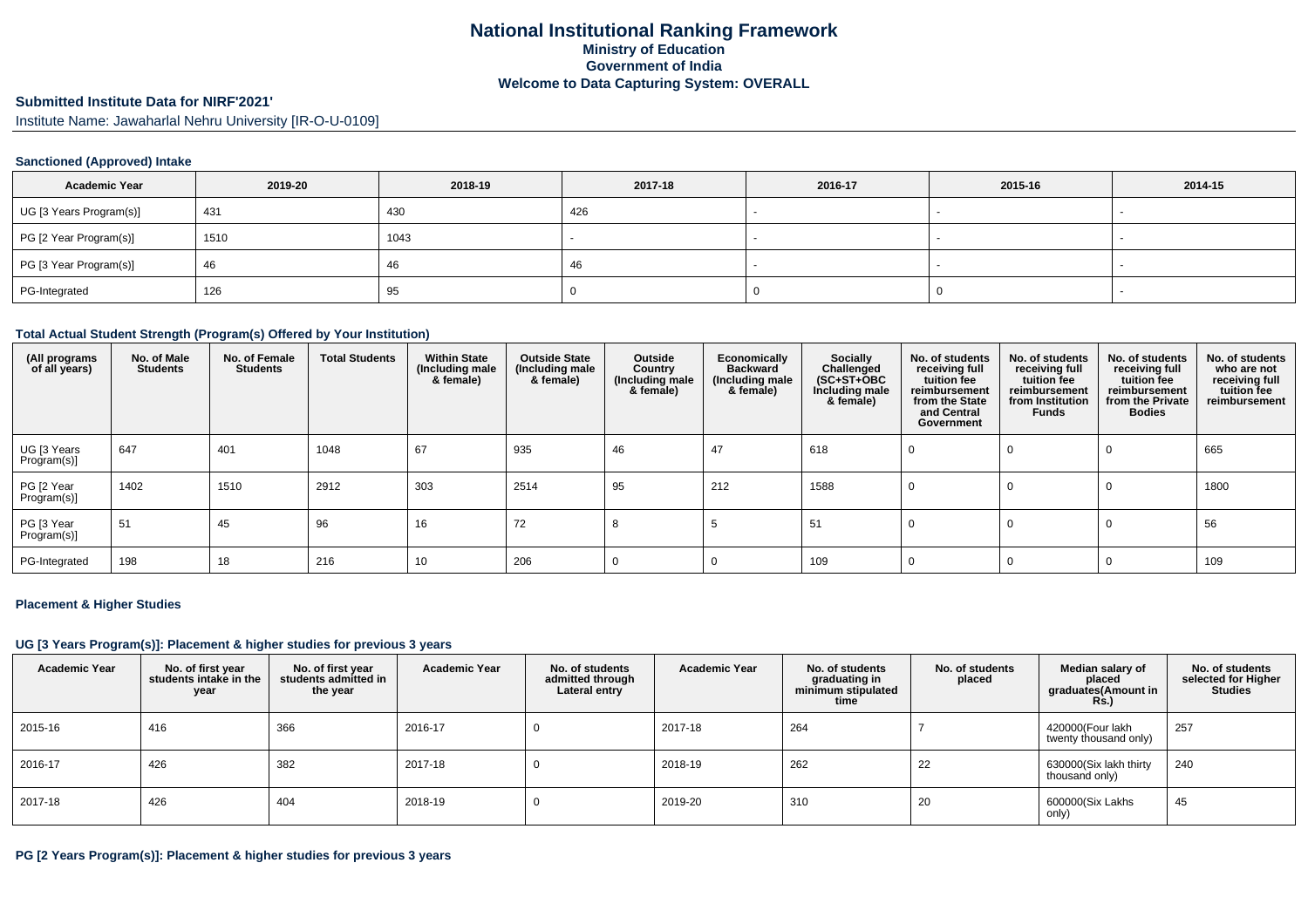| <b>Academic Year</b> | No. of first year<br>students intake in the<br>year | No. of first year<br>students admitted in<br>the year | <b>Academic Year</b> | No. of students graduating in minimum<br>stipulated time | No. of students<br>placed | Median salary of<br>placed<br>graduates(Amount in<br><b>Rs.</b> ) | No. of students<br>selected for Higher<br><b>Studies</b> |
|----------------------|-----------------------------------------------------|-------------------------------------------------------|----------------------|----------------------------------------------------------|---------------------------|-------------------------------------------------------------------|----------------------------------------------------------|
| 2016-17              | 988                                                 | 904                                                   | 2017-18              | 832                                                      | 10                        | 420000(Four lakh<br>twenty thoursand only)                        | 312                                                      |
| 2017-18              | 995                                                 | 1036                                                  | 2018-19              | 925                                                      | 95                        | 799000(Seven lakh<br>ninety nine thousand<br>only)                | 238                                                      |
| 2018-19              | 1043                                                | 901                                                   | 2019-20              | 895                                                      | 89                        | 785000(Seven Lakh<br>Eighty Five Thousand<br>only)                | 301                                                      |

## **PG [3 Years Program(s)]: Placement & higher studies for previous 3 years**

| <b>Academic Year</b> | No. of first year<br>students intake in the<br>year | No. of first year<br>students admitted in<br>the year | <b>Academic Year</b> | No. of students<br>admitted through<br>Lateral entry | <b>Academic Year</b> | No. of students<br>graduating in<br>minimum stipulated<br>time | No. of students<br>placed | Median salary of<br>placed<br>graduates(Amount in<br><b>Rs.)</b> | No. of students<br>selected for Higher<br><b>Studies</b> |
|----------------------|-----------------------------------------------------|-------------------------------------------------------|----------------------|------------------------------------------------------|----------------------|----------------------------------------------------------------|---------------------------|------------------------------------------------------------------|----------------------------------------------------------|
| 2015-16              | 46                                                  | 11                                                    | 2016-17              |                                                      | 2017-18              | 11                                                             |                           | 850000(Nine lakh fifty<br>thousand only)                         |                                                          |
| 2016-17              | 46                                                  | 11                                                    | 2017-18              | -0                                                   | 2018-19              | 11                                                             | 11                        | 700000(Seven lakh<br>only)                                       |                                                          |
| 2017-18              | 46                                                  | 17                                                    | 2018-19              | -0                                                   | 2019-20              |                                                                |                           | 695000(Six Lakh<br>Ninety Five Thousand<br>only)                 |                                                          |

## **PG-Integrated [5 Years Program(s)]: Placement & higher studies for previous 3 years**

| <b>Academic Year</b> | No. of first year<br>students intake in the I<br>year | No. of first year<br>students admitted in<br>the year | <b>Academic Year</b> | No. of students graduating in minimum<br>stipulated time | No. of students<br>placed | Median salary of<br>placed<br>graduates(Amount in<br><b>Rs.)</b> | No. of students<br>selected for Higher<br><b>Studies</b> |
|----------------------|-------------------------------------------------------|-------------------------------------------------------|----------------------|----------------------------------------------------------|---------------------------|------------------------------------------------------------------|----------------------------------------------------------|
| 2013-14              |                                                       |                                                       | 2017-18              |                                                          |                           | O(Zero)                                                          |                                                          |
| 2014-15              |                                                       |                                                       | 2018-19              |                                                          |                           | O(Zero)                                                          |                                                          |
| 2015-16              |                                                       |                                                       | 2019-20              |                                                          |                           | O(Zero)                                                          |                                                          |

### **Ph.D Student Details**

| Ph.D (Student pursuing doctoral program till 2019-20 Students admitted in the academic year 2020-21 should not be entered here.) |                                                            |         |         |  |  |  |
|----------------------------------------------------------------------------------------------------------------------------------|------------------------------------------------------------|---------|---------|--|--|--|
| <b>Total Students</b>                                                                                                            |                                                            |         |         |  |  |  |
| Full Time<br>4251                                                                                                                |                                                            |         |         |  |  |  |
| Part Time                                                                                                                        |                                                            |         |         |  |  |  |
|                                                                                                                                  | No. of Ph.D students graduated (including Integrated Ph.D) |         |         |  |  |  |
|                                                                                                                                  | 2019-20                                                    | 2018-19 | 2017-18 |  |  |  |
| Full Time                                                                                                                        | 476                                                        | 805     | 622     |  |  |  |
| Part Time                                                                                                                        |                                                            |         |         |  |  |  |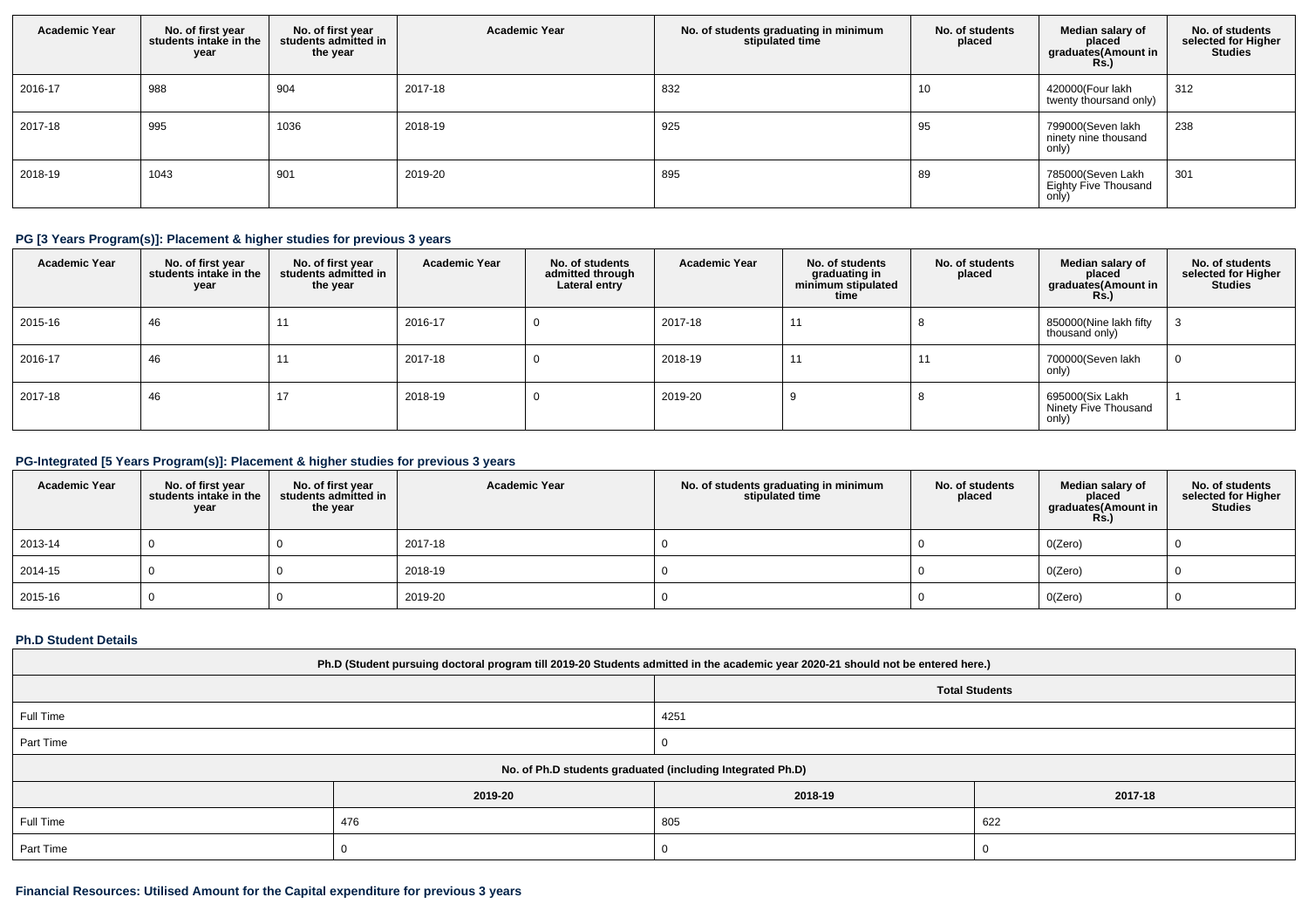| Academic Year                                              | 2019-20                                                      | 2018-19                                                                                              | 2017-18                                                       |  |
|------------------------------------------------------------|--------------------------------------------------------------|------------------------------------------------------------------------------------------------------|---------------------------------------------------------------|--|
|                                                            | <b>Utilised Amount</b>                                       | <b>Utilised Amount</b>                                                                               | <b>Utilised Amount</b>                                        |  |
|                                                            |                                                              | Annual Capital Expenditure on Academic Activities and Resources (excluding expenditure on buildings) |                                                               |  |
| Library                                                    | 6144391 (Sixty one lakh forty four thousand three hundred    | 35362309 (Three Crore Fifty Three Lakh Sixty Two Thousand                                            | 6636803 (Sixty Six Lakh Thirty Six Thousand Eight Hundred     |  |
|                                                            | ninety one)                                                  | Three Hundred Nine)                                                                                  | Three)                                                        |  |
| New Equipment for Laboratories                             | 32113437 (Three crore twenty one lakh thirteen thousand four | 21190452 (Two Crore Eleven Lakh Ninety Thousand Four                                                 | 11509292 (One Crore Fifteen Lakh Nine Thousand Two            |  |
|                                                            | hundred thirty seven)                                        | Hundred Fifty Two)                                                                                   | Hundred Ninety Two)                                           |  |
| <b>Engineering Workshops</b>                               | 17424459 (One crore seventy four lakh twenty four thousand   | 49824064 (Four Crore ninety eight lakh twenty four thousand                                          | 21373846 (Two crore thirteen lakh seventy three thousan eight |  |
|                                                            | four hundred fifty nine)                                     | sixty four)                                                                                          | hundred forty six)                                            |  |
| Other expenditure on creation of Capital Assets (excluding | 33688975 (Three crore thirty six lakh eighty eight thousand  | 25118273 (Two crore fifty one lakh eighteen thousand two                                             | 11230967 (One crore twelve lakh thity thousand nine hundred   |  |
| expenditure on Land and Building)                          | nine hundred seventy five)                                   | hundred seventy three)                                                                               | sixty seven)                                                  |  |

# **Financial Resources: Utilised Amount for the Operational expenditure for previous 3 years**

| <b>Academic Year</b>                                                                                                                                                                           | 2019-20                                                                                                                                 | 2018-19                                                                                               | 2017-18                                                                                                    |  |  |  |  |
|------------------------------------------------------------------------------------------------------------------------------------------------------------------------------------------------|-----------------------------------------------------------------------------------------------------------------------------------------|-------------------------------------------------------------------------------------------------------|------------------------------------------------------------------------------------------------------------|--|--|--|--|
|                                                                                                                                                                                                | <b>Utilised Amount</b>                                                                                                                  | <b>Utilised Amount</b>                                                                                | <b>Utilised Amount</b>                                                                                     |  |  |  |  |
| <b>Annual Operational Expenditure</b>                                                                                                                                                          |                                                                                                                                         |                                                                                                       |                                                                                                            |  |  |  |  |
| Salaries (Teaching and Non Teaching staff)                                                                                                                                                     | 5250423559 (Five arab twenty five crore four lakh twenty three<br>thousand five hundred fifty nine)                                     | 4048920149 (Four Hundred Four Crore Eighty Nine Lakh<br>Twenty Thousand One Hundred Forty Nine)       | 4018950797 (Four Hundred One Crore Eighty Nine Lakh Fifty<br>Thousand Seven Hundred Ninety Seven)          |  |  |  |  |
| Maintenance of Academic Infrastructure or consumables and<br>other running expenditures(excluding maintenance of hostels<br>and allied services, rent of the building, depreciation cost, etc) | 1435975326 (One arab forty three crore fifty nine lakh seventy<br>five thousand three hundred twenty six One arab fifty three<br>crore) | 1533864803 (One arab fifty three crore thirty eight lakh sixtry<br>four thousand eight hundred three) | 1536357794 (One arb fifty three crore sixty three lakh fifty<br>seven thousand seven hundred ninety four ) |  |  |  |  |
| Seminars/Conferences/Workshops                                                                                                                                                                 | 4518018 (Fourty five lakh eighteen thousand eighteen)                                                                                   | 14835420 (One Crore Forty Eight Lakh Thirty Five Thousand<br>Four Hundred Twenty)                     | 6127919 (Sixty One Lakh Twenty Seven Thousand Nine<br>Hundred Nineteen)                                    |  |  |  |  |

**IPR**

| Calendar year            | 2019 | 2018 | 2017 |
|--------------------------|------|------|------|
| No. of Patents Published |      |      |      |
| No. of Patents Granted   |      |      |      |

### **Sponsored Research Details**

| <b>Financial Year</b>                    | 2019-20                                                                           | 2018-19                                                                                   | 2017-18                                                                     |
|------------------------------------------|-----------------------------------------------------------------------------------|-------------------------------------------------------------------------------------------|-----------------------------------------------------------------------------|
| Total no. of Sponsored Projects          | 307                                                                               | 337                                                                                       | 282                                                                         |
| Total no. of Funding Agencies            |                                                                                   |                                                                                           | -35                                                                         |
| Total Amount Received (Amount in Rupees) | 294177607                                                                         | 343448178                                                                                 | 321701254                                                                   |
| Amount Received in Words                 | Twenty Nine Crore Forty One Lakh Seventy Seven Thousand<br>Six Hundred Seven Only | Thirty four crore thirty four lakh forty eight thousand one<br>hundred seventy eight only | Thirty Two Crore Seventeen Lakh One Thousand Two<br>Hundred Fifty Four only |

## **Consultancy Project Details**

| <b>Financial Year</b>             | 2019-20 | 2018-19 | 2017-18 |
|-----------------------------------|---------|---------|---------|
| Total no. of Consultancy Projects |         |         |         |
| Total no. of Client Organizations | ັບບ     |         |         |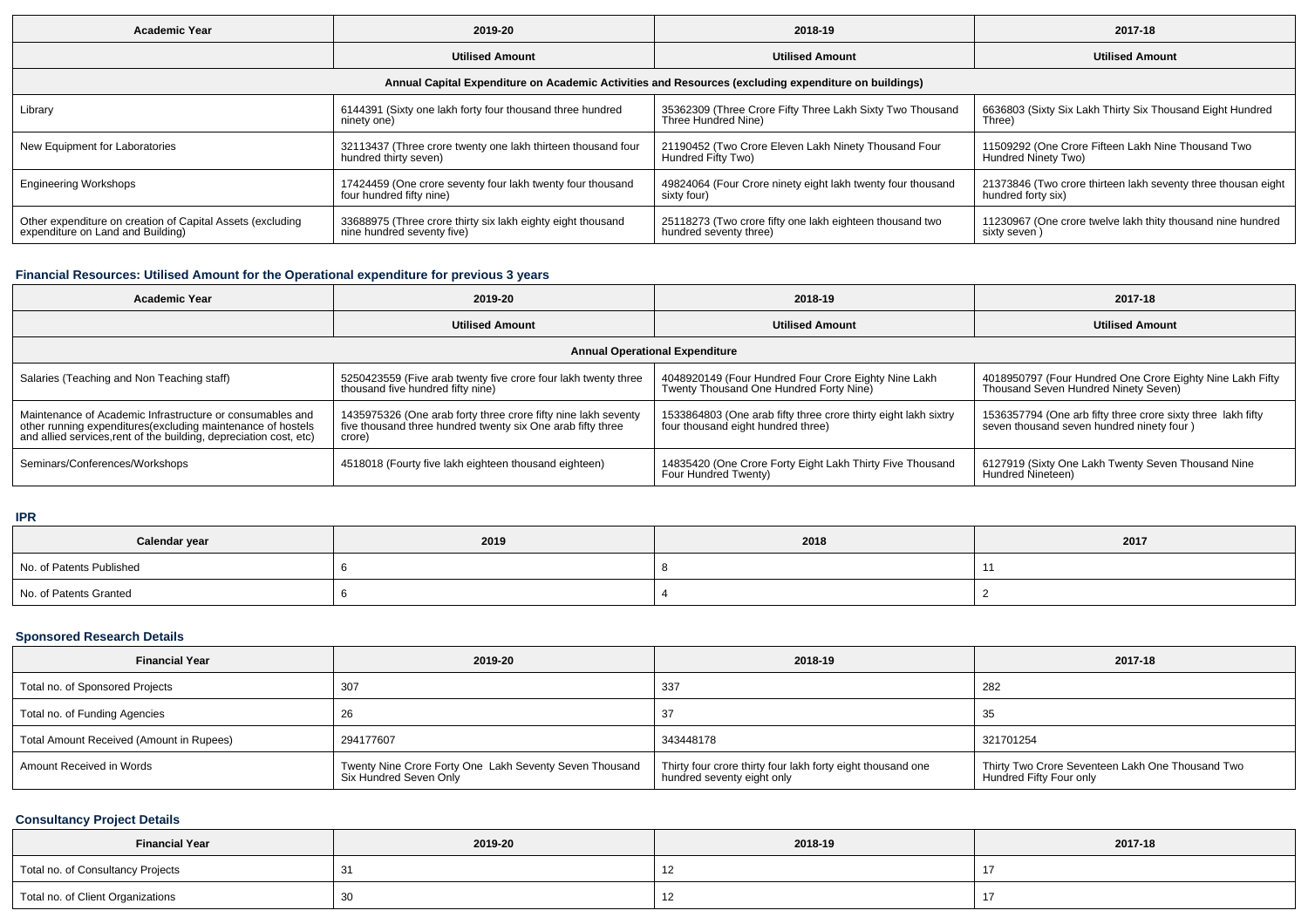| Total Amount Received (Amount in Rupees) | 8446387                                                                      | 4289150                                                   | 4791963                                                          |
|------------------------------------------|------------------------------------------------------------------------------|-----------------------------------------------------------|------------------------------------------------------------------|
| Amount Received in Words                 | Eighty Four Lakh Forty Six Thousand Three Hundred and<br><b>Eighty Seven</b> | Forty Two Lakh Eighty Nine Thousand One Hundred and Fifty | Forty Seven Lakh Ninety One Thousand Nine Hundred Sixty<br>Three |

### **Executive Development Program/Management Development Programs**

| <b>Financial Year</b>                                                             | 2019-20                                     | 2018-19                                           | 2017-18                                          |
|-----------------------------------------------------------------------------------|---------------------------------------------|---------------------------------------------------|--------------------------------------------------|
| Total no. of Executive Development Programs/ Management<br>Development Programs   | 10                                          | 10                                                |                                                  |
| Total no. of Participants                                                         | 282                                         | 202                                               | 144                                              |
| Total Annual Earnings (Amount in Rupees)(Excluding Lodging<br>& Boarding Charges) | 61758                                       | 44238                                             | 33696                                            |
| Total Annual Earnings in Words                                                    | Sixty One Thosand Seven Hundred Fifry Eight | Fourty Four Thousand Two Hundred and Thirty Eight | Thirty Three Thousand Six Hundred and Ninety Six |

# **PCS Facilities: Facilities of physically challenged students**

| 1. Do your institution buildings have Lifts/Ramps?                                                                                                         | Yes, more than 80% of the buildings |
|------------------------------------------------------------------------------------------------------------------------------------------------------------|-------------------------------------|
| 2. Do your institution have provision for walking aids, including wheelchairs and transportation from one building to another for<br>handicapped students? | Yes                                 |
| 3. Do your institution buildings have specially designed toilets for handicapped students?                                                                 | Yes, more than 80% of the buildings |

#### **Accreditation**

## **NBA Accreditation**

| valid NBA Accreditation?<br>Doe<br>" institute have a | <b>NO</b> |
|-------------------------------------------------------|-----------|
|                                                       |           |

### **NAAC Accreditation**

| 1. Does your institute have a valid NAAC Accreditation? |            | <b>YES</b> |             |  |  |  |
|---------------------------------------------------------|------------|------------|-------------|--|--|--|
| Valid from                                              |            | Valid upto | <b>CGPA</b> |  |  |  |
| 30-10-2017                                              | 29-10-2022 |            | 3.77        |  |  |  |
| 05-07-2012                                              | 04-07-2017 |            | 3.9         |  |  |  |

# **Faculty Details**

| Srno | <b>Name</b>           | Age | Designation | Gender | Qualification | <b>Experience (In</b><br>Months) | <b>Is Associated</b><br><b>Last Year</b> | Currently<br>working with<br>institution? | <b>Joining Date</b> | <b>Leaving Date</b> | <b>Association type</b> |
|------|-----------------------|-----|-------------|--------|---------------|----------------------------------|------------------------------------------|-------------------------------------------|---------------------|---------------------|-------------------------|
|      | Aparna Dixit          | 63  | Professor   | Female | Ph.D          | 285                              | Yes                                      | Yes                                       | 25-10-1996          | $\sim$              | Regular                 |
|      | Rajiv Bhat            | 59  | Professor   | Male   | Ph.D          | 363                              | Yes                                      | Yes                                       | 16-04-1990          | $-$                 | Regular                 |
|      | Pawan Kumar<br>Dhar   | 55  | Professor   | Male   | Ph.D          | 355                              | Yes                                      | Yes                                       | 04-03-2015          | $\sim$              | Regular                 |
|      | Dwaipayan<br>Bhardwai | 60  | Professor   | Male   | Ph.D          | 229                              | Yes                                      | Yes                                       | 22-07-2015          | $-$                 | Regular                 |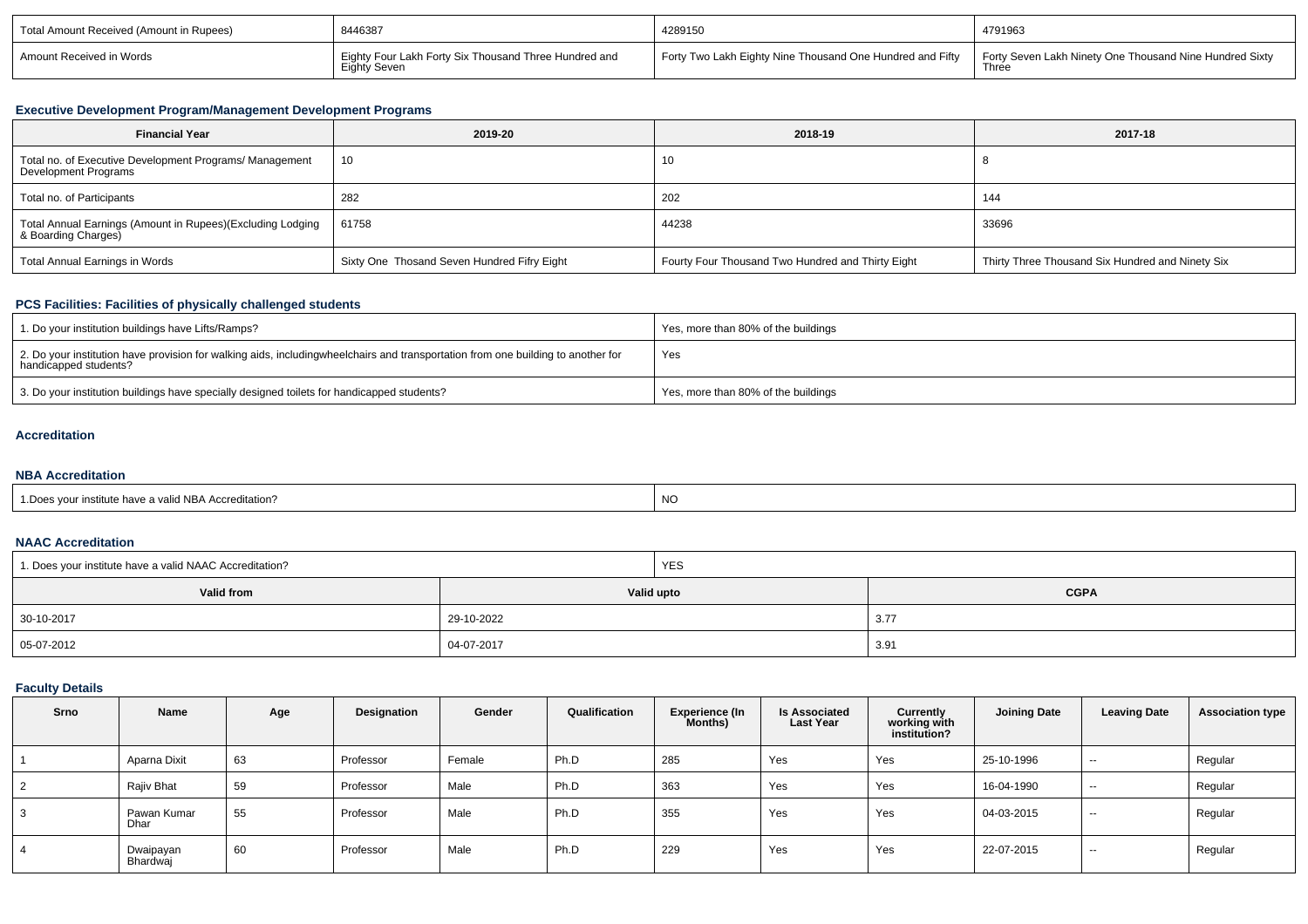| $5\phantom{.0}$ | S S Maitra                  | 62 | Associate<br>Professor | Male   | Ph.D | 360 | Yes | Yes | 30-07-1990 | $\overline{a}$           | Regular |
|-----------------|-----------------------------|----|------------------------|--------|------|-----|-----|-----|------------|--------------------------|---------|
| 6               | D Choudhury                 | 56 | Associate<br>Professor | Male   | Ph.D | 221 | Yes | Yes | 01-03-2002 | ш.                       | Regular |
| $\overline{7}$  | Deepak Gaur                 | 47 | Professor              | Male   | Ph.D | 219 | Yes | Yes | 28-02-2014 | ш.                       | Regular |
| 8               | Rupesh<br>Chaturvedi        | 48 | Professor              | Male   | Ph.D | 185 | Yes | Yes | 23-06-2014 | --                       | Regular |
| 9               | <b>B S Balaji</b>           | 50 | Associate<br>Professor | Male   | Ph.D | 259 | Yes | Yes | 04-02-2015 | --                       | Regular |
| 10              | Rajesh Mishra               | 47 | Associate<br>Professor | Male   | Ph.D | 211 | Yes | Yes | 09-02-2015 | н.                       | Regular |
| 11              | Suneel Kateria              | 43 | Professor              | Male   | Ph.D | 187 | Yes | Yes | 28-04-2015 | $\overline{\phantom{a}}$ | Regular |
| 12              | Shyamala Maitreyi<br>Rajala | 54 | Assistant<br>Professor | Female | Ph.D | 172 | Yes | Yes | 11-04-2008 | --                       | Regular |
| 13              | Swati Tiwari                | 54 | Assistant<br>Professor | Female | Ph.D | 267 | Yes | Yes | 01-05-2008 | --                       | Regular |
| 14              | Ranjana Arya                | 47 | Assistant<br>Professor | Female | Ph.D | 232 | Yes | Yes | 02-06-2008 | --                       | Regular |
| 15              | Hemant Rituraj<br>Kushwaha  | 40 | Assistant<br>Professor | Male   | Ph.D | 93  | Yes | Yes | 29-09-2017 | --                       | Regular |
| 16              | Shatendra K<br>Sharma       | 62 | Professor              | Male   | Ph.D | 379 | Yes | Yes | 02-01-1990 | --                       | Regular |
| 17              | <b>Tulika Prasad</b>        | 45 | Assistant<br>Professor | Female | Ph.D | 167 | Yes | Yes | 22-08-2008 | --                       | Regular |
| 18              | Kavita Arora<br>Takker      | 41 | Assistant<br>Professor | Female | Ph.D | 155 | Yes | Yes | 27-08-2008 | --                       | Regular |
| 19              | Poonam Agarwal              | 39 | Assistant<br>Professor | Female | Ph.D | 83  | Yes | Yes | 04-09-2013 | --                       | Regular |
| 20              | Ayesha<br>Choudhary         | 42 | Assistant<br>Professor | Female | Ph.D | 70  | Yes | Yes | 28-11-2013 | --                       | Regular |
| 21              | Karan Singh                 | 39 | Assistant<br>Professor | Male   | Ph.D | 78  | Yes | Yes | 29-01-2014 | --                       | Regular |
| 22              | Asutosh<br>Srivastava       | 46 | Assistant<br>Professor | Male   | Ph.D | 78  | Yes | Yes | 11-02-2014 | --                       | Regular |
| 23              | Buddha Singh                | 38 | Assistant<br>Professor | Male   | Ph.D | 78  | Yes | Yes | 31-12-2014 | --                       | Regular |
| 24              | Parimala N                  | 64 | Professor              | Female | Ph.D | 276 | Yes | Yes | 31-07-1997 | $\overline{\phantom{a}}$ | Regular |
| 25              | Sonajharia Minz             | 57 | Professor              | Female | Ph.D | 343 | Yes | Yes | 13-01-1992 | щ.                       | Regular |
| 26              | Ramesh Kumar<br>Aggarwal    | 53 | Professor              | Male   | Ph.D | 305 | Yes | Yes | 04-03-2005 | --                       | Regular |
| 27              | D K Lobiyal                 | 52 | Professor              | Male   | Ph.D | 286 | Yes | Yes | 01-10-1997 | $\overline{\phantom{a}}$ | Regular |
| 28              | Deo Prakash<br>Vidyarthi    | 52 | Professor              | Male   | Ph.D | 213 | Yes | Yes | 18-10-2004 | $\overline{\phantom{a}}$ | Regular |
| 29              | Rajeev Kumar                | 61 | Professor              | Male   | Ph.D | 139 | Yes | Yes | 12-06-2015 | Ξ.                       | Regular |
| 30              | Satish Chand                | 54 | Professor              | Male   | Ph.D | 127 | Yes | Yes | 30-07-2015 | $\overline{\phantom{a}}$ | Regular |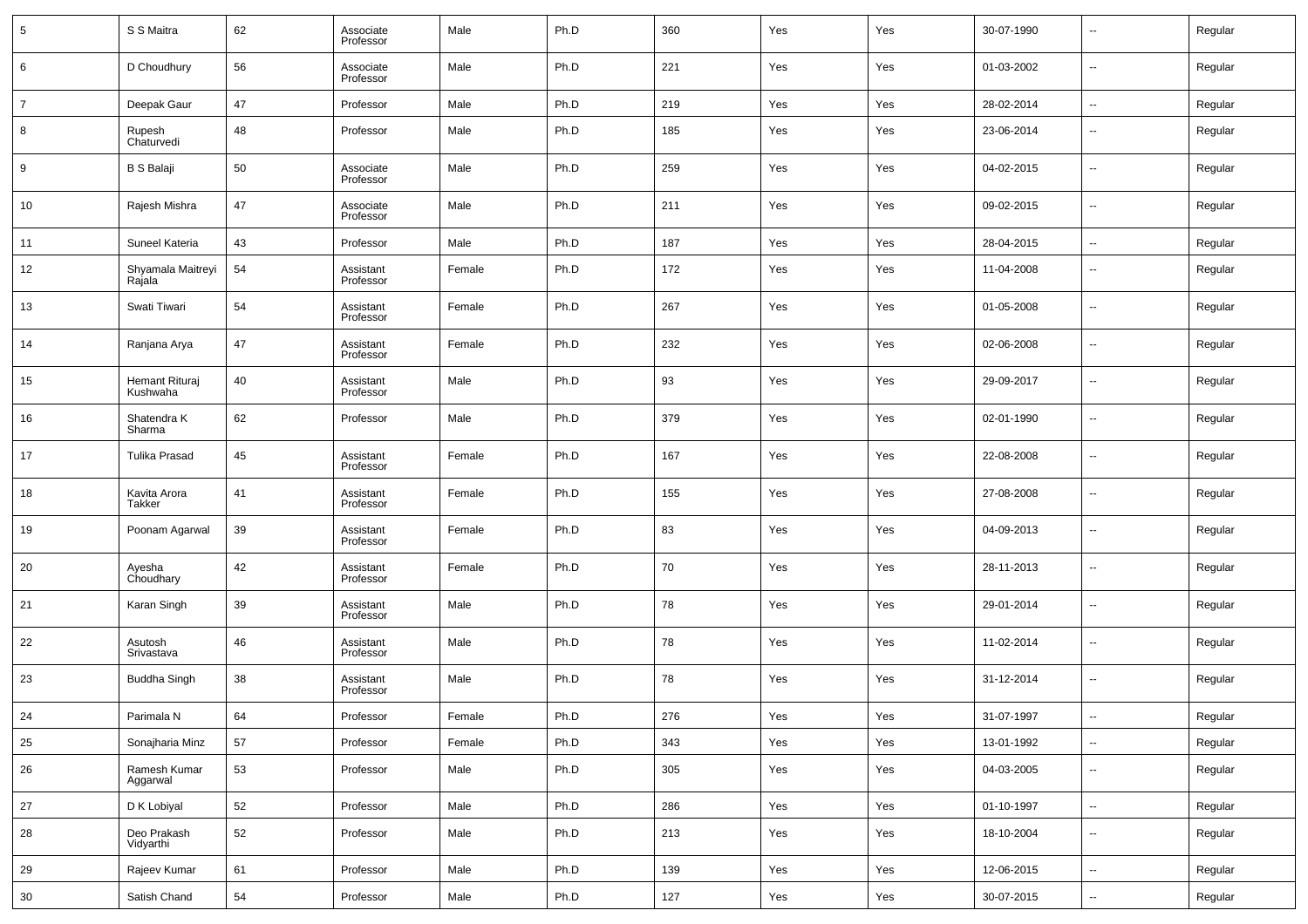| 31 | T V Vijay Kumar                | 47 | Professor              | Male   | Ph.D | 216 | Yes | Yes | 19-08-2004 | $\overline{\phantom{a}}$ | Regular |
|----|--------------------------------|----|------------------------|--------|------|-----|-----|-----|------------|--------------------------|---------|
| 32 | Sushil Kumar                   | 47 | Assistant<br>Professor | Male   | Ph.D | 191 | Yes | Yes | 01-09-2004 | $\overline{\phantom{a}}$ | Regular |
| 33 | Zahid Raza                     | 45 | Associate<br>Professor | Male   | Ph.D | 191 | Yes | Yes | 16-09-2004 | $\overline{\phantom{a}}$ | Regular |
| 34 | Aditi Saran                    | 51 | Associate<br>Professor | Female | Ph.D | 189 | Yes | Yes | 01-10-2004 | $\overline{\phantom{a}}$ | Regular |
| 35 | <b>Tirthankar Gayen</b>        | 42 | Assistant<br>Professor | Male   | Ph.D | 84  | Yes | Yes | 16-08-2013 | $\overline{\phantom{a}}$ | Regular |
| 36 | Ratneshwar                     | 41 | Assistant<br>Professor | Male   | Ph.D | 50  | Yes | Yes | 19-04-2017 | ۰.                       | Regular |
| 37 | Krishna Gopal<br>Saxena        | 63 | Professor              | Male   | Ph.D | 409 | Yes | Yes | 03-10-1986 | $\overline{\phantom{a}}$ | Regular |
| 38 | Indu Shekhar<br>Thakur         | 64 | Professor              | Male   | Ph.D | 418 | Yes | Yes | 09-01-2004 | $\overline{\phantom{a}}$ | Regular |
| 39 | Saumitra<br>Mukherjee          | 61 | Professor              | Male   | Ph.D | 338 | Yes | Yes | 05-10-1992 | $\overline{\phantom{a}}$ | Regular |
| 40 | Pandit Sudan<br>Khilare        | 64 | Professor              | Male   | Ph.D | 376 | Yes | Yes | 07-07-1993 | $\overline{\phantom{a}}$ | Regular |
| 41 | A L Ramanathan                 | 58 | Professor              | Male   | Ph.D | 367 | Yes | Yes | 03-07-2000 | $\overline{\phantom{a}}$ | Regular |
| 42 | Umesh Chandra<br>Kulshrestha   | 51 | Professor              | Male   | Ph.D | 319 | Yes | Yes | 09-08-2008 | $\overline{\phantom{a}}$ | Regular |
| 43 | Ashok<br>Priyadarshan<br>Dimri | 49 | Professor              | Male   | Ph.D | 187 | Yes | Yes | 08-01-2008 | $\overline{\phantom{a}}$ | Regular |
| 44 | Krishan Kumar                  | 52 | Professor              | Male   | Ph.D | 319 | Yes | Yes | 19-01-2005 | $\overline{\phantom{a}}$ | Regular |
| 45 | Kasturi<br>Mukhopadhyay        | 56 | Professor              | Female | Ph.D | 263 | Yes | Yes | 19-10-2006 | $\overline{\phantom{a}}$ | Regular |
| 46 | Dinesh Mohan                   | 52 | Professor              | Male   | Ph.D | 285 | Yes | Yes | 26-08-2008 | $\overline{\phantom{a}}$ | Regular |
| 47 | Satish Chandra<br>Garkoti      | 53 | Professor              | Male   | Ph.D | 343 | Yes | Yes | 25-10-2008 | $\overline{\phantom{a}}$ | Regular |
| 48 | N Janardhana<br>Raju           | 57 | Professor              | Male   | Ph.D | 319 | Yes | Yes | 25-02-2009 | $\overline{\phantom{a}}$ | Regular |
| 49 | Pawan Kumar<br>Joshi           | 45 | Professor              | Male   | Ph.D | 220 | Yes | Yes | 09-04-2015 | $\overline{\phantom{a}}$ | Regular |
| 50 | Paulraj R                      | 51 | Professor              | Male   | Ph.D | 235 | Yes | Yes | 16-12-2004 | $\sim$                   | Regular |
| 51 | Jayant Kumar<br>Tripathi       | 53 | Professor              | Male   | Ph.D | 261 | Yes | Yes | 19-10-2006 | ۰.                       | Regular |
| 52 | Ilora Ghosh                    | 55 | Associate<br>Professor | Female | Ph.D | 235 | Yes | Yes | 16-12-2004 | $\overline{\phantom{a}}$ | Regular |
| 53 | Sudesh Yadav                   | 45 | Associate<br>Professor | Male   | Ph.D | 189 | Yes | Yes | 19-10-2006 | ۰.                       | Regular |
| 54 | Usha Mina                      | 44 | Associate<br>Professor | Female | Ph.D | 202 | Yes | Yes | 09-10-2017 | ۰.                       | Regular |
| 55 | Meenakshi Dua                  | 47 | Assistant<br>Professor | Female | Ph.D | 237 | Yes | Yes | 23-10-2006 | $\overline{\phantom{a}}$ | Regular |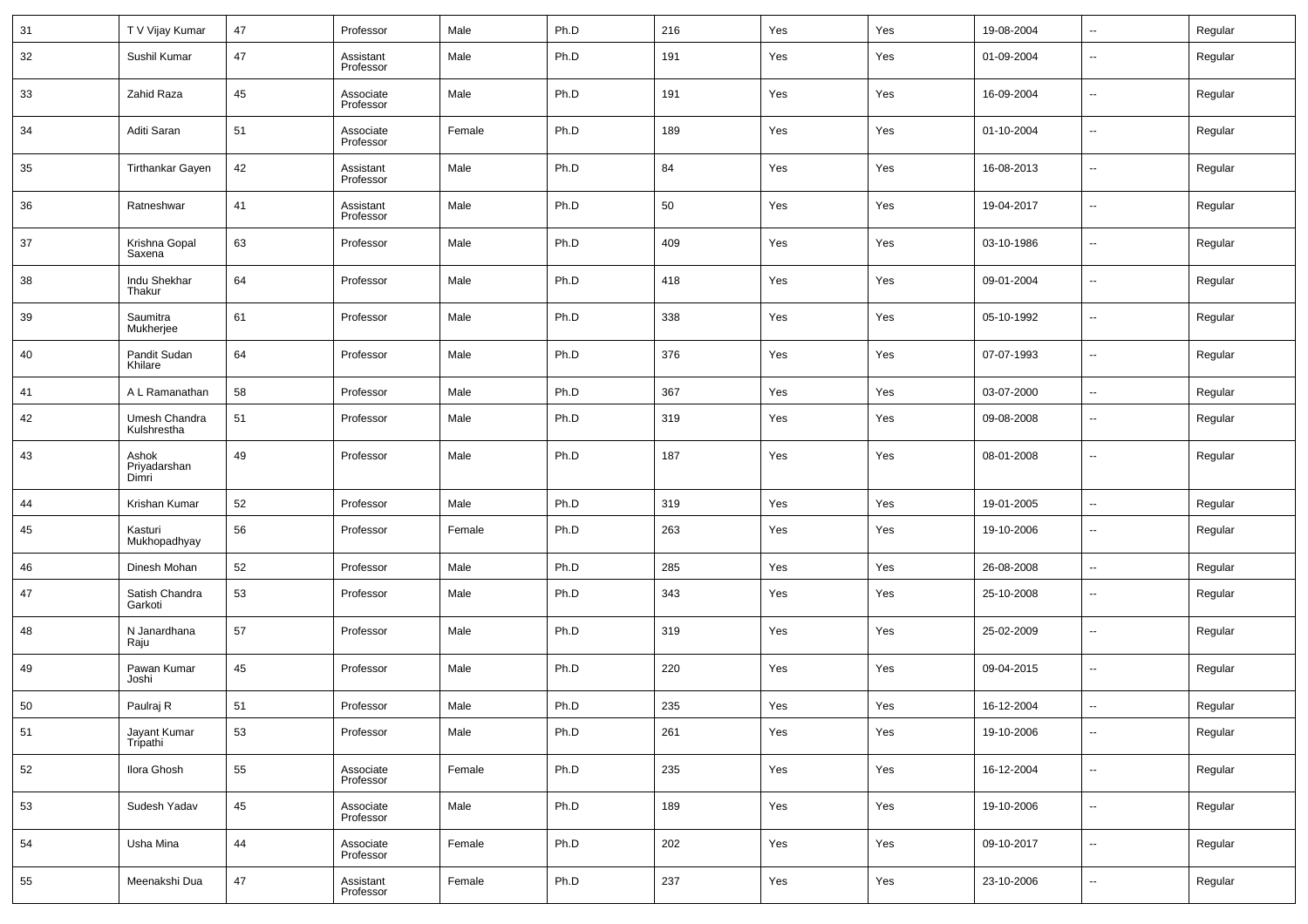| 56 | Arun Kumar<br>Srivastava | 49 | Assistant<br>Professor | Male   | Ph.D | 214 | Yes | Yes | 01-10-2007 | --                       | Regular |
|----|--------------------------|----|------------------------|--------|------|-----|-----|-----|------------|--------------------------|---------|
| 57 | Ramovatar Meena          | 38 | Assistant<br>Professor | Male   | Ph.D | 68  | Yes | Yes | 28-06-2017 | --                       | Regular |
| 58 | Amit Kumar<br>Mishra     | 36 | Assistant<br>Professor | Male   | Ph.D | 93  | Yes | Yes | 23-10-2017 | --                       | Regular |
| 59 | Neelima Mondal           | 49 | Associate<br>Professor | Female | Ph.D | 252 | Yes | Yes | 06-10-2003 | $\overline{\phantom{a}}$ | Regular |
| 60 | Sneha Sudha<br>Komath    | 52 | Professor              | Female | Ph.D | 279 | Yes | Yes | 19-06-2005 | ш.                       | Regular |
| 61 | S Gourinath              | 48 | Professor              | Male   | Ph.D | 204 | Yes | Yes | 17-09-2003 | $\sim$                   | Regular |
| 62 | Rohini<br>Muthuswami     | 52 | Associate<br>Professor | Female | Ph.D | 271 | Yes | Yes | 24-02-2004 | --                       | Regular |
| 63 | Sneh Lata Panwar         | 47 | Assistant<br>Professor | Female | Ph.D | 184 | Yes | Yes | 28-08-2006 | --                       | Regular |
| 64 | Sushil Kumar Jha         | 52 | Associate<br>Professor | Male   | Ph.D | 249 | Yes | Yes | 11-01-2007 | --                       | Regular |
| 65 | Ashu Bhan Tiku           | 56 | Assistant<br>Professor | Female | Ph.D | 259 | Yes | Yes | 06-06-2007 | --                       | Regular |
| 66 | Niti Puri                | 52 | Assistant<br>Professor | Female | Ph.D | 249 | Yes | Yes | 27-05-2008 | --                       | Regular |
| 67 | Nirala Ramchiary         | 45 | Assistant<br>Professor | Male   | Ph.D | 139 | Yes | Yes | 01-10-2012 | --                       | Regular |
| 68 | <b>B N Mallick</b>       | 63 | Professor              | Male   | Ph.D | 485 | Yes | Yes | 19-06-1986 | н.                       | Regular |
| 69 | P C Rath                 | 60 | Professor              | Male   | Ph.D | 360 | Yes | Yes | 17-12-1990 | --                       | Regular |
| 70 | Supriya<br>Chakarborty   | 50 | Professor              | Male   | Ph.D | 249 | Yes | Yes | 21-12-2004 | --                       | Regular |
| 71 | Ajay Kumar<br>Saxena     | 52 | Professor              | Male   | Ph.D | 308 | Yes | Yes | 11-03-2005 | --                       | Regular |
| 72 | Deepak Sharma            | 62 | Professor              | Male   | Ph.D | 417 | Yes | Yes | 28-02-2000 | --                       | Regular |
| 73 | Rana Pratap<br>Singh     | 50 | Professor              | Male   | Ph.D | 249 | Yes | Yes | 16-11-2006 | --                       | Regular |
| 74 | Ashis Kumar<br>Nandi     | 53 | Professor              | Male   | Ph.D | 250 | Yes | Yes | 25-11-2004 | --                       | Regular |
| 75 | Ashwani Pareek           | 50 | Professor              | Male   | Ph.D | 277 | Yes | Yes | 18-08-2003 | --                       | Regular |
| 76 | Alok Kumar<br>Mondal     | 61 | Professor              | Male   | Ph.D | 347 | Yes | Yes | 10-07-2013 | $\sim$                   | Regular |
| 77 | Atul Kumar Johri         | 52 | Professor              | Male   | Ph.D | 303 | Yes | Yes | 29-06-2004 | $\overline{\phantom{a}}$ | Regular |
| 78 | K Natarajan              | 60 | Professor              | Male   | Ph.D | 364 | Yes | Yes | 31-05-2001 | ٠.                       | Regular |
| 79 | Amal Chandra<br>Mondal   | 49 | Associate<br>Professor | Male   | Ph.D | 184 | Yes | Yes | 01-10-2015 | $\sim$                   | Regular |
| 80 | Arun Sidram<br>Kharat    | 49 | Professor              | Male   | Ph.D | 329 | No  | Yes | 07-09-2017 | $\sim$                   | Regular |
| 81 | Karunakar Kar            | 46 | Assistant<br>Professor | Male   | Ph.D | 44  | Yes | Yes | 30-11-2016 | н.                       | Regular |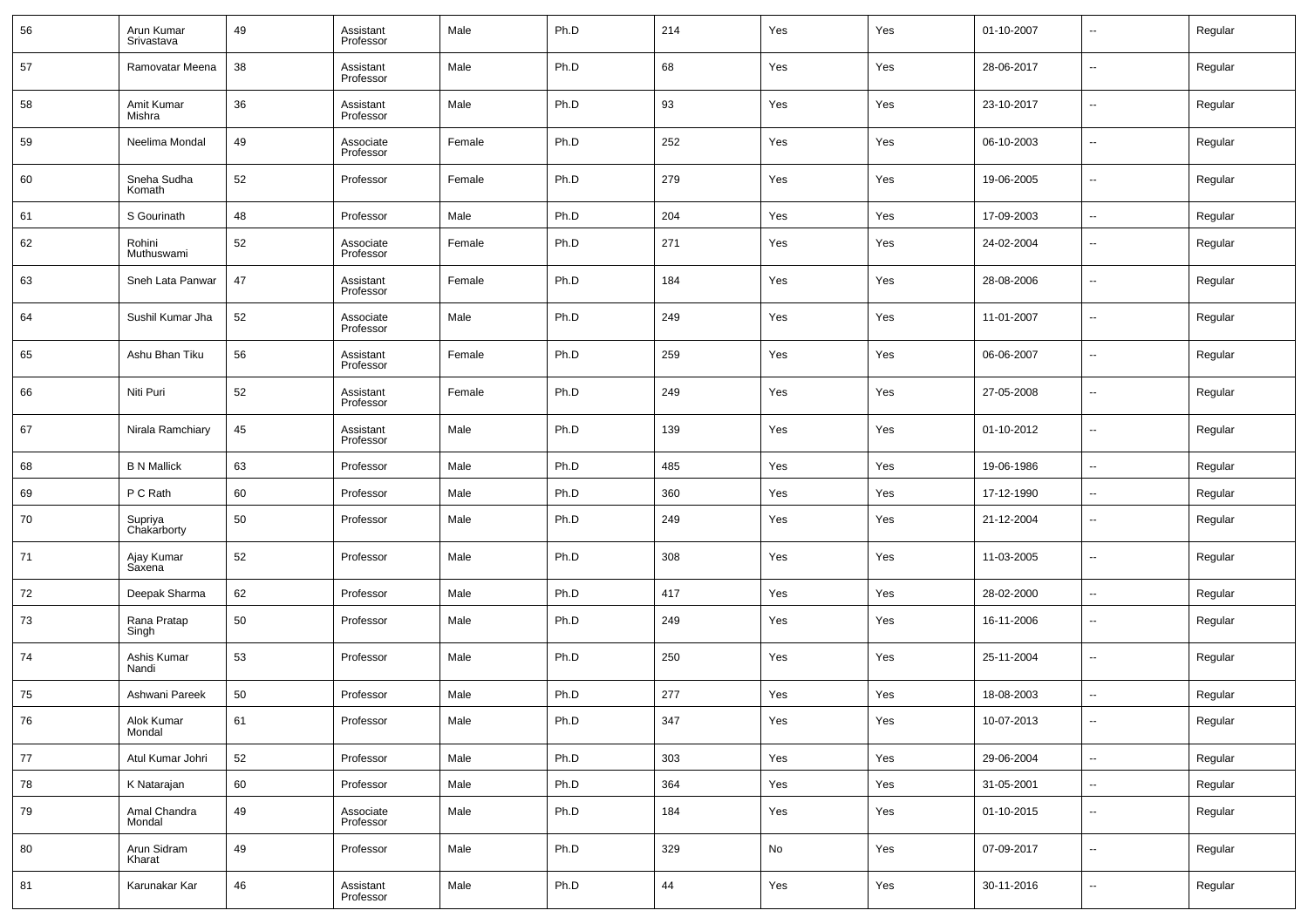| 82  | Shweta Saran             | 59 | Professor              | Female | Ph.D | 321 | Yes | Yes | 05-06-2003 | $\sim$                   | Regular |
|-----|--------------------------|----|------------------------|--------|------|-----|-----|-----|------------|--------------------------|---------|
| 83  | Abhisheka Bansal         | 38 | Assistant<br>Professor | Male   | Ph.D | 93  | Yes | Yes | 23-10-2017 | --                       | Regular |
| 84  | G Mukhopadhyay           | 61 | Professor              | Male   | Ph.D | 283 | Yes | Yes | 23-01-2001 | н.                       | Regular |
| 85  | C K Mukhopadhay          | 54 | Professor              | Male   | Ph.D | 295 | Yes | Yes | 09-04-2001 | $\sim$                   | Regular |
| 86  | Rakesh K Tyagi           | 58 | Professor              | Male   | Ph.D | 331 | Yes | Yes | 20-04-2001 | --                       | Regular |
| 87  | Suman K Dhar             | 52 | Professor              | Male   | Ph.D | 277 | Yes | Yes | 17-07-2001 | $\sim$                   | Regular |
| 88  | Vibha Tandon             | 52 | Professor              | Female | Ph.D | 271 | Yes | Yes | 21-01-2014 | $\overline{\phantom{a}}$ | Regular |
| 89  | Gobardhan Das            | 53 | Professor              | Male   | Ph.D | 368 | Yes | Yes | 28-02-2014 | $\sim$                   | Regular |
| 90  | Anand<br>Ranganathan     | 47 | Professor              | Male   | Ph.D | 256 | Yes | Yes | 15-04-2015 | --                       | Regular |
| 91  | Souvik<br>Bhattacharrjee | 45 | Associate<br>Professor | Male   | Ph.D | 196 | Yes | Yes | 10-07-2015 | --                       | Regular |
| 92  | Saima Aijaz              | 55 | Assistant<br>Professor | Female | Ph.D | 283 | Yes | Yes | 14-01-2008 | ш,                       | Regular |
| 93  | Dipankar Ghosh           | 52 | Assistant<br>Professor | Male   | Ph.D | 194 | Yes | Yes | 05-03-2008 | ш,                       | Regular |
| 94  | Shailja Singh            | 45 | Associate<br>Professor | Female | Ph.D | 190 | Yes | Yes | 26-07-2016 | --                       | Regular |
| 95  | Manoj Verma              | 41 | Assistant<br>Professor | Male   | Ph.D | 82  | Yes | Yes | 01-12-2015 | ш,                       | Regular |
| 96  | Pijus Kumar<br>Sasmal    | 39 | Assistant<br>Professor | Male   | Ph.D | 104 | Yes | Yes | 30-10-2015 | --                       | Regular |
| 97  | Sanjay Puri              | 58 | Professor              | Male   | Ph.D | 391 | Yes | Yes | 28-12-1987 | $\sim$                   | Regular |
| 98  | S K Sarkar               | 60 | Professor              | Male   | Ph.D | 422 | Yes | Yes | 01-02-1988 | $\sim$                   | Regular |
| 99  | S S N Murthy             | 63 | Professor              | Male   | Ph.D | 367 | Yes | Yes | 21-12-1989 | --                       | Regular |
| 100 | Shankar Prasad<br>Das    | 61 | Professor              | Male   | Ph.D | 400 | Yes | Yes | 28-10-1993 | --                       | Regular |
| 101 | Prasenjit Sen            | 64 | Professor              | Male   | Ph.D | 364 | Yes | Yes | 26-03-1990 | ш,                       | Regular |
| 102 | Subhasis Ghosh           | 57 | Professor              | Male   | Ph.D | 320 | Yes | Yes | 10-07-1995 | $\sim$                   | Regular |
| 103 | Riddhi Shah              | 56 | Professor              | Female | Ph.D | 339 | Yes | Yes | 03-07-2007 | ш,                       | Regular |
| 104 | Debashis Ghoshal         | 55 | Professor              | Male   | Ph.D | 259 | Yes | Yes | 03-07-2007 | ⊷                        | Regular |
| 105 | Satyabrata<br>Patnaik    | 51 | Professor              | Male   | Ph.D | 237 | Yes | Yes | 01-07-2002 | $\overline{\phantom{a}}$ | Regular |
| 106 | <b>Brijesh Kumar</b>     | 44 | Professor              | Male   | Ph.D | 198 | Yes | Yes | 03-10-2005 | $\overline{\phantom{a}}$ | Regular |
| 107 | Pritam<br>Mukhopadhyay   | 46 | Associate<br>Professor | Male   | Ph.D | 205 | Yes | Yes | 29-12-2006 | $\sim$                   | Regular |
| 108 | Sobhan Sen               | 44 | Associate<br>Professor | Male   | Ph.D | 197 | Yes | Yes | 26-02-2007 | $\sim$                   | Regular |
| 109 | Kedar Singh              | 47 | Professor              | Male   | Ph.D | 205 | Yes | Yes | 01-12-2014 | $\overline{\phantom{a}}$ | Regular |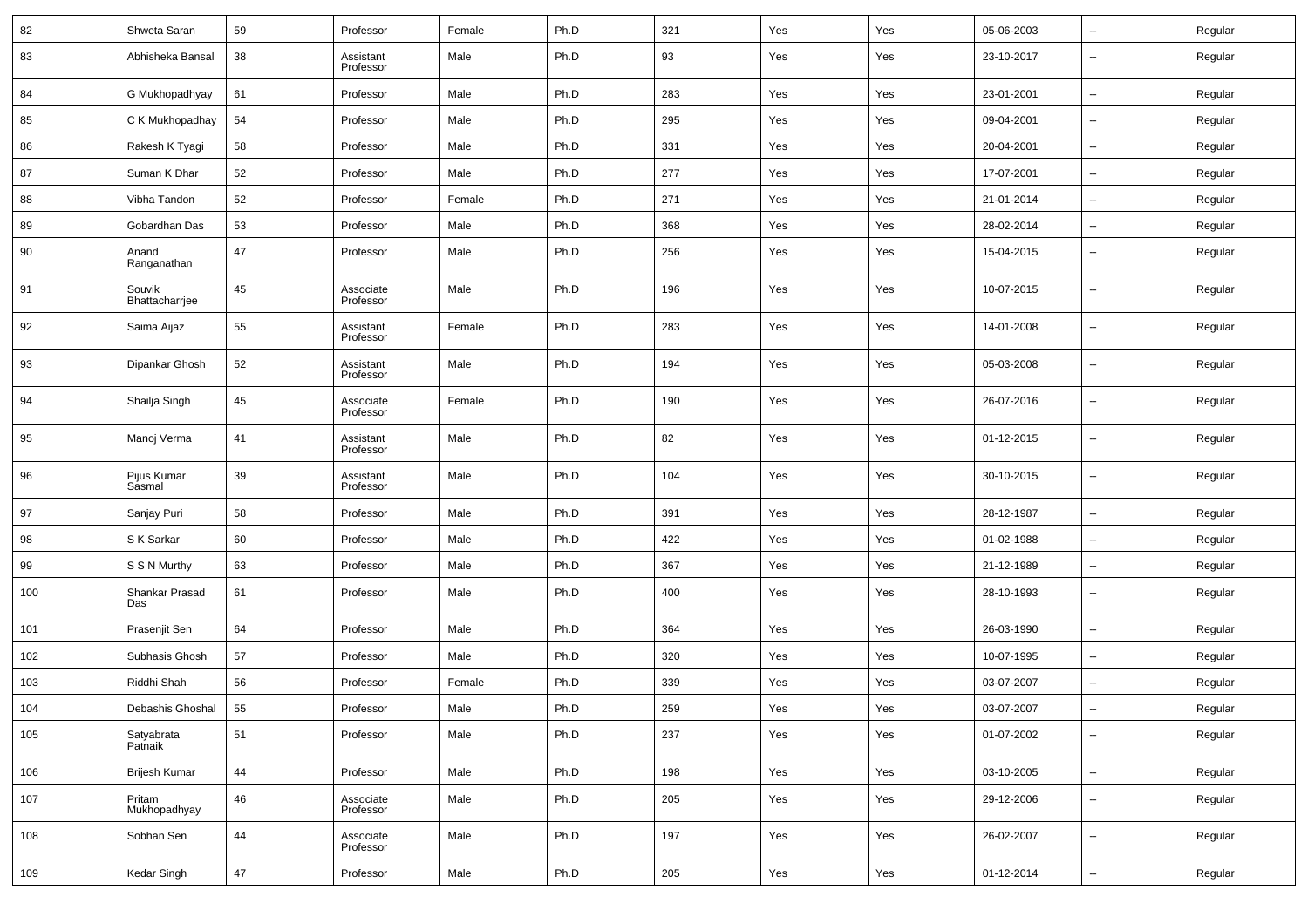| 110 | Tanuja Mohanty                | 51 | Assistant<br>Professor | Female | Ph.D | 241 | Yes | Yes | 07-04-2006 | $\overline{\phantom{a}}$ | Regular |
|-----|-------------------------------|----|------------------------|--------|------|-----|-----|-----|------------|--------------------------|---------|
| 111 | Amala Bhave                   | 42 | Assistant<br>Professor | Female | Ph.D | 136 | Yes | Yes | 01-01-2009 | $\overline{\phantom{a}}$ | Regular |
| 112 | Ashim Kumar<br>Pramanik       | 42 | Assistant<br>Professor | Male   | Ph.D | 130 | Yes | Yes | 04-10-2012 | $\overline{\phantom{a}}$ | Regular |
| 113 | Supriya Sabbani               | 43 | Assistant<br>Professor | Female | Ph.D | 148 | Yes | Yes | 25-03-2013 | $\overline{\phantom{a}}$ | Regular |
| 114 | Dinabandhu Das                | 44 | Assistant<br>Professor | Male   | Ph.D | 153 | Yes | Yes | 28-03-2013 | $\overline{\phantom{a}}$ | Regular |
| 115 | Ankita Rai                    | 38 | Assistant<br>Professor | Female | Ph.D | 128 | Yes | Yes | 20-05-2013 | $\overline{\phantom{a}}$ | Regular |
| 116 | Ved Prakash<br>Gupta          | 40 | Assistant<br>Professor | Male   | Ph.D | 134 | Yes | Yes | 31-05-2013 | $\overline{\phantom{a}}$ | Regular |
| 117 | Manoj M Munde                 | 44 | Assistant<br>Professor | Male   | Ph.D | 155 | Yes | Yes | 25-08-2014 | $\overline{\phantom{a}}$ | Regular |
| 118 | Rabindra Nath<br>Mahato       | 38 | Assistant<br>Professor | Male   | Ph.D | 98  | Yes | Yes | 09-09-2014 | $\overline{\phantom{a}}$ | Regular |
| 119 | Nirjaa Gopal Jayal            | 64 | Professor              | Female | Ph.D | 412 | Yes | Yes | 01-05-1986 | $\sim$                   | Regular |
| 120 | Amita Singh                   | 64 | Professor              | Female | Ph.D | 430 | Yes | Yes | 01-11-2001 | $\sim$                   | Regular |
| 121 | Amit Prakash                  | 51 | Professor              | Male   | Ph.D | 278 | Yes | Yes | 03-10-2001 | $\mathbf{u}$             | Regular |
| 122 | Jaivir Singh                  | 57 | Professor              | Male   | Ph.D | 345 | Yes | Yes | 28-02-2003 | $\overline{\phantom{a}}$ | Regular |
| 123 | Pratiksha Baxi                | 50 | Associate<br>Professor | Female | Ph.D | 182 | Yes | Yes | 28-04-2006 | $\overline{\phantom{a}}$ | Regular |
| 124 | Nupur Chowdhury               | 40 | Assistant<br>Professor | Female | Ph.D | 86  | Yes | Yes | 31-03-2015 | $\overline{\phantom{a}}$ | Regular |
| 125 | Chirashree<br>Dasgupta        | 48 | Associate<br>Professor | Female | Ph.D | 144 | Yes | Yes | 01-05-2015 | $\overline{\phantom{a}}$ | Regular |
| 126 | Thongkholal<br>Haokip         | 39 | Assistant<br>Professor | Male   | Ph.D | 109 | Yes | Yes | 27-05-2015 | $\overline{\phantom{a}}$ | Regular |
| 127 | Ghazala Jamil                 | 44 | Assistant<br>Professor | Female | Ph.D | 86  | Yes | Yes | 12-03-2015 | $\overline{\phantom{a}}$ | Regular |
| 128 | Bhujang Sambhaji<br>Waghmare  | 62 | Professor              | Male   | Ph.D | 374 | No  | Yes | 30-08-2017 | $\overline{\phantom{a}}$ | Regular |
| 129 | P Puneeth                     | 39 | Associate<br>Professor | Male   | Ph.D | 182 | Yes | Yes | 01-04-2015 | $\overline{\phantom{a}}$ | Regular |
| 130 | Sapna Ratan Sah               | 40 | Associate<br>Professor | Female | Ph.D | 150 | Yes | Yes | 12-02-2016 | ۰.                       | Regular |
| 131 | Shandar Ahmad                 | 55 | Professor              | Male   | Ph.D | 329 | Yes | Yes | 16-03-2016 | $\sim$                   | Regular |
| 132 | <b>Binod Kumar</b><br>Kanujia | 51 | Professor              | Male   | Ph.D | 203 | No  | Yes | 01-08-2016 | $\sim$                   | Regular |
| 133 | Andrew M Lynn                 | 52 | Professor              | Male   | Ph.D | 262 | Yes | Yes | 20-11-2001 | $\overline{\phantom{a}}$ | Regular |
| 134 | Pradipta<br>Bandyopadhyay     | 49 | Professor              | Male   | Ph.D | 194 | Yes | Yes | 01-08-2007 | ۰.                       | Regular |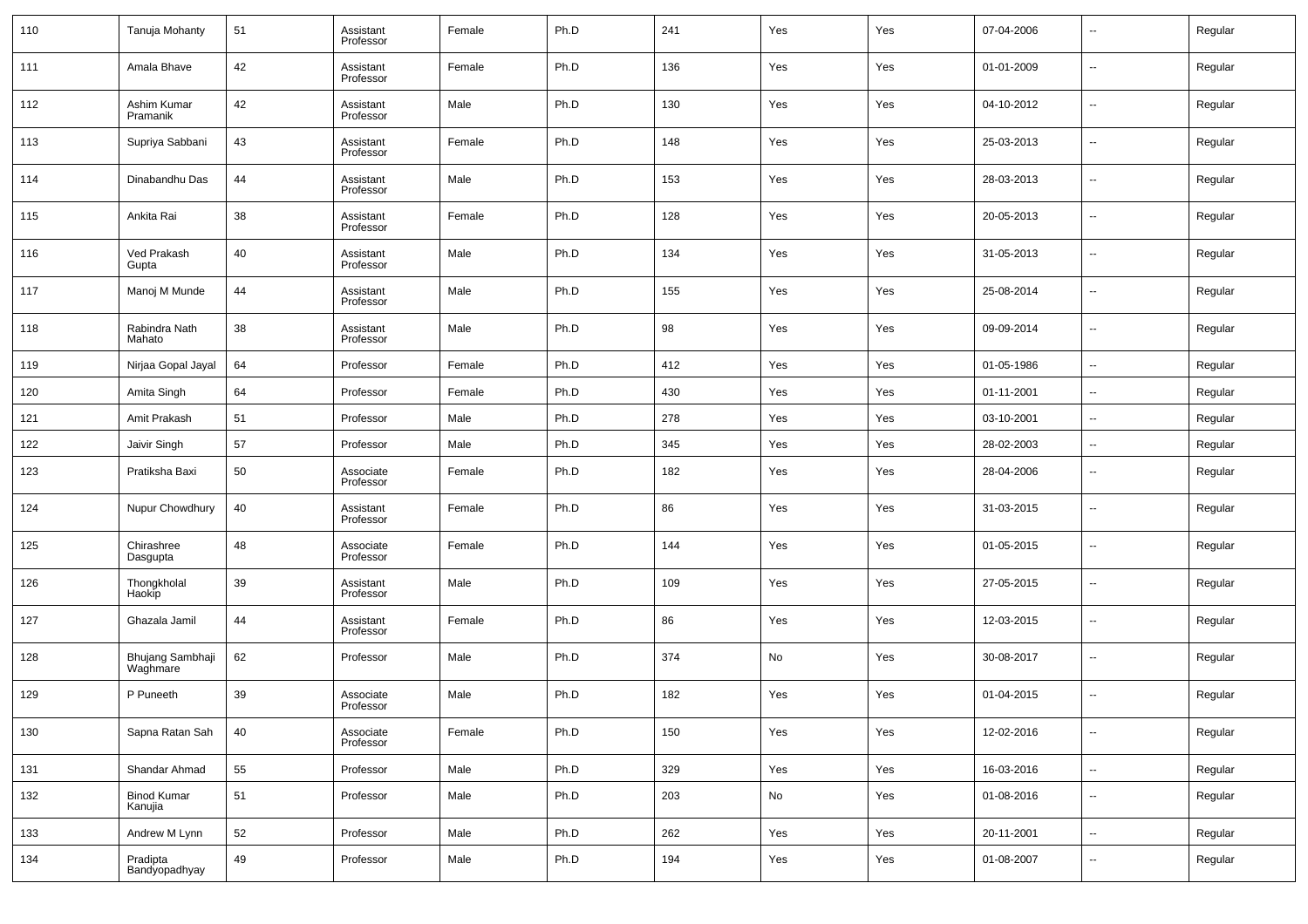| 135 | Naidu Subbarao               | 60 | Associate<br>Professor | Male   | Ph.D | 321 | Yes | Yes                           | 06-01-2014 | $\overline{\phantom{a}}$ | Regular |
|-----|------------------------------|----|------------------------|--------|------|-----|-----|-------------------------------|------------|--------------------------|---------|
| 136 | A Krishnamachari             | 57 | Assistant<br>Professor | Male   | Ph.D | 160 | Yes | Yes                           | 21-05-2007 | $\overline{\phantom{a}}$ | Regular |
| 137 | R K Brojen Singh             | 47 | Associate<br>Professor | Male   | Ph.D | 123 | Yes | Yes                           | 11-06-2013 | $\overline{\phantom{a}}$ | Regular |
| 138 | Gajendra Pratap<br>Singh     | 37 | Assistant<br>Professor | Male   | Ph.D | 71  | Yes | Yes                           | 07-10-2015 | $\overline{\phantom{a}}$ | Regular |
| 139 | Mukesh Jain                  | 41 | Professor              | Male   | Ph.D | 167 | Yes | Yes                           | 20-10-2015 | $\overline{\phantom{a}}$ | Regular |
| 140 | Arnab<br>Bhattacherjee       | 37 | Assistant<br>Professor | Male   | Ph.D | 101 | Yes | Yes                           | 21-10-2015 | --                       | Regular |
| 141 | Anirban<br>Chakraborti       | 45 | Professor              | Male   | Ph.D | 199 | Yes | Yes                           | 03-03-2014 | $\overline{\phantom{a}}$ | Regular |
| 142 | Narinder Singh<br>Sahni      | 49 | Associate<br>Professor | Male   | Ph.D | 215 | Yes | Yes                           | 19-07-2006 | $\sim$                   | Regular |
| 143 | Gopal Lal Meena              | 45 | Associate<br>Professor | Male   | Ph.D | 97  | Yes | Yes                           | 01-09-2016 | --                       | Regular |
| 144 | Brajesh Kumar<br>Pandey      | 50 | Professor              | Male   | Ph.D | 109 | Yes | Yes                           | 01-09-2016 | $\overline{\phantom{a}}$ | Regular |
| 145 | C Upender Rao                | 55 | Professor              | Male   | Ph.D | 297 | Yes | Yes                           | 18-01-2006 | $\sim$                   | Regular |
| 146 | Santosh Kumar<br>Shukla      | 47 | Professor              | Male   | Ph.D | 247 | Yes | Yes                           | 01-10-2001 | --                       | Regular |
| 147 | Girish Nath Jha              | 53 | Professor              | Male   | Ph.D | 289 | Yes | Yes                           | 29-04-2002 | $\ddotsc$                | Regular |
| 148 | Rajnish Kumar<br>Mishra      | 55 | Professor              | Male   | Ph.D | 237 | Yes | Yes                           | 01-10-2001 | --                       | Regular |
| 149 | Ram Nath Jha                 | 54 | Professor              | Male   | Ph.D | 239 | Yes | Yes                           | 01-10-2001 | $\overline{\phantom{a}}$ | Regular |
| 150 | Sudhir Kumar                 | 45 | Professor              | Male   | Ph.D | 226 | Yes | Yes                           | 20-07-2012 | $\overline{\phantom{a}}$ | Regular |
| 151 | Satyamurti                   | 43 | Professor              | Male   | Ph.D | 203 | Yes | Yes                           | 01-05-2015 | $\overline{\phantom{a}}$ | Regular |
| 152 | Hari Ram Mishra              | 59 | Assistant<br>Professor | Male   | Ph.D | 419 | Yes | Yes                           | 01-10-2001 | --                       | Regular |
| 153 | Tangallapalli<br>Mahender    | 37 | Assistant<br>Professor | Male   | Ph.D | 104 | Yes | Yes                           | 18-09-2014 | $\overline{\phantom{a}}$ | Regular |
| 154 | Satyendra Singh              | 43 | Associate<br>Professor | Male   | Ph.D | 225 | Yes | Yes                           | 10-12-2013 | $\overline{\phantom{a}}$ | Regular |
| 155 | Bijoy Kumar Kuanr   58       |    | Professor              | Male   | Ph.D | 369 | Yes | $\operatorname{\mathsf{Yes}}$ | 07-01-2014 | $\overline{\phantom{a}}$ | Regular |
| 156 | Partima Solanki              | 49 | Assistant<br>Professor | Female | Ph.D | 208 | Yes | Yes                           | 14-03-2013 | н,                       | Regular |
| 157 | Balaji Ishwarrao<br>Birajdar | 43 | Assistant<br>Professor | Male   | Ph.D | 155 | Yes | Yes                           | 01-08-2013 | $\overline{\phantom{a}}$ | Regular |
| 158 | Parul Dave<br>Mukherji       | 57 | Professor              | Female | Ph.D | 346 | Yes | Yes                           | 01-06-2006 | $\overline{\phantom{a}}$ | Regular |
| 159 | Ira Bhaskar                  | 62 | Professor              | Female | Ph.D | 283 | Yes | Yes                           | 02-02-2006 | $\overline{\phantom{a}}$ | Regular |
| 160 | Bishnupriya Dutt             | 58 | Professor              | Female | Ph.D | 246 | Yes | Yes                           | 28-11-2001 | $\overline{\phantom{a}}$ | Regular |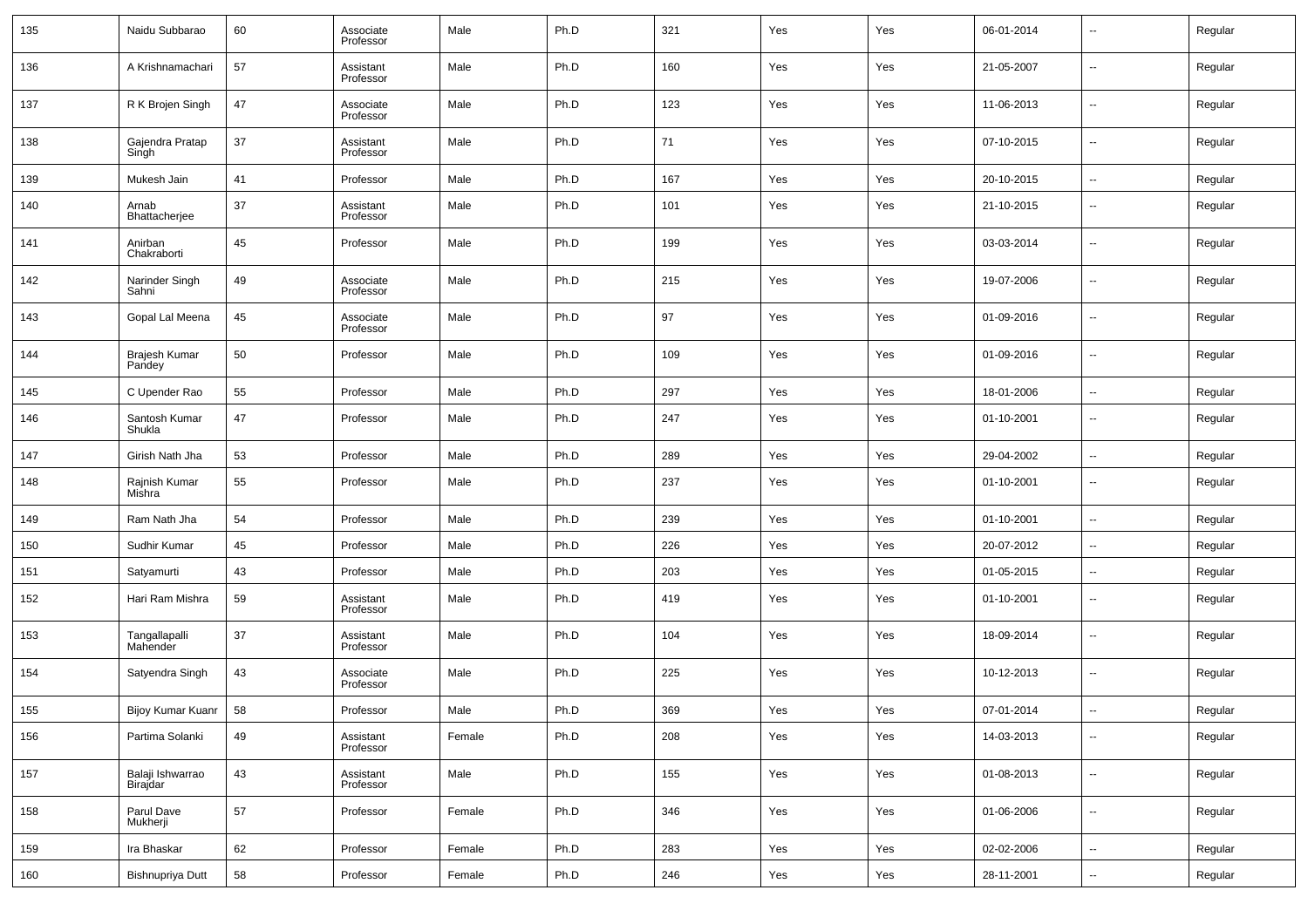| 161 | Y S Alone                     | 57     | Professor              | Male   | Ph.D | 207 | Yes | Yes | 08-03-2007 | --                       | Regular |
|-----|-------------------------------|--------|------------------------|--------|------|-----|-----|-----|------------|--------------------------|---------|
| 162 | Ranjani Majumdar              | 56     | Professor              | Female | Ph.D | 227 | Yes | Yes | 01-05-2006 | --                       | Regular |
| 163 | Kavita Singh                  | 55     | Professor              | Female | Ph.D | 288 | Yes | Yes | 28-11-2001 | $\overline{\phantom{a}}$ | Regular |
| 164 | Shukla Vinayak<br>Sawant      | 56     | Professor              | Female | Ph.D | 225 | Yes | Yes | 04-12-2001 | --                       | Regular |
| 165 | Naman P Ahuja                 | 45     | Professor              | Male   | Ph.D | 241 | Yes | Yes | 26-05-2006 | --                       | Regular |
| 166 | Urmimala Sarkar<br>Munsi      | 61     | Associate<br>Professor | Female | Ph.D | 296 | Yes | Yes | 25-09-2013 | $\overline{\phantom{a}}$ | Regular |
| 167 | Kaushik Bhaumik               | 52     | Associate<br>Professor | Male   | Ph.D | 212 | Yes | Yes | 04-10-2013 | $\overline{\phantom{a}}$ | Regular |
| 168 | Soumyabrata<br>Choudhury      | 54     | Associate<br>Professor | Male   | Ph.D | 290 | Yes | Yes | 28-02-2014 | --                       | Regular |
| 169 | Veena Hariharan               | 49     | Associate<br>Professor | Female | Ph.D | 104 | Yes | Yes | 16-07-2012 | $\overline{\phantom{a}}$ | Regular |
| 170 | Ameet<br>Parameswaran         | 38     | Assistant<br>Professor | Male   | Ph.D | 92  | Yes | Yes | 18-09-2014 | --                       | Regular |
| 171 | Suryanandini<br>Narain        | 37     | Assistant<br>Professor | Female | Ph.D | 80  | Yes | Yes | 10-12-2015 | $\overline{\phantom{a}}$ | Regular |
| 172 | Partho Datta                  | 58     | Professor              | Male   | Ph.D | 238 | Yes | Yes | 11-12-2015 | Ξ.                       | Regular |
| 173 | Shikha Jhingan                | 56     | Associate<br>Professor | Female | Ph.D | 70  | Yes | Yes | 16-10-2015 | $\overline{\phantom{a}}$ | Regular |
| 174 | Brahma Prakash<br>Singh       | 39     | Assistant<br>Professor | Male   | Ph.D | 95  | Yes | Yes | 24-07-2015 | ÷.                       | Regular |
| 175 | Lipokumar<br>Dzuvichu         | 41     | Assistant<br>Professor | Male   | Ph.D | 105 | Yes | Yes | 21-12-2012 | $\overline{a}$           | Regular |
| 176 | Gurumayum<br>Amarjit Sharma   | 44     | Assistant<br>Professor | Male   | Ph.D | 129 | Yes | Yes | 14-01-2013 | ÷.                       | Regular |
| 177 | Manjeet Baruah                | 42     | Assistant<br>Professor | Male   | Ph.D | 140 | Yes | Yes | 17-01-2013 | $\overline{a}$           | Regular |
| 178 | Khuraijam<br>Bijoykumar Singh | 44     | Assistant<br>Professor | Male   | Ph.D | 173 | Yes | Yes | 10-05-2013 | ÷.                       | Regular |
| 179 | Rakhee<br>bhattacharjee       | 57     | Associate<br>Professor | Female | Ph.D | 306 | Yes | Yes | 08-07-2015 | $\overline{\phantom{a}}$ | Regular |
| 180 | Chintamani<br>Mahapatra       | 63     | Professor              | Male   | Ph.D | 328 | Yes | Yes | 19-05-1999 | $\overline{a}$           | Regular |
| 181 | K P Vijayalakshmi             | 68     | Professor              | Female | Ph.D | 360 | Yes | Yes | 01-10-1990 | $\overline{\phantom{a}}$ | Regular |
| 182 | Priti Singh                   | 49     | Associate<br>Professor | Female | Ph.D | 188 | Yes | Yes | 22-02-2007 | −−                       | Regular |
| 183 | Saumyajit Roy                 | 52     | Assistant<br>Professor | Male   | Ph.D | 171 | Yes | Yes | 01-03-2013 | $\overline{\phantom{a}}$ | Regular |
| 184 | Aprajita Kashyap              | $52\,$ | Assistant<br>Professor | Female | Ph.D | 162 | Yes | Yes | 09-02-2016 | $\sim$                   | Regular |
| 185 | Deepa Kansra                  | 35     | Assistant<br>Professor | Female | Ph.D | 54  | Yes | Yes | 04-10-2016 | $\sim$                   | Regular |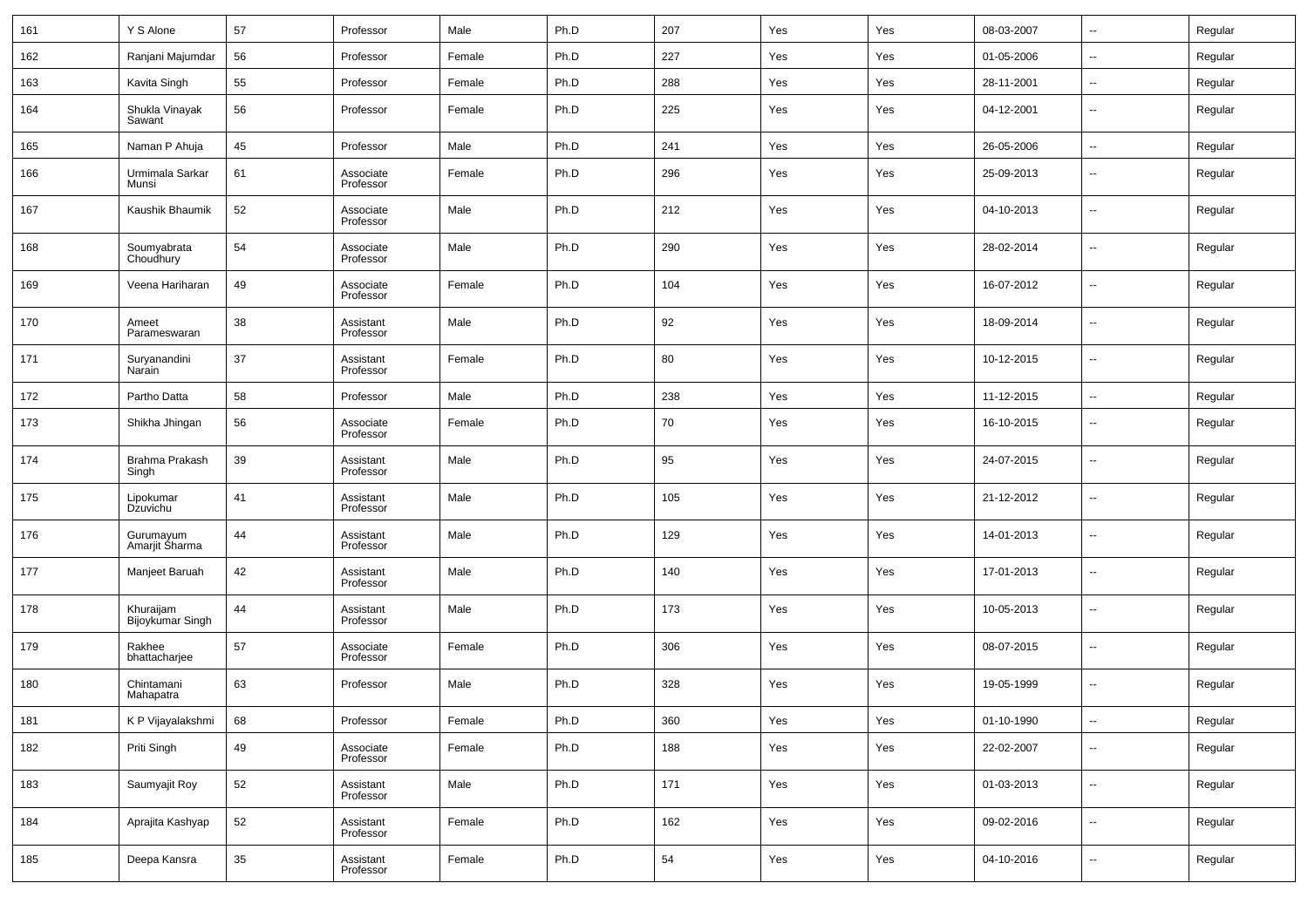| 186 | Sneha                        | 38 | Assistant<br>Professor | Female | Ph.D    | 48  | No  | Yes | 09-10-2019 | $\sim$                   | Regular |
|-----|------------------------------|----|------------------------|--------|---------|-----|-----|-----|------------|--------------------------|---------|
| 187 | Anshu Joshi                  | 40 | Assistant<br>Professor | Female | Ph.D    | 54  | No  | Yes | 07-10-2019 | $\overline{\phantom{a}}$ | Regular |
| 188 | Jitendra Uttam               | 56 | Assistant<br>Professor | Male   | Ph.D    | 237 | Yes | Yes | 30-12-2005 | $\overline{\phantom{a}}$ | Regular |
| 189 | Raviprasad<br>Narayanan      | 48 | Associate<br>Professor | Male   | Ph.D    | 206 | Yes | Yes | 21-10-2015 | $\sim$                   | Regular |
| 190 | Sandip Kumar<br>Mishra       | 46 | Associate<br>Professor | Male   | Ph.D    | 116 | Yes | Yes | 12-04-2016 | $\overline{\phantom{a}}$ | Regular |
| 191 | Srikanth<br>Kondapalli       | 57 | Professor              | Male   | Ph.D    | 364 | Yes | Yes | 28-08-2006 | $\sim$                   | Regular |
| 192 | Alka Acharya                 | 60 | Professor              | Female | Ph.D    | 359 | Yes | Yes | 16-10-1995 | $\overline{\phantom{a}}$ | Regular |
| 193 | Dolla Varaprasad<br>Sekhar   | 52 | Professor              | Male   | Ph.D    | 365 | Yes | Yes | 22-04-1997 | --                       | Regular |
| 194 | Srabani Roy<br>Choudhury     | 55 | Professor              | Female | Ph.D    | 249 | Yes | Yes | 26-12-2006 | ш.                       | Regular |
| 195 | Ritu Agarwal                 | 46 | Associate<br>Professor | Female | Ph.D    | 148 | Yes | Yes | 21-07-2008 | н.                       | Regular |
| 196 | Balkrishan<br>Champat Vaidya | 63 | Professor              | Male   | Ph.D    | 56  | Yes | Yes | 24-04-2015 | --                       | Regular |
| 197 | Moushumi Basu                | 49 | Associate<br>Professor | Female | Ph.D    | 157 | Yes | Yes | 15-11-2006 | --                       | Regular |
| 198 | Amitabh Mattoo               | 58 | Professor              | Male   | Ph.D    | 344 | Yes | Yes | 18-01-1995 | ш.                       | Regular |
| 199 | Varun Sahni                  | 55 | Professor              | Male   | Ph.D    | 341 | Yes | Yes | 30-06-1995 | $\overline{\phantom{a}}$ | Regular |
| 200 | Rajesh<br>Rajagopalan        | 56 | Professor              | Male   | Ph.D    | 180 | Yes | Yes | 31-03-2004 | --                       | Regular |
| 201 | Shivaji Kumar                | 46 | Assistant<br>Professor | Male   | Ph.D    | 91  | Yes | Yes | 08-08-2013 | --                       | Regular |
| 202 | Santana Khanikar             | 35 | Assistant<br>Professor | Female | Ph.D    | 81  | Yes | Yes | 30-09-2015 | --                       | Regular |
| 203 | Happymon Jacob               | 45 | Associate<br>Professor | Male   | Ph.D    | 237 | Yes | Yes | 02-12-2008 | --                       | Regular |
| 204 | Manish Sitaram<br>Dabhade    | 44 | Assistant<br>Professor | Male   | M. Phil | 264 | Yes | Yes | 19-09-2003 | --                       | Regular |
| 205 | Krishnendra<br>Meena         | 43 | Associate<br>Professor | Male   | Ph.D    | 213 | Yes | Yes | 25-10-2004 | $\overline{a}$           | Regular |
| 206 | J Madhan Mohan               | 45 | Assistant<br>Professor | Male   | Ph.D    | 250 | Yes | Yes | 01-11-2006 | $\sim$                   | Regular |
| 207 | Archana Negi                 | 46 | Associate<br>Professor | Female | Ph.D    | 242 | Yes | Yes | 05-04-2004 | $\sim$                   | Regular |
| 208 | Swaran Singh<br>Jaswal       | 58 | Professor              | Male   | Ph.D    | 308 | Yes | Yes | 16-01-2001 | $\sim$                   | Regular |
| 209 | Yeshi Choedan                | 62 | Professor              | Female | Ph.D    | 365 | Yes | Yes | 05-04-2004 | $\overline{\phantom{a}}$ | Regular |
| 210 | Jayati Srivastava            | 63 | Professor              | Female | Ph.D    | 157 | Yes | Yes | 16-11-2006 | $\sim$                   | Regular |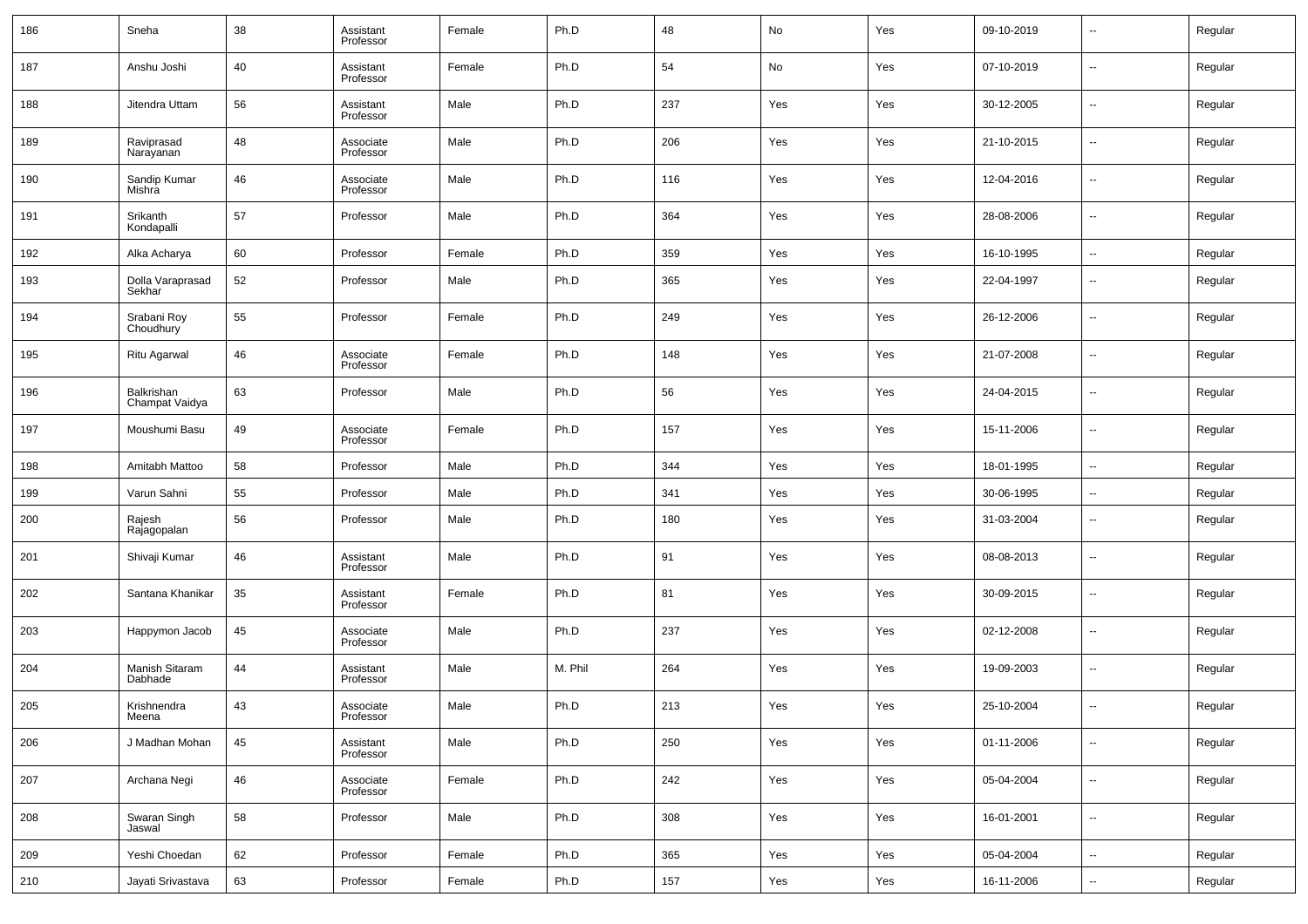| 211 | Saurabh                        | 47 | Assistant<br>Professor | Male   | Ph.D | 205 | Yes | Yes | 19-10-2015 | --             | Regular |
|-----|--------------------------------|----|------------------------|--------|------|-----|-----|-----|------------|----------------|---------|
| 212 | M P Lama                       | 59 | Professor              | Male   | Ph.D | 386 | Yes | Yes | 06-04-1992 | $\sim$         | Regular |
| 213 | P Sahadevan                    | 58 | Professor              | Male   | Ph.D | 328 | Yes | Yes | 15-05-1995 | --             | Regular |
| 214 | Amita Batra                    | 52 | Professor              | Female | Ph.D | 209 | Yes | Yes | 01-02-2008 | ш.             | Regular |
| 215 | Kharat Rajesh<br>Shrikrishna   | 54 | Professor              | Male   | Ph.D | 336 | Yes | Yes | 06-11-2008 | --             | Regular |
| 216 | Sanjay Kumar<br>Pandey         | 58 | Professor              | Male   | Ph.D | 454 | Yes | Yes | 06-08-2001 | --             | Regular |
| 217 | Ambrish Dhaka                  | 46 | Associate<br>Professor | Male   | Ph.D | 209 | Yes | Yes | 23-10-2003 | --             | Regular |
| 218 | Mahesh Ranjan<br>Debata        | 47 | Assistant<br>Professor | Male   | Ph.D | 153 | Yes | Yes | 31-12-2007 | --             | Regular |
| 219 | Shankari<br>Sundararaman       | 54 | Professor              | Female | Ph.D | 258 | Yes | Yes | 01-10-2003 | --             | Regular |
| 220 | Shubhamitra Das                | 50 | Assistant<br>Professor | Female | Ph.D | 226 | Yes | Yes | 27-11-2013 | --             | Regular |
| 221 | Sangeeta<br>Thapliyal          | 54 | Professor              | Female | Ph.D | 285 | Yes | Yes | 21-10-2008 | --             | Regular |
| 222 | Sharad Kumar<br>Soni           | 55 | Professor              | Male   | Ph.D | 307 | Yes | Yes | 28-02-2007 | --             | Regular |
| 223 | Jaikhlong<br><b>Basumatary</b> | 36 | Assistant<br>Professor | Male   | Ph.D | 60  | Yes | Yes | 26-10-2017 | --             | Regular |
| 224 | A K Patnaik                    | 64 | Professor              | Male   | Ph.D | 377 | Yes | Yes | 26-10-1989 | --             | Regular |
| 225 | Phool Badan                    | 56 | Professor              | Male   | Ph.D | 239 | Yes | Yes | 20-07-2001 | --             | Regular |
| 226 | K B Usha                       | 54 | Associate<br>Professor | Female | Ph.D | 249 | Yes | Yes | 12-02-2007 | $\overline{a}$ | Regular |
| 227 | Nalin Kumar<br>Mohapatra       | 48 | Assistant<br>Professor | Male   | Ph.D | 241 | Yes | Yes | 12-02-2007 | --             | Regular |
| 228 | Raj Yadav                      | 39 | Assistant<br>Professor | Female | Ph.D | 105 | Yes | Yes | 01-09-2015 | $\overline{a}$ | Regular |
| 229 | Archana<br>Upadhyay            | 53 | Professor              | Female | Ph.D | 277 | Yes | Yes | 30-03-2007 | --             | Regular |
| 230 | Amitabh Singh                  | 51 | Associate<br>Professor | Male   | Ph.D | 245 | Yes | Yes | 20-04-2015 | $\overline{a}$ | Regular |
| 231 | Preeti D Das                   | 52 | Assistant<br>Professor | Female | Ph.D | 239 | Yes | Yes | 06-04-2004 | $\sim$         | Regular |
| 232 | Rajan Kumar                    | 45 | Associate<br>Professor | Male   | Ph.D | 175 | Yes | Yes | 28-12-2006 | $\sim$         | Regular |
| 233 | Priya Bhagowalia               | 44 | Associate<br>Professor | Female | Ph.D | 133 | Yes | Yes | 10-12-2013 | $\sim$         | Regular |
| 234 | Brishti Guha                   | 42 | Associate<br>Professor | Female | Ph.D | 173 | Yes | Yes | 08-10-2014 | $\sim$         | Regular |
| 235 | Rashmi Rekha<br>Barua          | 39 | Assistant<br>Professor | Female | Ph.D | 138 | Yes | Yes | 01-10-2014 | $\sim$         | Regular |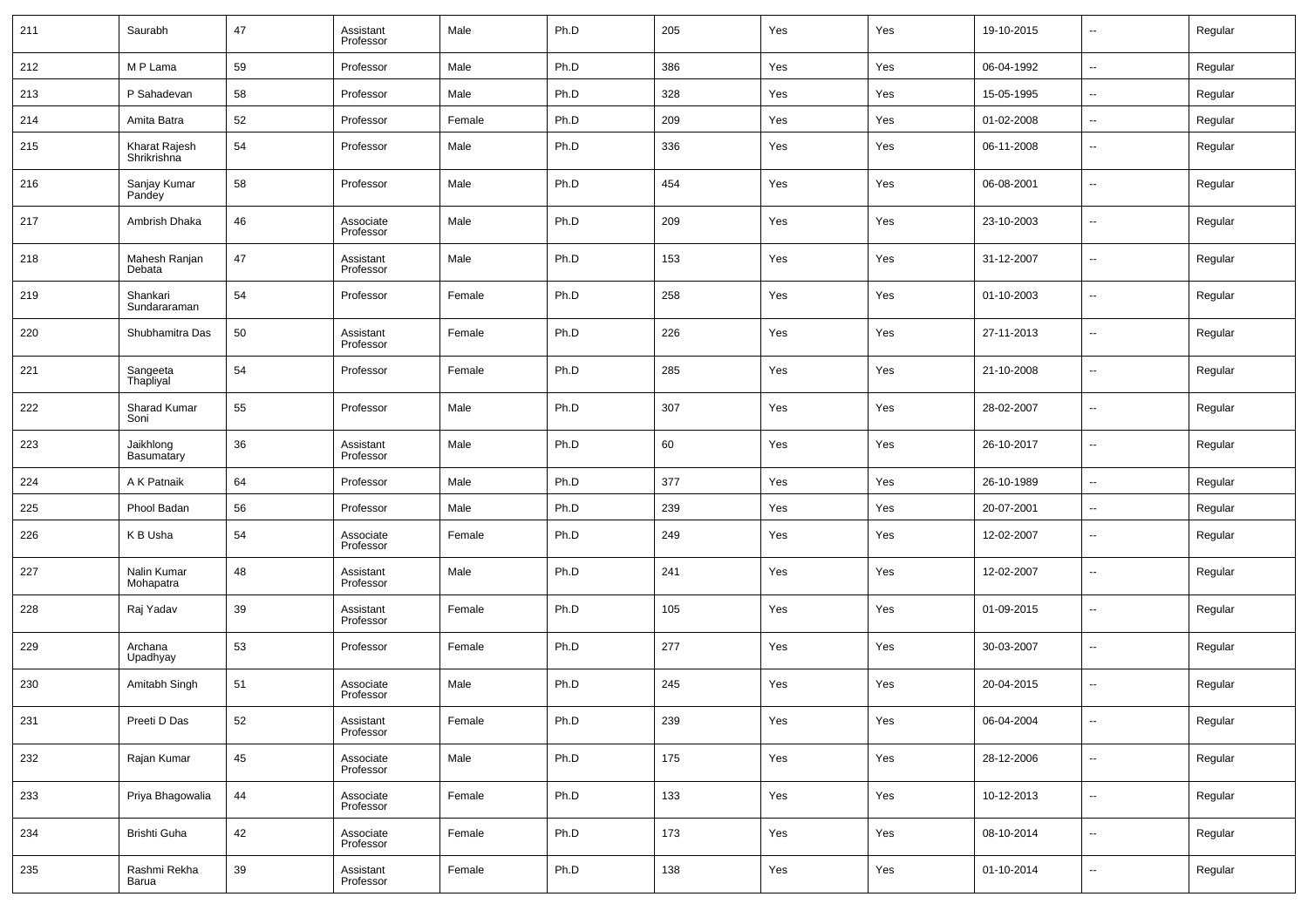| 236 | Amit S Ray                  | 58 | Professor              | Male   | Ph.D | 382 | Yes | Yes | 01-06-1995 | $\sim$                   | Regular |
|-----|-----------------------------|----|------------------------|--------|------|-----|-----|-----|------------|--------------------------|---------|
| 237 | Sangeeta Bansal             | 56 | Professor              | Female | Ph.D | 202 | Yes | Yes | 07-05-2004 | $\sim$                   | Regular |
| 238 | Meeta Keswani<br>Mehra      | 54 | Professor              | Female | Ph.D | 192 | Yes | Yes | 27-09-2004 | --                       | Regular |
| 239 | Aparna Sawhney              | 54 | Professor              | Female | Ph.D | 290 | Yes | Yes | 11-12-2006 | $\overline{\phantom{a}}$ | Regular |
| 240 | Mandira Sarma               | 49 | Associate<br>Professor | Female | Ph.D | 191 | Yes | Yes | 01-04-2009 | --                       | Regular |
| 241 | Sushama<br>Maddipati Murty  | 46 | Professor              | Female | Ph.D | 214 | Yes | Yes | 11-01-2016 | --                       | Regular |
| 242 | Aftab Kamal<br>Pasha        | 63 | Professor              | Male   | Ph.D | 379 | Yes | Yes | 02-05-1988 | --                       | Regular |
| 243 | Mahender Pratap<br>Rana     | 57 | Associate<br>Professor | Male   | Ph.D | 248 | Yes | Yes | 13-11-2015 | --                       | Regular |
| 244 | Aswini Kumar<br>Mohapatra   | 58 | Professor              | Male   | Ph.D | 360 | Yes | Yes | 20-09-1990 | --                       | Regular |
| 245 | Sima Baidya                 | 47 | Assistant<br>Professor | Female | Ph.D | 165 | Yes | Yes | 12-12-2006 | --                       | Regular |
| 246 | PR.<br>Kumaraswamy          | 58 | Professor              | Male   | Ph.D | 336 | Yes | Yes | 20-09-1999 | --                       | Regular |
| 247 | Bansidhar<br>Pradhan        | 61 | Professor              | Male   | Ph.D | 282 | Yes | Yes | 23-04-1997 | --                       | Regular |
| 248 | A K Ramakrishnan            | 58 | Professor              | Male   | Ph.D | 338 | Yes | Yes | 09-08-2008 | --                       | Regular |
| 249 | Vrushal Trimbak<br>Ghoble   | 39 | Assistant<br>Professor | Male   | Ph.D | 98  | Yes | Yes | 09-09-2015 | --                       | Regular |
| 250 | Sameena Hameed              | 44 | Assistant<br>Professor | Female | Ph.D | 140 | Yes | Yes | 03-11-2015 | --                       | Regular |
| 251 | Amit Kumar                  | 39 | Assistant<br>Professor | Male   | Ph.D | 48  | No  | Yes | 28-08-2019 | н.                       | Regular |
| 252 | Teiborlang T<br>Kharsyntiew | 43 | Assistant<br>Professor | Male   | Ph.D | 124 | Yes | Yes | 01-02-2016 | ш,                       | Regular |
| 253 | Ajay Kumar Dubey            | 59 | Professor              | Male   | Ph.D | 333 | Yes | Yes | 08-08-1995 | ٠.                       | Regular |
| 254 | Jamal Mohammed<br>Moosa     | 50 | Associate<br>Professor | Male   | Ph.D | 335 | Yes | Yes | 02-09-2013 | $\overline{\phantom{a}}$ | Regular |
| 255 | Ummu Salma<br>Bava          | 56 | Professor              | Female | Ph.D | 275 | Yes | Yes | 20-04-2004 | $\overline{a}$           | Regular |
| 256 | Gulshan<br>Sachdeva         | 54 | Professor              | Male   | Ph.D | 284 | Yes | Yes | 29-01-1998 | $\sim$                   | Regular |
| 257 | Bhaswati Sarkar             | 54 | Professor              | Female | Ph.D | 262 | Yes | Yes | 20-07-2001 | $\mathbb{Z}^2$           | Regular |
| 258 | Satya Narayan<br>Prasad     | 57 | Associate<br>Professor | Male   | Ph.D | 245 | Yes | Yes | 13-10-2015 | $\sim$                   | Regular |
| 259 | Sheetal Sharma              | 46 | Assistant<br>Professor | Female | Ph.D | 207 | Yes | Yes | 14-01-2008 | $\overline{\phantom{a}}$ | Regular |
| 260 | <b>Bharat Desai</b>         | 61 | Professor              | Male   | Ph.D | 394 | Yes | Yes | 06-05-1991 | $\overline{\phantom{a}}$ | Regular |
| 261 | Venkatachala G<br>Hegde     | 60 | Professor              | Male   | Ph.D | 272 | Yes | Yes | 18-08-2004 | н.                       | Regular |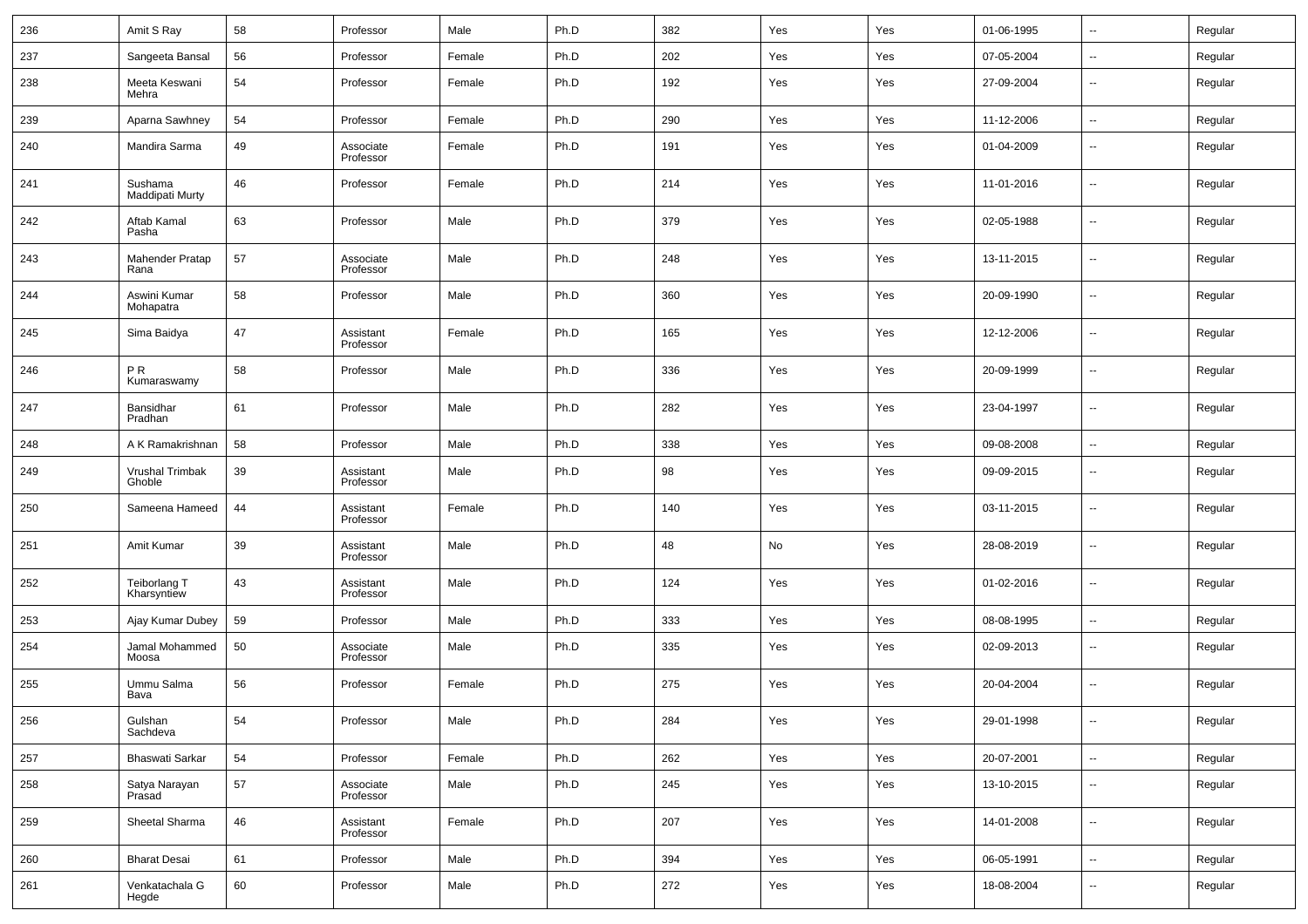| 262 | Fazil Jamal                       | 42 | Assistant<br>Professor | Male   | <b>NET</b> | 109 | Yes | Yes | 12-12-2012 | $\overline{\phantom{a}}$ | Regular |
|-----|-----------------------------------|----|------------------------|--------|------------|-----|-----|-----|------------|--------------------------|---------|
| 263 | Nivedita Menon                    | 59 | Professor              | Female | Ph.D       | 289 | Yes | Yes | 01-08-2008 | $\overline{\phantom{a}}$ | Regular |
| 264 | Mollica Dastidar                  | 53 | Associate<br>Professor | Female | Ph.D       | 237 | Yes | Yes | 27-08-2014 | $\overline{\phantom{a}}$ | Regular |
| 265 | Jyoti Dineshrao<br><b>Bhosale</b> | 37 | Assistant<br>Professor | Female | Ph.D       | 76  | Yes | Yes | 06-05-2015 | --                       | Regular |
| 266 | Pravesh Kumar                     | 39 | Assistant<br>Professor | Male   | Ph.D       | 54  | Yes | Yes | 17-08-2017 | $\overline{\phantom{a}}$ | Regular |
| 267 | Nand Kumar<br>Janardhanan         | 45 | Assistant<br>Professor | Male   | Ph.D       | 96  | Yes | Yes | 17-09-2015 | $\overline{\phantom{a}}$ | Regular |
| 268 | Vandana Mishra                    | 47 | Assistant<br>Professor | Female | Ph.D       | 200 | Yes | Yes | 06-11-2017 | --                       | Regular |
| 269 | Mohinder Singh                    | 49 | Assistant<br>Professor | Male   | Ph.D       | 213 | Yes | Yes | 05-04-2013 | $\overline{\phantom{a}}$ | Regular |
| 270 | Sanjay Kumar<br>Bhardwaj          | 48 | Professor              | Male   | Ph.D       | 210 | Yes | Yes | 24-09-2003 | --                       | Regular |
| 271 | <b>Tsetan Namgyal</b>             | 51 | Assistant<br>Professor | Male   | Ph.D       | 199 | Yes | Yes | 04-02-2009 | $\overline{\phantom{a}}$ | Regular |
| 272 | Shakti Kumar                      | 49 | Professor              | Male   | Ph.D       | 143 | Yes | Yes | 14-10-2015 | $\overline{\phantom{a}}$ | Regular |
| 273 | Jayati Ghosh                      | 64 | Professor              | Female | Ph.D       | 319 | Yes | Yes | 28-02-1986 | $\overline{\phantom{a}}$ | Regular |
| 274 | Pradipta K<br>Chaudhury           | 65 | Professor              | Male   | Ph.D       | 324 | Yes | Yes | 27-09-1993 | $\overline{\phantom{a}}$ | Regular |
| 275 | K G Dastidar                      | 56 | Professor              | Male   | Ph.D       | 297 | Yes | Yes | 11-10-1995 | --                       | Regular |
| 276 | Sugato Dasgupta                   | 56 | Professor              | Male   | Ph.D       | 359 | Yes | Yes | 15-10-1999 | $\overline{\phantom{a}}$ | Regular |
| 277 | P K Jha                           | 59 | Professor              | Male   | Ph.D       | 321 | Yes | Yes | 07-05-1996 | $\overline{\phantom{a}}$ | Regular |
| 278 | Surajit Mazumdar                  | 55 | Professor              | Male   | Ph.D       | 161 | Yes | Yes | 01-04-2014 | $\overline{\phantom{a}}$ | Regular |
| 279 | <b>Biswajit Dhar</b>              | 62 | Professor              | Male   | Ph.D       | 76  | Yes | Yes | 30-05-2014 | --                       | Regular |
| 280 | Subrata Guha                      | 52 | Professor              | Male   | Ph.D       | 246 | Yes | Yes | 04-03-2004 | $\ddotsc$                | Regular |
| 281 | Sujoy Chakravarty                 | 48 | Professor              | Male   | Ph.D       | 213 | Yes | Yes | 11-12-2008 | $\overline{\phantom{a}}$ | Regular |
| 282 | Himanshu                          | 43 | Associate<br>Professor | Male   | Ph.D       | 189 | Yes | Yes | 08-01-2015 | $\overline{\phantom{a}}$ | Regular |
| 283 | Archana Aggarwal                  | 59 | Assistant<br>Professor | Female | Ph.D       | 299 | Yes | Yes | 11-10-1995 | $\overline{\phantom{a}}$ | Regular |
| 284 | Ashok                             | 47 | Assistant<br>Professor | Male   | Ph.D       | 289 | Yes | Yes | 02-08-2004 | $\overline{\phantom{a}}$ | Regular |
| 285 | Rajendra Prasad<br>Kundu          | 43 | Assistant<br>Professor | Male   | Ph.D       | 184 | Yes | Yes | 14-05-2008 | ۰.                       | Regular |
| 286 | Rohit                             | 41 | Assistant<br>Professor | Male   | Ph.D       | 125 | Yes | Yes | 09-04-2013 | $\overline{\phantom{a}}$ | Regular |
| 287 | Surajit Das                       | 43 | Assistant<br>Professor | Male   | Ph.D       | 125 | Yes | Yes | 16-04-2013 | $\overline{\phantom{a}}$ | Regular |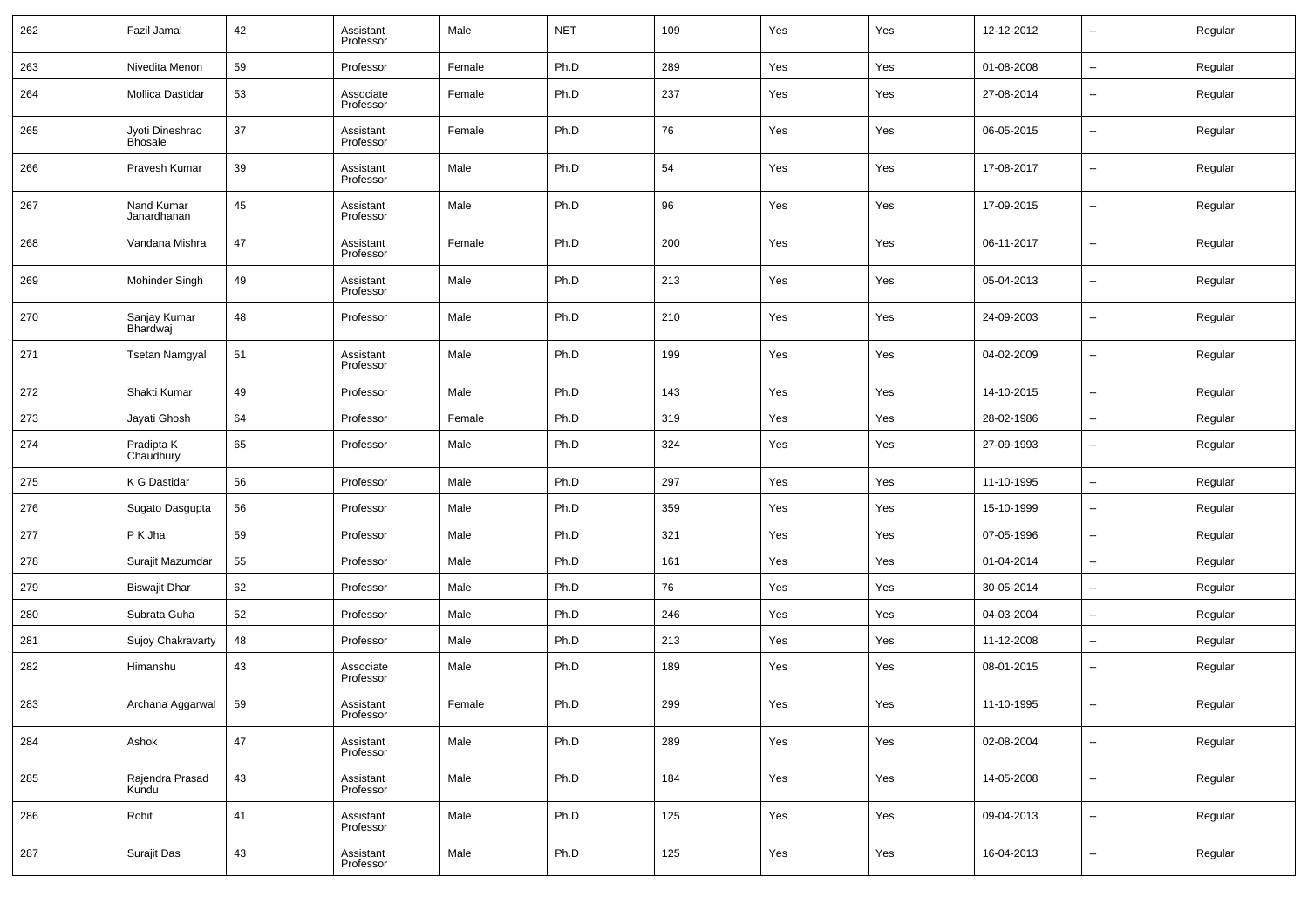| 288 | Debabrata Pal                  | 39 | Assistant<br>Professor | Male   | Ph.D | 102 | Yes | Yes | 03-03-2015 | $\overline{\phantom{a}}$ | Regular |
|-----|--------------------------------|----|------------------------|--------|------|-----|-----|-----|------------|--------------------------|---------|
| 289 | Manoj Kumar                    | 36 | Assistant<br>Professor | Male   | Ph.D | 47  | Yes | Yes | 21-09-2017 | $\overline{\phantom{a}}$ | Regular |
| 290 | <b>Vikas Rawal</b>             | 47 | Professor              | Male   | Ph.D | 259 | Yes | Yes | 29-11-2001 | $\ddotsc$                | Regular |
| 291 | Pius M C<br>Malekandathil      | 60 | Professor              | Male   | Ph.D | 264 | Yes | Yes | 09-11-2006 | $\overline{\phantom{a}}$ | Regular |
| 292 | Umesh Ashok<br>Kadam           | 44 | Professor              | Male   | Ph.D | 177 | Yes | Yes | 05-12-2013 | $\overline{\phantom{a}}$ | Regular |
| 293 | Indivar Kamtekar               | 61 | Associate<br>Professor | Male   | Ph.D | 254 | Yes | Yes | 01-07-1991 | $\overline{\phantom{a}}$ | Regular |
| 294 | Syed Najaf Haider              | 53 | Professor              | Male   | Ph.D | 268 | Yes | Yes | 25-05-2004 | $\overline{\phantom{a}}$ | Regular |
| 295 | Joy L K Pachuau                | 51 | Professor              | Female | Ph.D | 273 | Yes | Yes | 06-10-1997 | $\overline{\phantom{a}}$ | Regular |
| 296 | Supriya Varma                  | 61 | Associate<br>Professor | Female | Ph.D | 284 | Yes | Yes | 08-01-2007 | $\overline{\phantom{a}}$ | Regular |
| 297 | Mahalakshmi R                  | 49 | Professor              | Female | Ph.D | 257 | Yes | Yes | 20-04-1999 | $\sim$                   | Regular |
| 298 | Jyoti Atwal                    | 45 | Associate<br>Professor | Female | Ph.D | 226 | Yes | Yes | 05-11-2001 | $\overline{\phantom{a}}$ | Regular |
| 299 | Heeraman Tiwari                | 58 | Professor              | Male   | Ph.D | 379 | Yes | Yes | 28-02-2000 | $\overline{\phantom{a}}$ | Regular |
| 300 | Sangeeta<br>Dasgupta           | 55 | Associate<br>Professor | Female | Ph.D | 260 | Yes | Yes | 08-01-2008 | $\overline{\phantom{a}}$ | Regular |
| 301 | <b>Burton Cleetus</b>          | 45 | Assistant<br>Professor | Male   | Ph.D | 164 | Yes | Yes | 11-01-2013 | $\overline{\phantom{a}}$ | Regular |
| 302 | S Gunasekaran                  | 44 | Assistant<br>Professor | Male   | Ph.D | 144 | Yes | Yes | 02-09-2015 | $\overline{\phantom{a}}$ | Regular |
| 303 | Nonica Datta                   | 53 | Associate<br>Professor | Female | Ph.D | 302 | Yes | Yes | 31-07-2015 | $\overline{\phantom{a}}$ | Regular |
| 304 | Jangkhomang<br>Guite           | 43 | Assistant<br>Professor | Male   | Ph.D | 133 | Yes | Yes | 04-08-2015 | $\overline{\phantom{a}}$ | Regular |
| 305 | Shonaleeka Kaul                | 42 | Associate<br>Professor | Female | Ph.D | 181 | No  | Yes | 13-05-2016 | $\overline{\phantom{a}}$ | Regular |
| 306 | Ranjeeta Dutta                 | 49 | Associate<br>Professor | Female | Ph.D | 206 | No  | Yes | 05-05-2016 | $\overline{\phantom{a}}$ | Regular |
| 307 | Rajat Datta                    | 64 | Professor              | Male   | Ph.D | 497 | Yes | Yes | 16-04-1992 | $\overline{\phantom{a}}$ | Regular |
| 308 | Radhika Singha                 | 64 | Professor              | Female | Ph.D | 368 | Yes | Yes | 01-01-2002 |                          | Regular |
| 309 | Sucheta Mahajan                | 62 | Professor              | Female | Ph.D | 318 | Yes | Yes | 04-03-2005 | н,                       | Regular |
| 310 | Kum Kum Roy                    | 63 | Professor              | Female | Ph.D | 444 | Yes | Yes | 26-05-1999 | $\overline{\phantom{a}}$ | Regular |
| 311 | <b>Birendra Nath</b><br>Prasad | 44 | Assistant<br>Professor | Male   | Ph.D | 196 | Yes | Yes | 26-10-2017 | ۰.                       | Regular |
| 312 | Dwaipayan<br>Bhattacharya      | 60 | Professor              | Male   | Ph.D | 231 | Yes | Yes | 22-07-2015 | $\overline{\phantom{a}}$ | Regular |
| 313 | Gurpreet Mahajan               | 66 | Professor              | Female | Ph.D | 411 | Yes | Yes | 06-06-1986 | ۰.                       | Regular |
| 314 | P R Kanungo                    | 66 | Professor              | Male   | Ph.D | 207 | Yes | Yes | 11-06-2003 | $\overline{\phantom{a}}$ | Regular |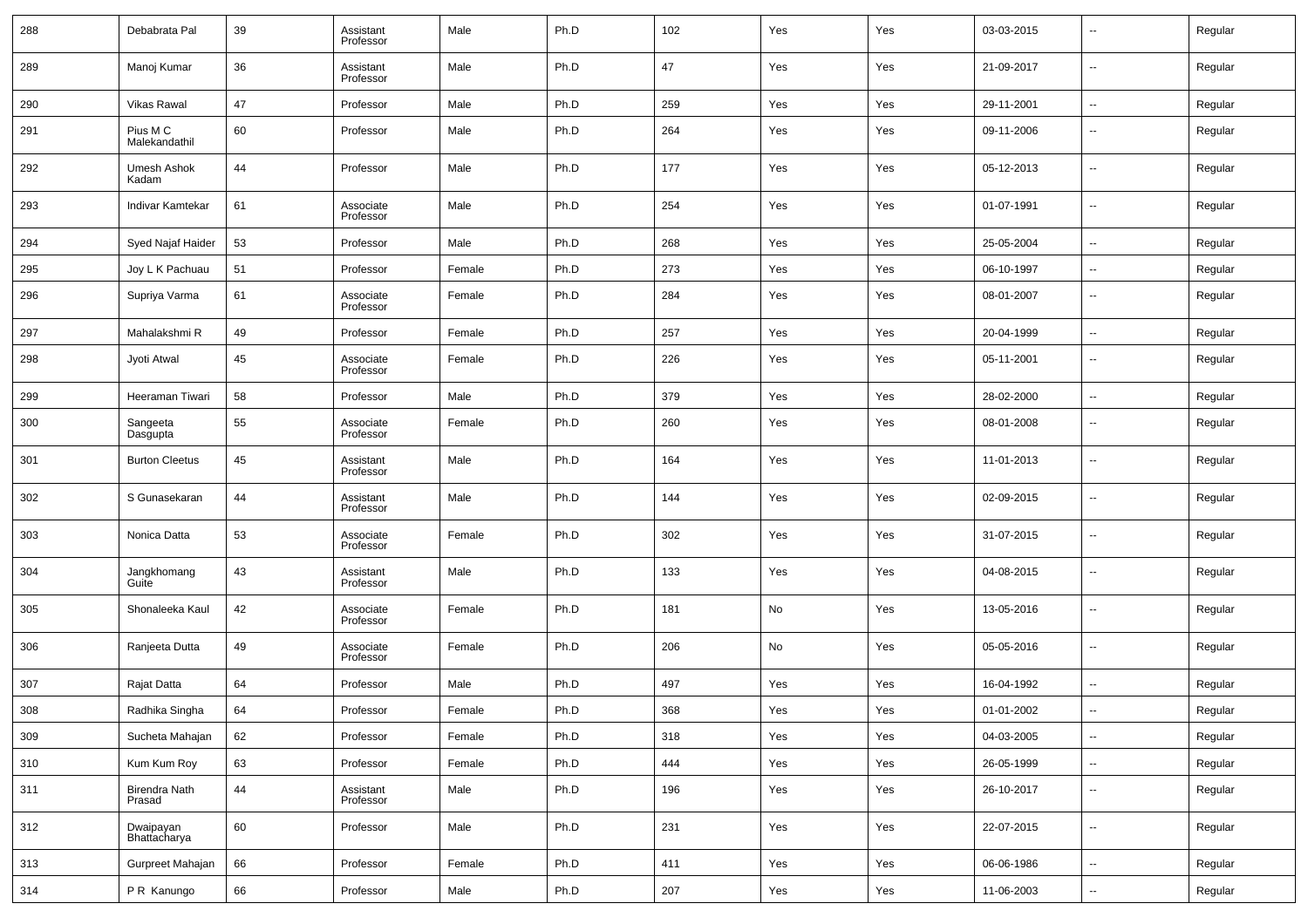| 315 | Vidhu Verma              | 58 | Professor              | Female | Ph.D | 279 | Yes | Yes | 30-06-2003 | $\overline{\phantom{a}}$ | Regular |
|-----|--------------------------|----|------------------------|--------|------|-----|-----|-----|------------|--------------------------|---------|
| 316 | Anupama Roy              | 55 | Professor              | Female | Ph.D | 227 | Yes | Yes | 15-10-2008 | $\overline{\phantom{a}}$ | Regular |
| 317 | Shefali Jha              | 59 | Professor              | Female | Ph.D | 255 | Yes | Yes | 23-06-2003 | $\overline{\phantom{a}}$ | Regular |
| 318 | Narender Kumar           | 49 | Professor              | Male   | Ph.D | 222 | Yes | Yes | 11-03-2014 | --                       | Regular |
| 319 | Manindra Nath<br>Thakur  | 56 | Associate<br>Professor | Male   | Ph.D | 229 | Yes | Yes | 18-08-2006 | $\overline{\phantom{a}}$ | Regular |
| 320 | Papia Sengupta           | 44 | Assistant<br>Professor | Female | Ph.D | 228 | Yes | Yes | 03-08-2015 | $\overline{\phantom{a}}$ | Regular |
| 321 | Ajay Gudavarthy          | 46 | Associate<br>Professor | Male   | Ph.D | 216 | Yes | Yes | 05-09-2006 | $\overline{\phantom{a}}$ | Regular |
| 322 | Amir Ali                 | 46 | Assistant<br>Professor | Male   | Ph.D | 167 | Yes | Yes | 17-10-2007 | $\overline{\phantom{a}}$ | Regular |
| 323 | Rajarshi Dasgupta        | 50 | Assistant<br>Professor | Male   | Ph.D | 179 | Yes | Yes | 01-10-2008 | $\overline{\phantom{a}}$ | Regular |
| 324 | Rinku Lamba              | 46 | Assistant<br>Professor | Female | Ph.D | 143 | Yes | Yes | 06-10-2008 | $\overline{\phantom{a}}$ | Regular |
| 325 | Sudhir Kumar<br>Suthar   | 40 | Assistant<br>Professor | Male   | Ph.D | 136 | Yes | Yes | 29-05-2013 | $\overline{\phantom{a}}$ | Regular |
| 326 | Harish S<br>Wankhede     | 41 | Assistant<br>Professor | Male   | Ph.D | 227 | Yes | Yes | 29-10-2014 | $\overline{\phantom{a}}$ | Regular |
| 327 | V Bijukumar              | 47 | Associate<br>Professor | Male   | Ph.D | 201 | Yes | Yes | 09-06-2014 | $\overline{\phantom{a}}$ | Regular |
| 328 | Tapan Kumar<br>Bihari    | 37 | Assistant<br>Professor | Male   | Ph.D | 84  | Yes | Yes | 15-05-2017 | $\overline{\phantom{a}}$ | Regular |
| 329 | Asha Sarangi             | 57 | Professor              | Female | Ph.D | 219 | Yes | Yes | 05-06-2003 | $\overline{\phantom{a}}$ | Regular |
| 330 | T G Suresh               | 52 | Associate<br>Professor | Male   | Ph.D | 264 | Yes | Yes | 05-06-2003 | $\overline{\phantom{a}}$ | Regular |
| 331 | Jubilee Shangrei         | 41 | Assistant<br>Professor | Male   | Ph.D | 139 | Yes | Yes | 15-05-2015 | --                       | Regular |
| 332 | Modho Govind             | 49 | Professor              | Male   | Ph.D | 261 | Yes | Yes | 11-03-2005 | --                       | Regular |
| 333 | Saradindu Bhaduri        | 46 | Associate<br>Professor | Male   | Ph.D | 225 | Yes | Yes | 20-10-2003 | $\overline{\phantom{a}}$ | Regular |
| 334 | Rajbeer Singh            | 45 | Assistant<br>Professor | Male   | Ph.D | 145 | Yes | Yes | 01-08-2013 | $\overline{\phantom{a}}$ | Regular |
| 335 | Reeta Sony AL            | 42 | Assistant<br>Professor | Female | Ph.D | 113 | Yes | Yes | 14-07-2017 |                          | Regular |
| 336 | Sachidanand<br>Sinha     | 62 | Professor              | Male   | Ph.D | 389 | Yes | Yes | 04-04-1988 | $\overline{\phantom{a}}$ | Regular |
| 337 | Amaresh Dubey            | 61 | Professor              | Male   | Ph.D | 393 | Yes | Yes | 01-11-2008 | $\overline{\phantom{a}}$ | Regular |
| 338 | Amit Thorat              | 45 | Assistant<br>Professor | Male   | Ph.D | 121 | Yes | Yes | 02-09-2015 | $\overline{\phantom{a}}$ | Regular |
| 339 | Purva Yadav              | 37 | Assistant<br>Professor | Female | Ph.D | 65  | Yes | Yes | 13-11-2015 | $\overline{\phantom{a}}$ | Regular |
| 340 | Indrani Roy<br>Chowdhury | 51 | Associate<br>Professor | Female | Ph.D | 106 | Yes | Yes | 04-11-2015 | ۰.                       | Regular |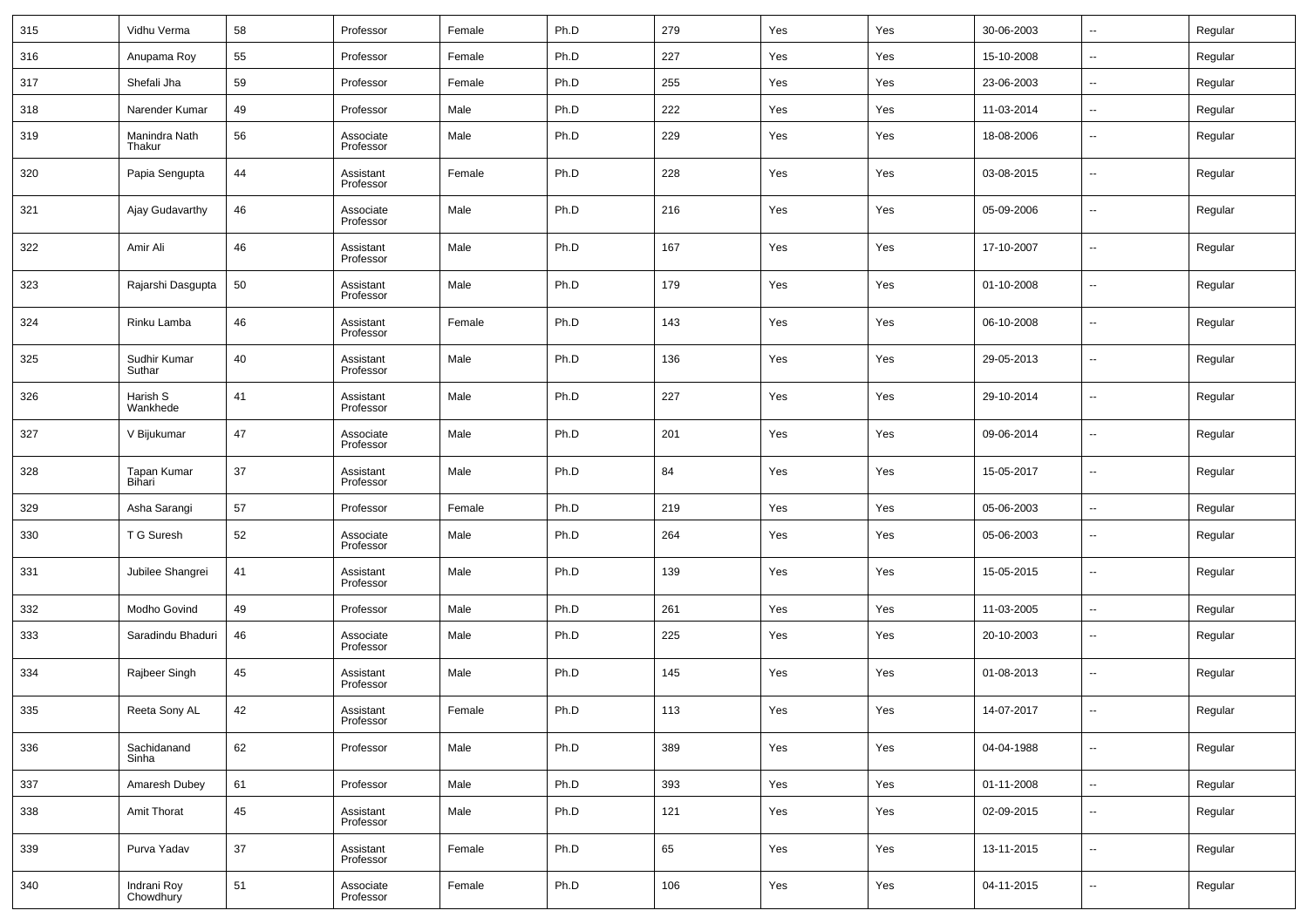| 341 | Kaushal Kumar<br>Sharma      | 60 | Professor              | Male   | Ph.D | 252 | No  | Yes | 24-06-2016 | --                       | Regular |
|-----|------------------------------|----|------------------------|--------|------|-----|-----|-----|------------|--------------------------|---------|
| 342 | Milap Chand<br>Sharma        | 58 | Professor              | Male   | Ph.D | 289 | Yes | Yes | 19-08-1999 | $\overline{\phantom{a}}$ | Regular |
| 343 | Deepak Kumar<br>Mishra       | 50 | Professor              | Male   | Ph.D | 190 | Yes | Yes | 08-11-2004 | $\overline{\phantom{a}}$ | Regular |
| 344 | Milap Punia                  | 48 | Professor              | Male   | Ph.D | 273 | Yes | Yes | 17-10-2006 | $\overline{\phantom{a}}$ | Regular |
| 345 | Seema Bathla                 | 53 | Professor              | Female | Ph.D | 165 | Yes | Yes | 15-11-2007 | $\overline{\phantom{a}}$ | Regular |
| 346 | Anuradha<br>Banerjee         | 59 | Professor              | Female | Ph.D | 278 | Yes | Yes | 08-07-1999 | $\overline{\phantom{a}}$ | Regular |
| 347 | S K Acharya                  | 59 | Professor              | Male   | Ph.D | 327 | Yes | Yes | 01-01-2015 | $\ddotsc$                | Regular |
| 348 | Atul Sood                    | 58 | Professor              | Male   | Ph.D | 262 | Yes | Yes | 29-11-2001 | --                       | Regular |
| 349 | S Sreekesh                   | 56 | Associate<br>Professor | Male   | Ph.D | 309 | Yes | Yes | 01-03-2005 | $\overline{\phantom{a}}$ | Regular |
| 350 | Sucharita Sen                | 57 | Professor              | Female | Ph.D | 305 | Yes | Yes | 24-04-1997 | $\overline{\phantom{a}}$ | Regular |
| 351 | Dipendra Nath<br>Das         | 55 | Professor              | Male   | Ph.D | 263 | Yes | Yes | 16-10-2003 | $\overline{\phantom{a}}$ | Regular |
| 352 | Padmini Pani                 | 49 | Associate<br>Professor | Female | Ph.D | 201 | Yes | Yes | 24-09-2004 | $\sim$                   | Regular |
| 353 | Bhaswati Das                 | 53 | Associate<br>Professor | Female | Ph.D | 163 | Yes | Yes | 06-02-2007 | $\overline{\phantom{a}}$ | Regular |
| 354 | Bikramaditya Kr<br>Choudhary | 42 | Assistant<br>Professor | Male   | Ph.D | 184 | Yes | Yes | 07-05-2013 | $\overline{\phantom{a}}$ | Regular |
| 355 | Nandita Saikia               | 39 | Assistant<br>Professor | Female | Ph.D | 107 | Yes | Yes | 01-10-2013 | $\overline{\phantom{a}}$ | Regular |
| 356 | Srinivas Goli                | 36 | Assistant<br>Professor | Male   | Ph.D | 129 | Yes | Yes | 06-01-2015 | $\overline{\phantom{a}}$ | Regular |
| 357 | Madan Mohan                  | 56 | Associate<br>Professor | Male   | Ph.D | 304 | Yes | Yes | 25-03-1996 | $\overline{\phantom{a}}$ | Regular |
| 358 | Elumalai Kannan              | 43 | Associate<br>Professor | Male   | Ph.D | 273 | Yes | Yes | 16-09-2015 | $\overline{\phantom{a}}$ | Regular |
| 359 | Sanjeev Sharma               | 41 | Assistant<br>Professor | Male   | Ph.D | 78  | Yes | Yes | 04-07-2017 | $\overline{\phantom{a}}$ | Regular |
| 360 | Suresh R                     | 43 | Assistant<br>Professor | Male   | Ph.D | 163 | Yes | Yes | 03-09-2015 | $\overline{\phantom{a}}$ | Regular |
| 361 | Avijit Pathak                | 63 | Professor              | Male   | Ph.D | 390 | Yes | Yes | 12-03-1990 | $\overline{\phantom{a}}$ | Regular |
| 362 | Maitrayee<br>Chaudhary       | 63 | Professor              | Female | Ph.D | 403 | Yes | Yes | 01-02-1990 | ۰.                       | Regular |
| 363 | Susan<br>Visvanathan         | 63 | Professor              | Female | Ph.D | 340 | Yes | Yes | 01-05-1997 | $\overline{\phantom{a}}$ | Regular |
| 364 | Surinder Singh<br>Jodhka     | 59 | Professor              | Male   | Ph.D | 361 | Yes | Yes | 12-12-2001 | $\overline{\phantom{a}}$ | Regular |
| 365 | Nilika Mehrotra              | 55 | Professor              | Female | Ph.D | 294 | Yes | Yes | 14-12-1999 | $\overline{\phantom{a}}$ | Regular |
| 366 | Sujatha V                    | 55 | Professor              | Female | Ph.D | 240 | Yes | Yes | 10-01-2005 | $\overline{\phantom{a}}$ | Regular |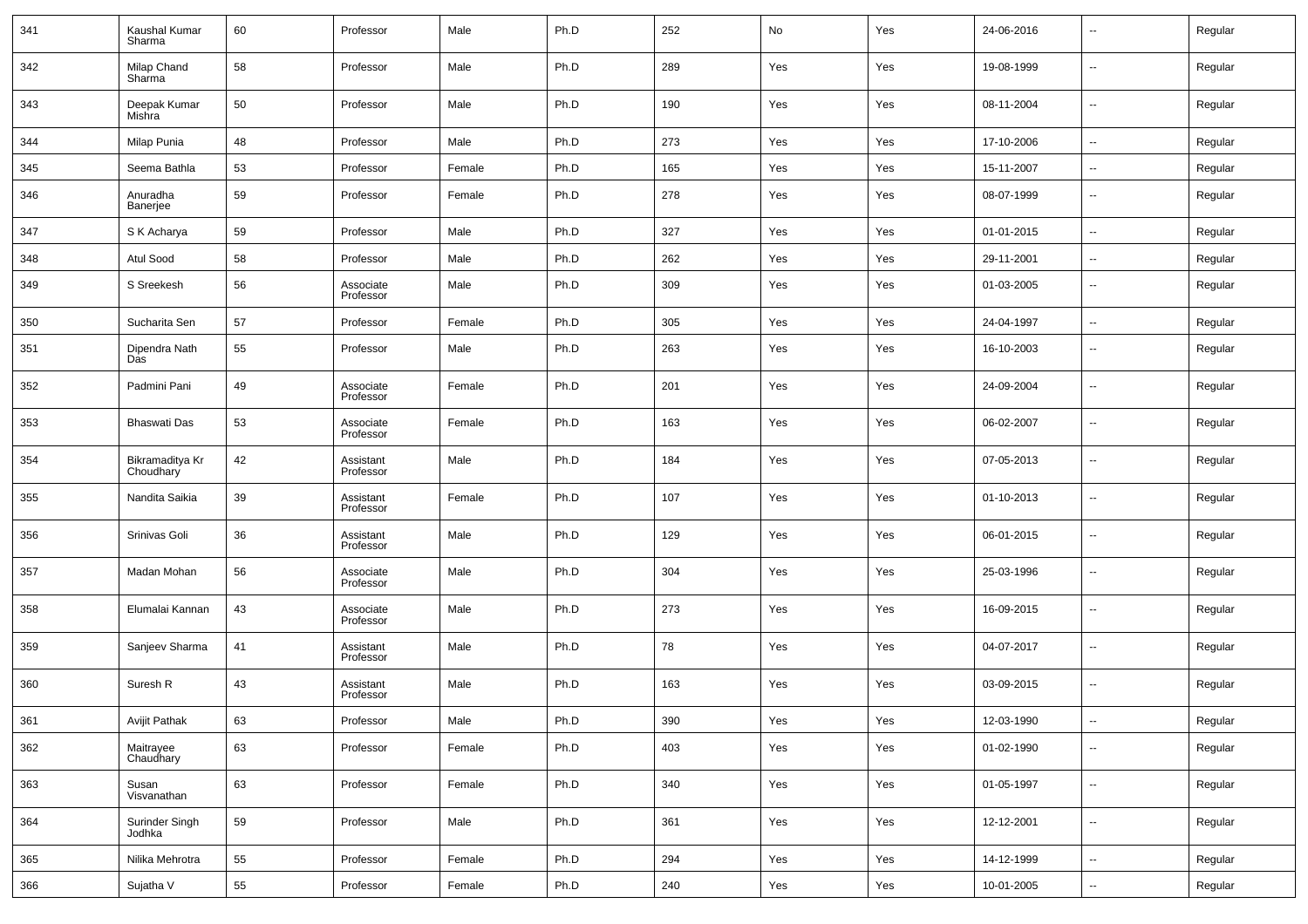| 367 | Vivek Kumar                            | 54 | Professor              | Male   | Ph.D       | 238 | Yes | Yes | 13-11-2001 | $\sim$                   | Regular |
|-----|----------------------------------------|----|------------------------|--------|------------|-----|-----|-----|------------|--------------------------|---------|
| 368 | Harish Naraindas                       | 61 | Professor              | Male   | Ph.D       | 266 | Yes | Yes | 26-07-2004 | $\overline{\phantom{a}}$ | Regular |
| 369 | Amit K Sharma                          | 57 | Associate<br>Professor | Male   | Ph.D       | 309 | Yes | Yes | 02-12-1989 | $\overline{\phantom{a}}$ | Regular |
| 370 | <b>Tanweer Fazal</b>                   | 47 | Associate<br>Professor | Male   | Ph.D       | 102 | Yes | Yes | 03-03-2014 | $\overline{\phantom{a}}$ | Regular |
| 371 | Gurram Srinivas                        | 48 | Associate<br>Professor | Male   | Ph.D       | 187 | Yes | Yes | 01-09-2006 | $\sim$                   | Regular |
| 372 | Divya Vaid                             | 40 | Assistant<br>Professor | Female | Ph.D       | 161 | Yes | Yes | 01-10-2012 | $\overline{\phantom{a}}$ | Regular |
| 373 | Ratheesh Kumar<br>PK                   | 45 | Assistant<br>Professor | Male   | Ph.D       | 159 | Yes | Yes | 26-06-2014 | $\sim$                   | Regular |
| 374 | Manoj Kumar Jena                       | 46 | Associate<br>Professor | Male   | Ph.D       | 169 | Yes | Yes | 18-12-2017 | $\overline{\phantom{a}}$ | Regular |
| 375 | Prakasha Chandra<br>Sahoo              | 39 | Assistant<br>Professor | Male   | Ph.D       | 88  | Yes | Yes | 13-12-2017 | $\overline{\phantom{a}}$ | Regular |
| 376 | Asheesh Kumar                          | 40 | Assistant<br>Professor | Male   | Ph.D       | 61  | Yes | Yes | 15-03-2018 | $\overline{\phantom{a}}$ | Regular |
| 377 | Angomcha Bimol<br>Akoijam              | 53 | Associate<br>Professor | Male   | Ph.D       | 239 | Yes | Yes | 01-10-2008 | $\overline{\phantom{a}}$ | Regular |
| 378 | L Lam Khan Piang                       | 45 | Assistant<br>Professor | Male   | Ph.D       | 174 | Yes | Yes | 18-10-2012 | $\overline{\phantom{a}}$ | Regular |
| 379 | Nemthianngai<br>Guite                  | 41 | Associate<br>Professor | Female | Ph.D       | 119 | Yes | Yes | 25-07-2016 | $\overline{\phantom{a}}$ | Regular |
| 380 | Rajib Dasgupta                         | 53 | Professor              | Male   | Ph.D       | 273 | Yes | Yes | 15-10-2003 | $\overline{\phantom{a}}$ | Regular |
| 381 | Ramila Bisht                           | 53 | Professor              | Female | Ph.D       | 206 | Yes | Yes | 01-07-2008 | $\sim$                   | Regular |
| 382 | Sunita Reddy                           | 50 | Associate<br>Professor | Female | Ph.D       | 246 | Yes | Yes | 11-03-2004 | --                       | Regular |
| 383 | Ghodajkar<br>Prachinkumar<br>Rajeshrao | 40 | Assistant<br>Professor | Male   | <b>MPH</b> | 172 | Yes | Yes | 21-05-2013 | --                       | Regular |
| 384 | Vikas Bajpai                           | 52 | Assistant<br>Professor | Male   | M.D        | 233 | Yes | Yes | 17-04-2014 | ш,                       | Regular |
| 385 | Rama V Baru                            | 61 | Professor              | Female | Ph.D       | 330 | Yes | Yes | 01-03-1994 | $\sim$                   | Regular |
| 386 | Ritu Priya<br>Mehrotra                 | 60 | Professor              | Female | Ph.D       | 357 | Yes | Yes | 12-12-1990 | --                       | Regular |
| 387 | Sanghmitra Sheel<br>Acharya            | 58 | Professor              | Female | Ph.D       | 299 | Yes | Yes | 29-10-1999 | н.                       | Regular |
| 388 | Dhruy Raina                            | 64 | Professor              | Male   | Ph.D       | 222 | Yes | Yes | 22-03-2002 | ٠.                       | Regular |
| 389 | Minati Panda                           | 55 | Professor              | Female | Ph.D       | 285 | Yes | Yes | 24-04-1999 | u,                       | Regular |
| 390 | Saumen<br>Chattopadhya                 | 55 | Professor              | Male   | Ph.D       | 314 | Yes | Yes | 01-04-2004 | $\sim$                   | Regular |
| 391 | S Srinivasa Rao                        | 52 | Associate<br>Professor | Male   | Ph.D       | 277 | Yes | Yes | 20-04-1999 | $\overline{\phantom{a}}$ | Regular |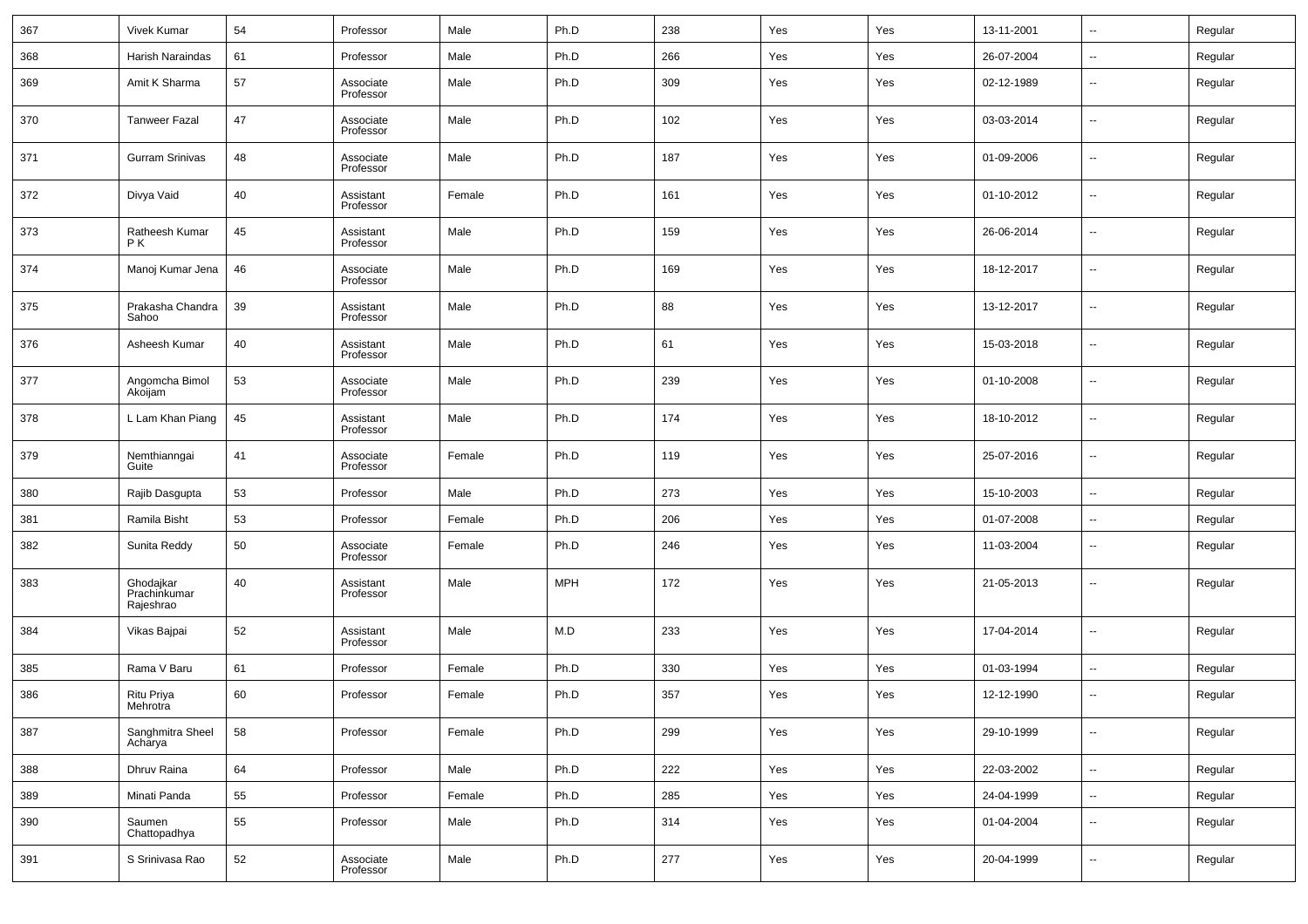| 392 | <b>Arvind Kumar</b><br>Mishra | 53 | Assistant<br>Professor | Male   | Ph.D | 316 | Yes | Yes | 01-11-2007 | $\overline{\phantom{a}}$ | Regular |
|-----|-------------------------------|----|------------------------|--------|------|-----|-----|-----|------------|--------------------------|---------|
| 393 | Parimala V Rao                | 58 | Assistant<br>Professor | Female | Ph.D | 297 | Yes | Yes | 18-09-2008 | $\overline{\phantom{a}}$ | Regular |
| 394 | Suresh Babu G S               | 44 | Assistant<br>Professor | Male   | Ph.D | 208 | Yes | Yes | 20-12-2013 | $\overline{\phantom{a}}$ | Regular |
| 395 | Pradeep Kumar<br>Choudhury    | 37 | Assistant<br>Professor | Male   | Ph.D | 111 | Yes | Yes | 04-08-2015 | $\overline{\phantom{a}}$ | Regular |
| 396 | Smita Sirker                  | 44 | Associate<br>Professor | Female | Ph.D | 195 | Yes | Yes | 01-04-2016 | $\overline{\phantom{a}}$ | Regular |
| 397 | Raghwendra<br>Pratap Singh    | 62 | Professor              | Male   | Ph.D | 261 | Yes | Yes | 20-04-1999 | $\overline{\phantom{a}}$ | Regular |
| 398 | <b>Bhagat Oinam</b>           | 53 | Professor              | Male   | Ph.D | 269 | Yes | Yes | 11-05-2004 | $\sim$                   | Regular |
| 399 | Monidipa Sen                  | 56 | Associate<br>Professor | Female | Ph.D | 294 | Yes | Yes | 25-03-2004 | --                       | Regular |
| 400 | Ajay Verma                    | 46 | Associate<br>Professor | Male   | Ph.D | 199 | Yes | Yes | 14-02-2014 | --                       | Regular |
| 401 | <b>Bhaskarjit Neog</b>        | 40 | Assistant<br>Professor | Male   | Ph.D | 119 | Yes | Yes | 01-10-2012 | --                       | Regular |
| 402 | Ajay Kumar                    | 55 | Associate<br>Professor | Male   | Ph.D | 261 | Yes | Yes | 02-08-2006 | --                       | Regular |
| 403 | Bindu Puri                    | 55 | Professor              | Female | Ph.D | 265 | Yes | Yes | 02-11-2015 | $\overline{\phantom{a}}$ | Regular |
| 404 | Khangembam<br>Romesh Singh    | 44 | Assistant<br>Professor | Male   | Ph.D | 83  | Yes | Yes | 17-07-2017 | $\sim$                   | Regular |
| 405 | G Arunima                     | 56 | Professor              | Female | Ph.D | 335 | Yes | Yes | 11-10-2006 | $\sim$                   | Regular |
| 406 | Lata Singh                    | 59 | Associate<br>Professor | Female | Ph.D | 244 | Yes | Yes | 01-05-2014 | --                       | Regular |
| 407 | Mallarika Sinha<br>Roy        | 43 | Assistant<br>Professor | Female | Ph.D | 143 | Yes | Yes | 04-10-2012 | --                       | Regular |
| 408 | Papori Bora                   | 42 | Assistant<br>Professor | Female | Ph.D | 110 | Yes | Yes | 23-07-2013 | --                       | Regular |
| 409 | Navaneetha Mokil<br>Maruthur  | 41 | Assistant<br>Professor | Female | Ph.D | 123 | Yes | Yes | 20-06-2014 | --                       | Regular |
| 410 | Yagati Chinna Rao             | 53 | Professor              | Male   | Ph.D | 261 | Yes | Yes | 01-08-1996 | --                       | Regular |
| 411 | Pradeep K Shinde              | 49 | Assistant<br>Professor | Male   | Ph.D | 93  | Yes | Yes | 08-01-2013 | --                       | Regular |
| 412 | Avinash Kumar                 | 38 | Assistant<br>Professor | Male   | Ph.D | 111 | Yes | Yes | 17-12-2012 | ш,                       | Regular |
| 413 | Sujith Kumar<br>Parayil       | 47 | Assistant<br>Professor | Male   | Ph.D | 161 | Yes | Yes | 02-04-2014 | $\overline{\phantom{a}}$ | Regular |
| 414 | Rakesh Batabyal               | 53 | Associate<br>Professor | Male   | Ph.D | 268 | Yes | Yes | 14-05-2015 | $\overline{\phantom{a}}$ | Regular |
| 415 | Chitralekha<br>Dhamija        | 48 | Assistant<br>Professor | Female | Ph.D | 273 | Yes | Yes | 14-12-2012 | $\overline{\phantom{a}}$ | Regular |
| 416 | Minaketan Behera              | 39 | Associate<br>Professor | Male   | Ph.D | 165 | Yes | Yes | 01-12-2015 | ш,                       | Regular |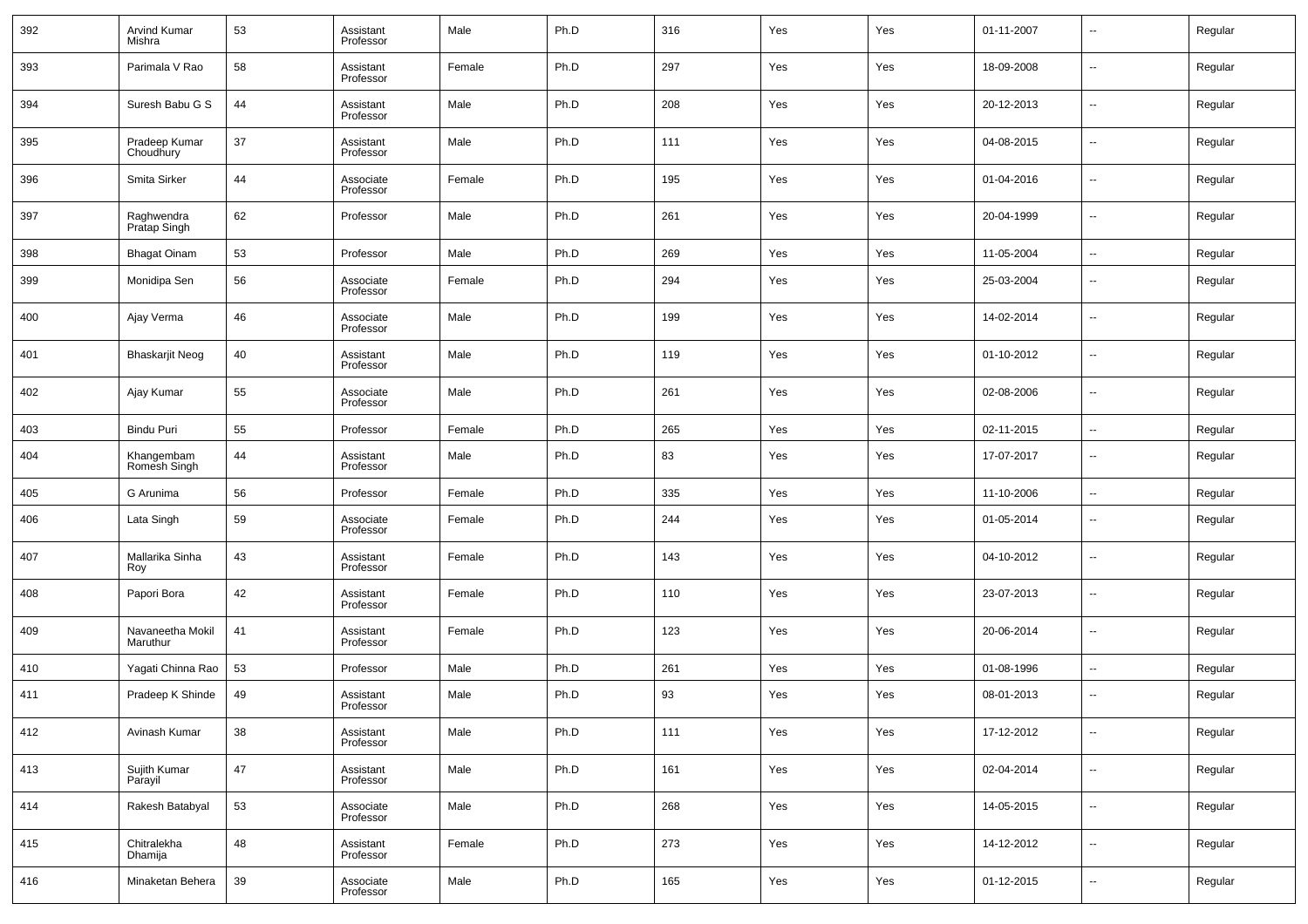| 417 | Anamitra Roy<br>Chowdhury       | 41 | Assistant<br>Professor | Female | Ph.D | 135 | Yes | Yes | 24-11-2015 | $\overline{\phantom{a}}$ | Regular |
|-----|---------------------------------|----|------------------------|--------|------|-----|-----|-----|------------|--------------------------|---------|
| 418 | Archana Prasad                  | 53 | Professor              | Female | Ph.D | 321 | Yes | Yes | 18-11-2013 | --                       | Regular |
| 419 | Kali Chittibabu                 | 41 | Assistant<br>Professor | Male   | Ph.D | 67  | Yes | Yes | 23-11-2015 | $\overline{\phantom{a}}$ | Regular |
| 420 | Anuja                           | 40 | Assistant<br>Professor | Female | Ph.D | 135 | Yes | Yes | 01-11-2017 | $\overline{\phantom{a}}$ | Regular |
| 421 | Pranav Kumar                    | 41 | Assistant<br>Professor | Male   | Ph.D | 126 | Yes | Yes | 02-11-2017 | $\overline{\phantom{a}}$ | Regular |
| 422 | Janaki Nair                     | 65 | Professor              | Female | Ph.D | 348 | Yes | Yes | 01-09-2009 | ۰.                       | Regular |
| 423 | <b>B S Butola</b>               | 65 | Professor              | Male   | Ph.D | 429 | Yes | Yes | 17-11-1998 | $\overline{\phantom{a}}$ | Regular |
| 424 | Geetha B<br>Nambissan           | 65 | Professor              | Female | Ph.D | 418 | Yes | Yes | 13-11-1985 | $\overline{\phantom{a}}$ | Regular |
| 425 | M C Paul                        | 65 | Professor              | Male   | Ph.D | 414 | Yes | Yes | 13-03-1986 | $\overline{\phantom{a}}$ | Regular |
| 426 | Prakash Chand<br>Kandpal        | 47 | Professor              | Male   | Ph.D | 240 | No  | Yes | 09-12-2020 | $\overline{\phantom{a}}$ | Regular |
| 427 | Mohd Aslam Islahi               | 64 | Professor              | Male   | Ph.D | 453 | Yes | Yes | 11-03-1996 | $\overline{\phantom{a}}$ | Regular |
| 428 | Md Qutbuddin                    | 42 | Associate<br>Professor | Male   | Ph.D | 153 | Yes | Yes | 01-01-2008 | $\overline{\phantom{a}}$ | Regular |
| 429 | Ubaidur Rahman                  | 50 | Associate<br>Professor | Male   | Ph.D | 186 | Yes | Yes | 03-01-2013 | $\overline{\phantom{a}}$ | Regular |
| 430 | Mohammad Ajmal                  | 47 | Assistant<br>Professor | Male   | Ph.D | 162 | No  | Yes | 16-08-2017 | $\overline{\phantom{a}}$ | Regular |
| 431 | Rizwanur Rahman                 | 49 | Professor              | Male   | Ph.D | 297 | Yes | Yes | 01-10-2001 | --                       | Regular |
| 432 | Md Akram Nawaz                  | 48 | Assistant<br>Professor | Male   | Ph.D | 63  | Yes | Yes | 11-06-2015 | $\overline{\phantom{a}}$ | Regular |
| 433 | Mujeebur Rahman                 | 48 | Professor              | Male   | Ph.D | 273 | Yes | Yes | 05-12-2001 | $\overline{\phantom{a}}$ | Regular |
| 434 | Khurshid Imam                   | 49 | Assistant<br>Professor | Male   | Ph.D | 96  | Yes | Yes | 01-11-2012 | $\overline{\phantom{a}}$ | Regular |
| 435 | Syed Ainul Hasan                | 63 | Professor              | Male   | Ph.D | 369 | Yes | Yes | 12-03-1990 | $\overline{\phantom{a}}$ | Regular |
| 436 | Akhlaque Ahmed<br>Ansari        | 46 | Professor              | Male   | Ph.D | 237 | Yes | Yes | 01-10-2001 | $\overline{\phantom{a}}$ | Regular |
| 437 | Syed Akhtar<br>Husain           | 57 | Professor              | Male   | Ph.D | 355 | Yes | Yes | 01-10-2001 | $\overline{\phantom{a}}$ | Regular |
| 438 | Fauzan Abrar                    | 41 | Assistant<br>Professor | Male   | Ph.D | 117 | Yes | Yes | 05-11-2015 | $\overline{\phantom{a}}$ | Regular |
| 439 | S K Ishtiaque<br>Ahmed          | 49 | Professor              | Male   | Ph.D | 254 | Yes | Yes | 25-07-2006 | ۰.                       | Regular |
| 440 | Mazhar Asif                     | 49 | Professor              | Male   | Ph.D | 247 | Yes | Yes | 01-11-2017 | ۰.                       | Regular |
| 441 | Allauddin Shah                  | 48 | Associate<br>Professor | Male   | Ph.D | 215 | Yes | Yes | 27-05-2014 | $\overline{\phantom{a}}$ | Regular |
| 442 | <b>Arihant Kumar</b><br>Vardhan | 36 | Assistant<br>Professor | Male   | Ph.D | 57  | Yes | Yes | 12-06-2017 | $\overline{\phantom{a}}$ | Regular |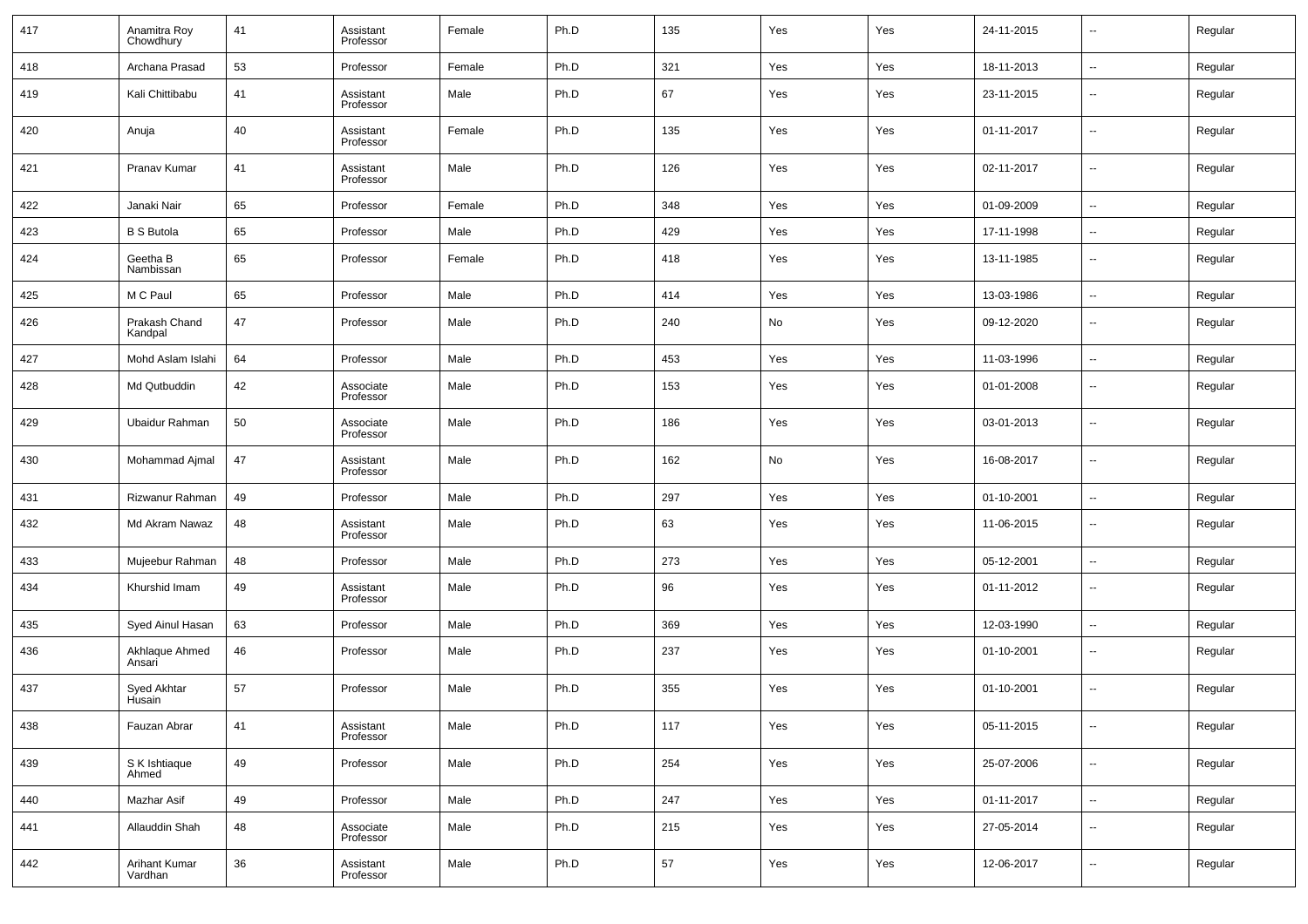| 443 | P A George               | 61 | Professor              | Male   | Ph.D       | 360 | Yes | Yes | 14-09-1990 | $\overline{\phantom{a}}$ | Regular |
|-----|--------------------------|----|------------------------|--------|------------|-----|-----|-----|------------|--------------------------|---------|
| 444 | Rupa Singh               | 40 | Assistant<br>Professor | Female | <b>NET</b> | 158 | Yes | Yes | 02-07-2007 | $\overline{\phantom{a}}$ | Regular |
| 445 | N Kongari                | 65 | Associate<br>Professor | Female | M. Phil    | 437 | Yes | Yes | 30-04-1984 | $\overline{\phantom{a}}$ | Regular |
| 446 | Anushree                 | 40 | Assistant<br>Professor | Female | Ph.D       | 112 | No  | Yes | 03-08-2017 | $\overline{\phantom{a}}$ | Regular |
| 447 | Janashruti<br>Chandra    | 43 | Assistant<br>Professor | Female | Ph.D       | 224 | Yes | Yes | 28-01-2002 | $\overline{\phantom{a}}$ | Regular |
| 448 | M V Lakshmi              | 43 | Assistant<br>Professor | Female | Ph.D       | 224 | Yes | Yes | 07-01-2002 | $\overline{\phantom{a}}$ | Regular |
| 449 | Md Mazharul<br>Haque     | 50 | Associate<br>Professor | Male   | Ph.D       | 150 | Yes | Yes | 09-04-2013 | $\overline{\phantom{a}}$ | Regular |
| 450 | Dinamani                 | 31 | Assistant<br>Professor | Male   | Ph.D       | 34  | No  | Yes | 22-08-2019 | $\overline{\phantom{a}}$ | Regular |
| 451 | Zar Nigar                | 36 | Assistant<br>Professor | Female | Ph.D       | 48  | No  | Yes | 22-08-2019 | $\overline{\phantom{a}}$ | Regular |
| 452 | Akhtar Alam              | 42 | Assistant<br>Professor | Male   | Ph.D       | 60  | No  | Yes | 22-08-2019 | $\overline{\phantom{a}}$ | Regular |
| 453 | Vyjayanti<br>Raghavan    | 63 | Professor              | Female | Ph.D       | 244 | Yes | Yes | 15-05-2000 | $\overline{\phantom{a}}$ | Regular |
| 454 | Satyanshu<br>Srivastava  | 35 | Assistant<br>Professor | Male   | Ph.D       | 95  | Yes | Yes | 10-10-2012 | $\overline{\phantom{a}}$ | Regular |
| 455 | Sabaree Mitra            | 58 | Professor              | Female | Ph.D       | 360 | Yes | Yes | 14-09-1990 | $\overline{\phantom{a}}$ | Regular |
| 456 | Dayawanti                | 48 | Assistant<br>Professor | Female | M.A        | 237 | Yes | Yes | 01-10-2003 | $\overline{\phantom{a}}$ | Regular |
| 457 | Gautam Kumar<br>Jha      | 48 | Assistant<br>Professor | Male   | Ph.D       | 201 | Yes | Yes | 05-09-2012 | $\overline{\phantom{a}}$ | Regular |
| 458 | Kaushal Kumar            | 37 | Assistant<br>Professor | Male   | <b>NET</b> | 163 | Yes | Yes | 22-02-2007 | $\overline{\phantom{a}}$ | Regular |
| 459 | Priyadarshi<br>Mukherji  | 57 | Professor              | Male   | Ph.D       | 376 | Yes | Yes | 15-06-1989 | $\overline{\phantom{a}}$ | Regular |
| 460 | Devendra Rawat           | 60 | Associate<br>Professor | Male   | Ph.D       | 364 | Yes | Yes | 28-05-1990 | $\overline{\phantom{a}}$ | Regular |
| 461 | Manju Rani Hara          | 38 | Assistant<br>Professor | Female | Ph.D       | 98  | Yes | Yes | 27-07-2012 | $\overline{\phantom{a}}$ | Regular |
| 462 | Rahul Raj                | 37 | Assistant<br>Professor | Male   | Ph.D       | 61  | Yes | Yes | 01-01-2018 | $\overline{\phantom{a}}$ | Regular |
| 463 | Ravikesh                 | 44 | Professor              | Male   | Ph.D       | 226 | Yes | Yes | 13-11-2001 | $\overline{\phantom{a}}$ | Regular |
| 464 | Santosh Kumar<br>Ranjan  | 36 | Assistant<br>Professor | Male   | Ph.D       | 72  | Yes | Yes | 31-10-2014 | ۰.                       | Regular |
| 465 | <b>BR</b> Deepak         | 53 | Professor              | Male   | Ph.D       | 297 | Yes | Yes | 23-07-1996 | $\overline{\phantom{a}}$ | Regular |
| 466 | Geeta Kochhar<br>Jaiswal | 46 | Assistant<br>Professor | Female | Ph.D       | 240 | Yes | Yes | 01-03-2006 | ۰.                       | Regular |
| 467 | Neeraja Samajdar         | 40 | Associate<br>Professor | Female | Ph.D       | 163 | Yes | Yes | 21-02-2007 | $\overline{\phantom{a}}$ | Regular |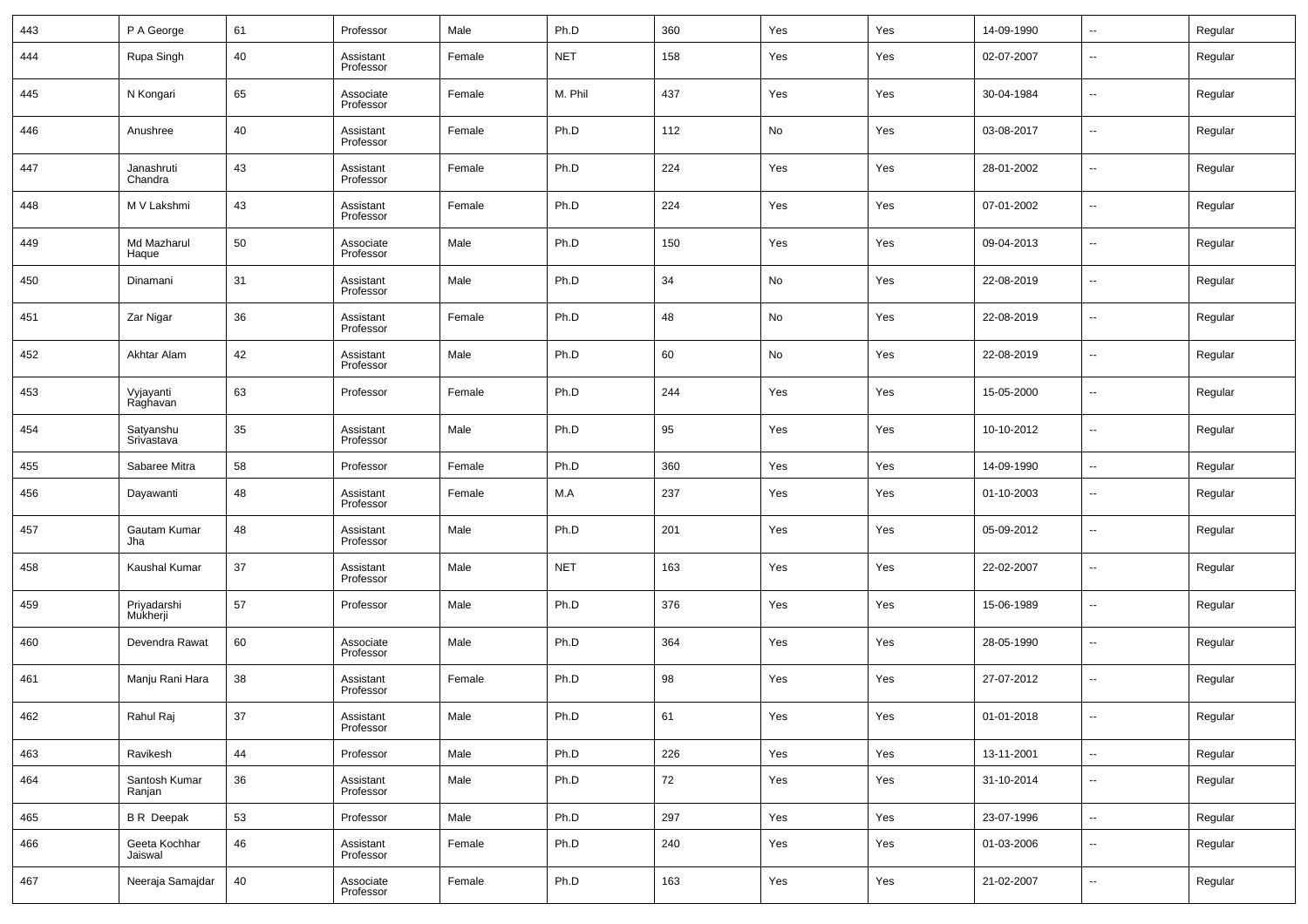| 468 | Manish Kumar<br>Barnwal          | 36 | Assistant<br>Professor | Male   | M. Phil    | 54    | No  | Yes | 17-07-2017 | $\overline{\phantom{a}}$ | Regular |
|-----|----------------------------------|----|------------------------|--------|------------|-------|-----|-----|------------|--------------------------|---------|
| 469 | <b>Hemant Kumar</b><br>Adalakha  | 59 | Associate<br>Professor | Male   | Ph.D       | 411   | Yes | Yes | 30-04-1990 | $\overline{\phantom{a}}$ | Regular |
| 470 | Rakesh Kumar                     | 41 | Assistant<br>Professor | Male   | Ph.D       | 155   | Yes | Yes | 26-10-2007 | $\overline{\phantom{a}}$ | Regular |
| 471 | Chandran Usha                    | 44 | Assistant<br>Professor | Female | Ph.D       | 90    | Yes | Yes | 28-01-2015 | $\overline{\phantom{a}}$ | Regular |
| 472 | Kiran Choudhary                  | 64 | Professor              | Female | Ph.D       | 421   | Yes | Yes | 25-02-1986 | $\overline{\phantom{a}}$ | Regular |
| 473 | Dhir Sarangi                     | 53 | Professor              | Male   | Ph.D       | 225   | Yes | Yes | 01-02-2006 | $\sim$                   | Regular |
| 474 | Ashish Agnihotri                 | 48 | Associate<br>Professor | Male   | Ph.D       | 226   | Yes | Yes | 13-11-2001 | $\overline{\phantom{a}}$ | Regular |
| 475 | K Pugazhendhi                    | 39 | Assistant<br>Professor | Male   | Ph.D       | 96    | Yes | Yes | 05-09-2012 | $\sim$                   | Regular |
| 476 | Chitra<br>Harshwardhan           | 63 | Professor              | Female | Ph.D       | 436   | Yes | Yes | 29-05-1984 | $\overline{\phantom{a}}$ | Regular |
| 477 | Mercy<br>Vungthianmuang<br>Guite | 40 | Assistant<br>Professor | Female | Ph.D       | 98    | Yes | Yes | 24-07-2012 | $\overline{\phantom{a}}$ | Regular |
| 478 | Abhijit Karkun                   | 61 | Professor              | Male   | Ph.D       | 371   | Yes | Yes | 17-10-1989 | $\sim$                   | Regular |
| 479 | Sushant Kumar<br>Mishra          | 55 | Professor              | Male   | Ph.D       | 297   | Yes | Yes | 27-10-2014 | $\overline{\phantom{a}}$ | Regular |
| 480 | Bavishkar Sharad<br>Pralhad      | 40 | Assistant<br>Professor | Male   | Ph.D       | 96    | Yes | Yes | 05-09-2012 | $\sim$                   | Regular |
| 481 | Madhu Sahni                      | 60 | Professor              | Female | Ph.D       | 435   | Yes | Yes | 18-07-1984 | $\sim$                   | Regular |
| 482 | Parnal Chirmuley                 | 62 | Associate<br>Professor | Female | Ph.D       | 207   | Yes | Yes | 16-02-2006 | --                       | Regular |
| 483 | N Kamala                         | 64 | Professor              | Female | Ph.D       | 415   | Yes | Yes | 18-02-1986 | н.                       | Regular |
| 484 | Ajith Kanna                      | 49 | Professor              | Male   | Ph.D       | 255   | Yes | Yes | 05-05-2004 | $\overline{\phantom{a}}$ | Regular |
| 485 | Asha puri                        | 64 | Assistant<br>Professor | Female | M. Phil    | 297   | Yes | Yes | 10-02-2006 | --                       | Regular |
| 486 | Rosy Singh                       | 54 | Associate<br>Professor | Female | Ph.D       | 271   | Yes | Yes | 15-03-2016 | --                       | Regular |
| 487 | Sadhana Naithani                 | 55 | Professor              | Female | Ph.D       | 308   | Yes | Yes | 27-09-2001 | н.                       | Regular |
| 488 | Shambhavi<br>Prakash             | 43 | Assistant<br>Professor | Female | Ph.D       | 77    | Yes | Yes | 07-04-2014 |                          | Regular |
| 489 | Vijayalakshmi Rao                | 57 | Professor              | Female | Ph.D       | 413   | Yes | Yes | 13-12-1990 | $\overline{\phantom{a}}$ | Regular |
| 490 | S Shobha                         | 53 | Associate<br>Professor | Female | Ph.D       | 226   | Yes | Yes | 13-11-2001 | $\overline{\phantom{a}}$ | Regular |
| 491 | Sebastian Thejus<br>Cherian      | 44 | Assistant<br>Professor | Male   | <b>NET</b> | $171$ | Yes | Yes | 16-06-2006 | $\overline{\phantom{a}}$ | Regular |
| 492 | Rajendra Dengle                  | 64 | Professor              | Male   | Ph.D       | 501   | Yes | Yes | 01-08-1979 | $\overline{\phantom{a}}$ | Regular |
| 493 | Babu Thaliath                    | 54 | Professor              | Male   | Ph.D       | 200   | Yes | Yes | 21-08-2013 | $\overline{\phantom{a}}$ | Regular |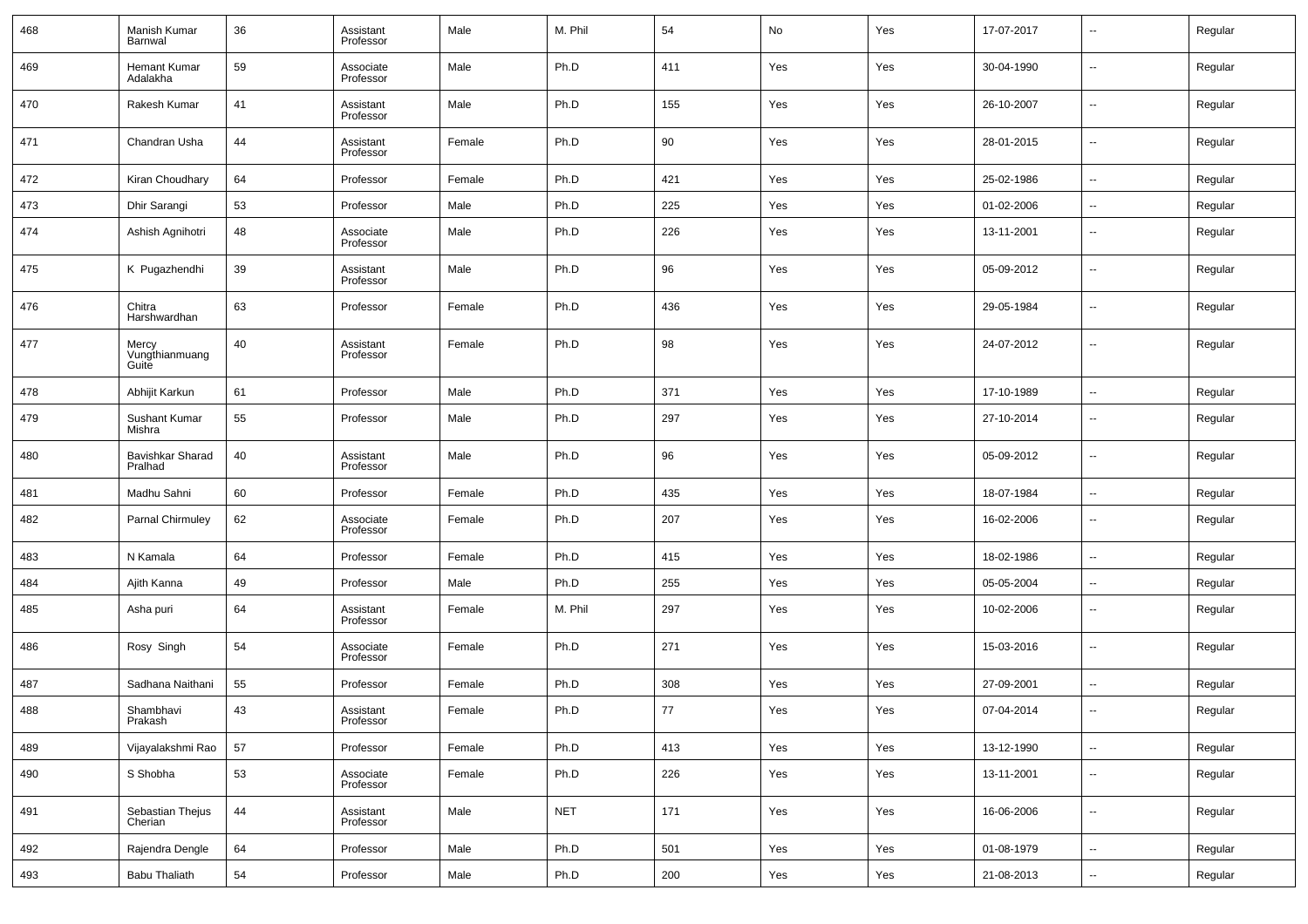| 494 | Priyada Shridhar<br>Padhye | 53 | Assistant<br>Professor | Female | Ph.D    | 62  | Yes | Yes | 21-07-2015 | $\overline{\phantom{a}}$ | Regular |
|-----|----------------------------|----|------------------------|--------|---------|-----|-----|-----|------------|--------------------------|---------|
| 495 | Ram Sagar                  | 43 | Professor              | Male   | Ph.D    | 168 | No  | Yes | 31-12-2020 | Ξ.                       | Regular |
| 496 | Kaushal Kishore<br>Chandel | 32 | Assistant<br>Professor | Male   | M. Phil | 87  | Yes | Yes | 24-11-2014 | $\overline{\phantom{a}}$ | Regular |
| 497 | Punam Kumari               | 50 | Professor              | Female | Ph.D    | 255 | Yes | Yes | 20-10-2015 | Ξ.                       | Regular |
| 498 | N Chandra<br>Segaran       | 55 | Assistant<br>Professor | Male   | Ph.D    | 309 | Yes | Yes | 04-08-2008 | $\overline{\phantom{a}}$ | Regular |
| 499 | Shiv Prakash               | 36 | Assistant<br>Professor | Male   | Ph.D    | 81  | Yes | Yes | 14-11-2013 | ÷.                       | Regular |
| 500 | MD Tauheed Khan            | 58 | Associate<br>Professor | Male   | Ph.D    | 356 | Yes | Yes | 24-11-2015 | --                       | Regular |
| 501 | Moinuddin A<br>Jinabade    | 63 | Professor              | Male   | Ph.D    | 238 | Yes | Yes | 28-09-2007 | ÷.                       | Regular |
| 502 | Mazhar Hussain             | 61 | Professor              | Male   | Ph.D    | 348 | Yes | Yes | 15-05-1996 | Ξ.                       | Regular |
| 503 | Syed Mohd Anwar<br>Alam    | 61 | Professor              | Male   | Ph.D    | 345 | Yes | Yes | 08-05-1996 | --                       | Regular |
| 504 | Gobind Prasad              | 64 | Professor              | Male   | Ph.D    | 297 | Yes | Yes | 07-03-1996 | --                       | Regular |
| 505 | K Mohd<br>Ekramuddin       | 55 | Professor              | Male   | Ph.D    | 310 | Yes | Yes | 24-02-2000 | --                       | Regular |
| 506 | R Thamotharan              | 53 | Professor              | Male   | Ph.D    | 248 | Yes | Yes | 20-11-2013 | Ξ.                       | Regular |
| 507 | D K Chaubey                | 54 | Professor              | Male   | Ph.D    | 257 | Yes | Yes | 14-09-1999 | --                       | Regular |
| 508 | Deo Shankar<br>Navin       | 57 | Professor              | Male   | Ph.D    | 405 | Yes | Yes | 16-05-2015 | --                       | Regular |
| 509 | Ajmer Singh Kajal          | 53 | Professor              | Male   | Ph.D    | 326 | Yes | Yes | 19-10-2015 | $\overline{\phantom{a}}$ | Regular |
| 510 | Garima<br>Shrivastava      | 51 | Professor              | Female | Ph.D    | 155 | Yes | Yes | 30-10-2015 | $\overline{\phantom{a}}$ | Regular |
| 511 | Ram Chandra                | 49 | Professor              | Male   | Ph.D    | 246 | Yes | Yes | 27-07-2006 | Ξ.                       | Regular |
| 512 | R P Sinha                  | 60 | Associate<br>Professor | Male   | Ph.D    | 169 | Yes | Yes | 05-08-2003 | --                       | Regular |
| 513 | Mohd Asif Zahri            | 54 | Associate<br>Professor | Male   | Ph.D    | 325 | Yes | Yes | 15-12-2009 | --                       | Regular |
| 514 | Rajesh Kumar<br>Paswan     | 49 | Associate<br>Professor | Male   | Ph.D    | 251 | Yes | Yes | 27-11-2013 | --                       | Regular |
| 515 | Ganga Sahay<br>Meena       | 38 | Associate<br>Professor | Male   | Ph.D    | 165 | Yes | Yes | 02-04-2007 | --                       | Regular |
| 516 | Sudheer Pratap<br>Singh    | 42 | Professor              | Male   | Ph.D    | 249 | No  | Yes | 25-08-2017 | --                       | Regular |
| 517 | Malkhan Singh              | 40 | Assistant<br>Professor | Male   | Ph.D    | 151 | Yes | Yes | 19-12-2017 | $\sim$                   | Regular |
| 518 | Om Prakash Singh           | 61 | Professor              | Male   | Ph.D    | 348 | Yes | Yes | 30-11-1990 | Ξ.                       | Regular |
| 519 | Pauthang Haokip            | 41 | Associate<br>Professor | Male   | Ph.D    | 141 | Yes | Yes | 22-08-2016 | --                       | Regular |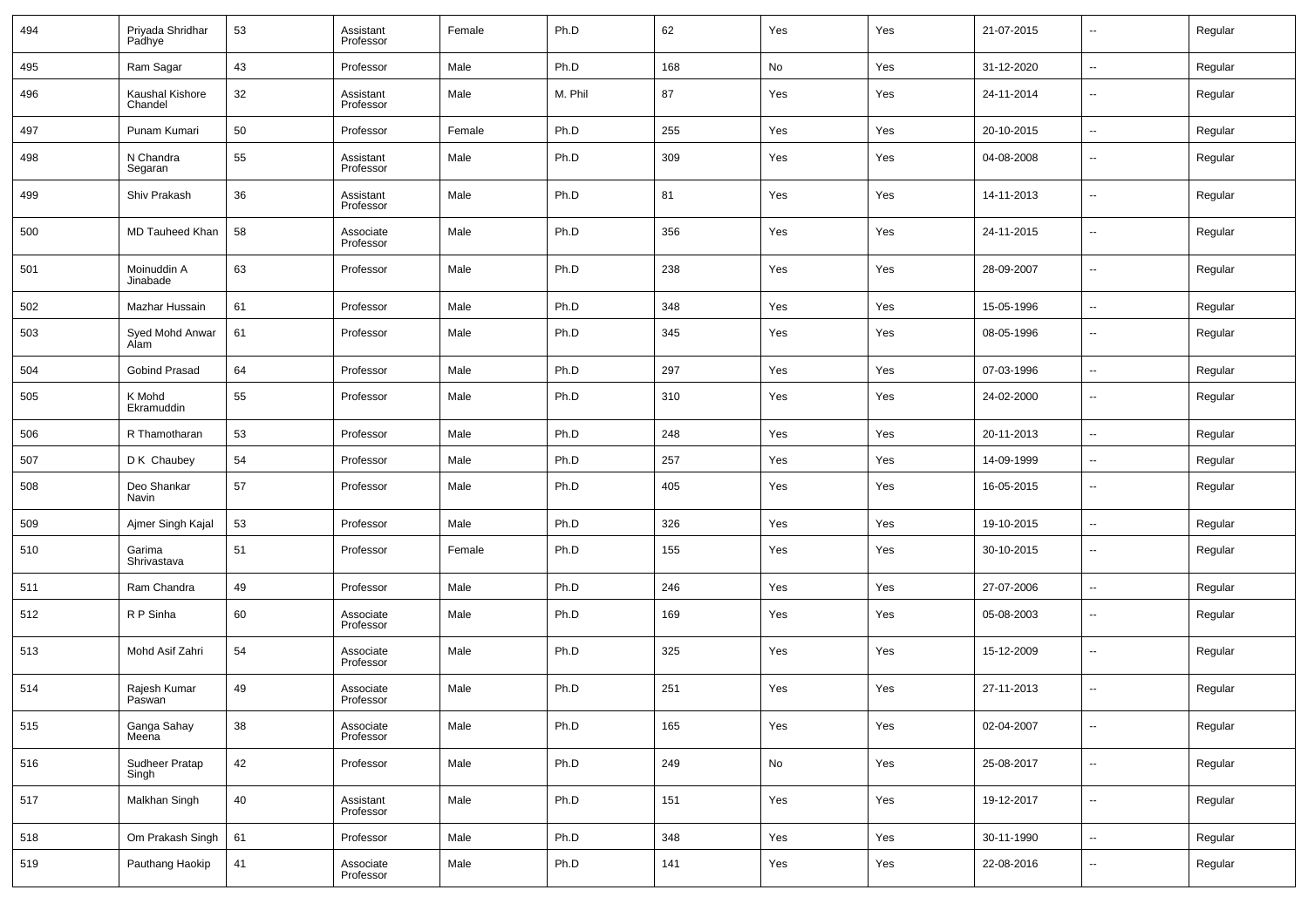| 520 | Franson D Manjali       | 64 | Professor              | Male   | Ph.D    | 381 | Yes | Yes | 30-10-1989 | $\overline{\phantom{a}}$ | Regular |
|-----|-------------------------|----|------------------------|--------|---------|-----|-----|-----|------------|--------------------------|---------|
| 521 | Ayesha Kidwai           | 53 | Professor              | Female | Ph.D    | 291 | Yes | Yes | 26-12-1996 | $\overline{\phantom{a}}$ | Regular |
| 522 | Pradeep K Das           | 50 | Professor              | Male   | Ph.D    | 189 | Yes | Yes | 03-05-2013 | $\overline{\phantom{a}}$ | Regular |
| 523 | Hari Madhab Ray         | 36 | Assistant<br>Professor | Male   | Ph.D    | 153 | Yes | Yes | 26-03-2007 | $\overline{\phantom{a}}$ | Regular |
| 524 | Gopal Ram               | 35 | Assistant<br>Professor | Male   | M. Phil | 110 | Yes | Yes | 02-05-2017 | --                       | Regular |
| 525 | Kishore Vadthya         | 31 | Assistant<br>Professor | Male   | Ph.D    | 54  | Yes | Yes | 26-06-2017 | $\overline{\phantom{a}}$ | Regular |
| 526 | Makarand R<br>Paranjape | 59 | Professor              | Male   | Ph.D    | 414 | Yes | Yes | 01-12-1999 | $\overline{\phantom{a}}$ | Regular |
| 527 | G J V Prasad            | 64 | Professor              | Male   | Ph.D    | 440 | Yes | Yes | 12-12-1983 | $\overline{\phantom{a}}$ | Regular |
| 528 | Saugata Bahaduri        | 48 | Professor              | Male   | Ph.D    | 249 | Yes | Yes | 27-08-2003 | $\ddotsc$                | Regular |
| 529 | Udaya Kumar             | 60 | Professor              | Male   | Ph.D    | 379 | Yes | Yes | 01-10-2015 | $\overline{\phantom{a}}$ | Regular |
| 530 | Saityabrata Das         | 44 | Associate<br>Professor | Male   | Ph.D    | 173 | Yes | Yes | 19-11-2012 | $\overline{\phantom{a}}$ | Regular |
| 531 | <b>Brinda Bose</b>      | 57 | Associate<br>Professor | Female | Ph.D    | 298 | Yes | Yes | 17-11-2014 | $\overline{\phantom{a}}$ | Regular |
| 532 | Dhananjay Singh         | 45 | Professor              | Male   | Ph.D    | 153 | Yes | Yes | 05-12-2007 | $\overline{\phantom{a}}$ | Regular |
| 533 | Awad Millind<br>Eknath  | 42 | Assistant<br>Professor | Male   | Ph.D    | 116 | Yes | Yes | 20-11-2012 | --                       | Regular |
| 534 | Nasar Shakeel<br>Roomi  | 60 | Professor              | Male   | Ph.D    | 382 | Yes | Yes | 18-11-1988 | $\overline{\phantom{a}}$ | Regular |
| 535 | Meeta Narain            | 61 | Professor              | Female | Ph.D    | 261 | Yes | Yes | 16-04-1999 | ۰.                       | Regular |
| 536 | Ranjana Banerjee        | 59 | Professor              | Female | Ph.D    | 309 | Yes | Yes | 14-08-2006 | --                       | Regular |
| 537 | Arunim<br>Bandopadhyay  | 53 | Associate<br>Professor | Male   | Ph.D    | 309 | Yes | Yes | 05-09-2006 | $\overline{\phantom{a}}$ | Regular |
| 538 | Richa Sawant            | 51 | Associate<br>Professor | Female | Ph.D    | 271 | Yes | Yes | 25-09-2007 | $\overline{\phantom{a}}$ | Regular |
| 539 | Kiran Singh Verma       | 54 | Associate<br>Professor | Female | Ph.D    | 285 | Yes | Yes | 29-04-2004 | $\overline{\phantom{a}}$ | Regular |
| 540 | Ajay Kumar<br>Karnati   | 54 | Assistant<br>Professor | Male   | Ph.D    | 196 | Yes | Yes | 28-05-2004 | $\overline{\phantom{a}}$ | Regular |
| 541 | Meenu Bhatnagar         | 45 | Assistant<br>Professor | Female | Ph.D    | 213 | Yes | Yes | 18-08-2006 | $\overline{\phantom{a}}$ | Regular |
| 542 | Ashutosh Anand          | 40 | Assistant<br>Professor | Male   | Ph.D    | 153 | Yes | Yes | 26-10-2007 | $\overline{\phantom{a}}$ | Regular |
| 543 | Sonu Saini              | 36 | Assistant<br>Professor | Male   | Ph.D    | 122 | Yes | Yes | 05-11-2012 | $\overline{\phantom{a}}$ | Regular |
| 544 | Vinay Kumar<br>Ambedkar | 33 | Assistant<br>Professor | Male   | Ph.D    | 112 | Yes | Yes | 05-11-2012 | ۰.                       | Regular |
| 545 | Manuradha<br>Choudhary  | 37 | Assistant<br>Professor | Female | Ph.D    | 153 | Yes | Yes | 30-11-2012 | ۰.                       | Regular |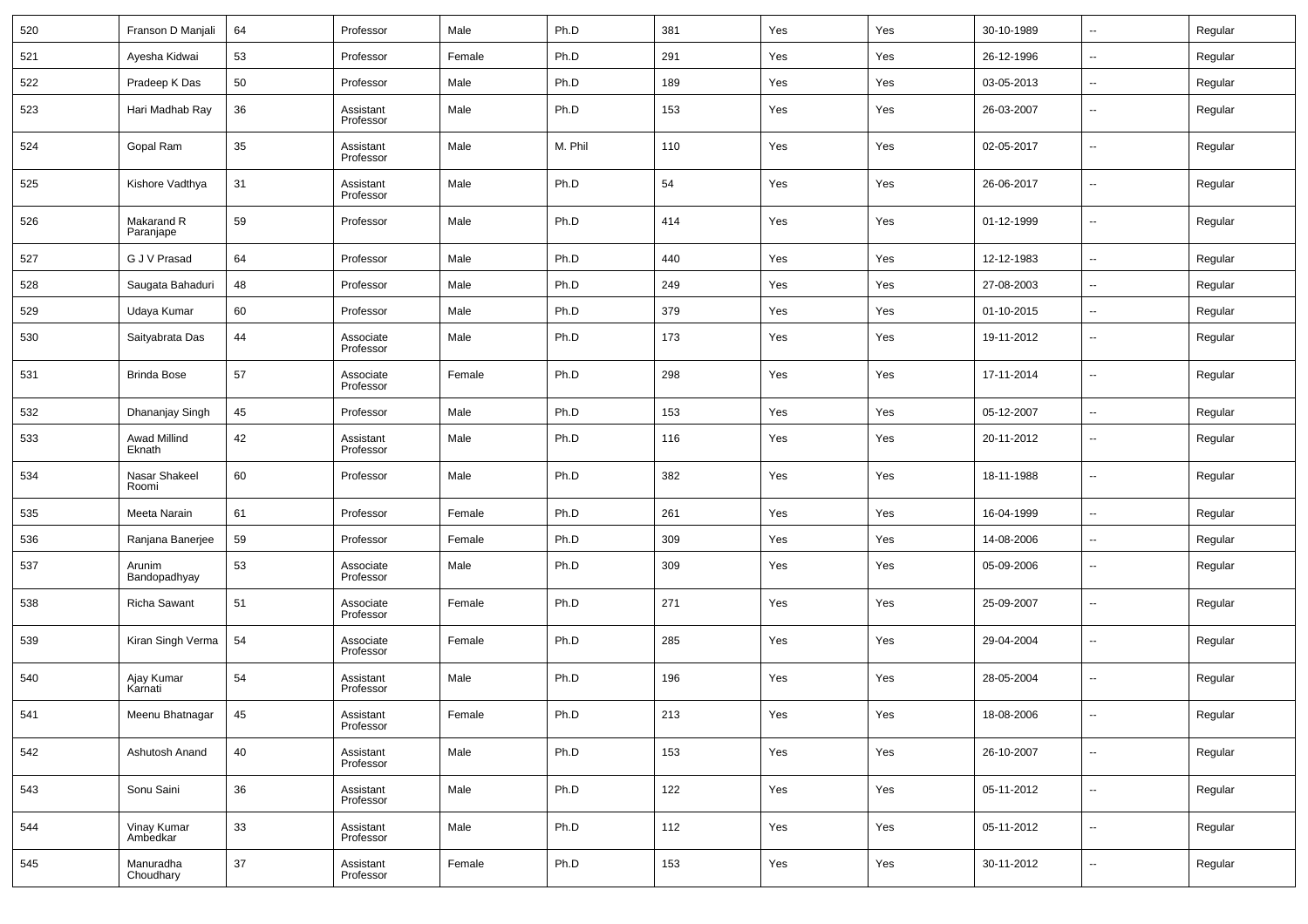| 546 | Nagendra<br>Shreeniwas  | 40 | Associate<br>Professor | Male   | Ph.D       | 117 | Yes | Yes | 16-11-2017 | $\overline{\phantom{a}}$ | Regular |
|-----|-------------------------|----|------------------------|--------|------------|-----|-----|-----|------------|--------------------------|---------|
| 547 | Lipi Biswas Sen         | 56 | Assistant<br>Professor | Female | Ph.D       | 132 | Yes | Yes | 05-06-2013 | ⊷                        | Regular |
| 548 | Indrani Mukherjee       | 61 | Professor              | Female | Ph.D       | 421 | Yes | Yes | 05-05-1999 | $\sim$                   | Regular |
| 549 | Rajiv Saxena            | 51 | Professor              | Male   | Ph.D       | 226 | Yes | Yes | 13-11-2001 | ⊷                        | Regular |
| 550 | S K Sanyal              | 61 | Assistant<br>Professor | Male   | Ph.D       | 288 | Yes | Yes | 15-03-1996 | ⊷                        | Regular |
| 551 | Meenakshi<br>Sundriyal  | 52 | Assistant<br>Professor | Female | Ph.D       | 157 | Yes | Yes | 20-12-2006 | н.                       | Regular |
| 552 | Gaurav Kumar            | 37 | Assistant<br>Professor | Male   | Ph.D       | 165 | Yes | Yes | 28-12-2006 | н.                       | Regular |
| 553 | Nabiel Ansari           | 39 | Assistant<br>Professor | Male   | <b>NET</b> | 74  | Yes | Yes | 04-08-2014 | н.                       | Regular |
| 554 | Anil Kumar Singh        | 45 | Assistant<br>Professor | Male   | Ph.D       | 167 | Yes | Yes | 07-09-2012 | н.                       | Regular |
| 555 | Gous Mashkoor<br>Khan   | 46 | Assistant<br>Professor | Male   | Ph.D       | 306 | Yes | Yes | 09-07-2015 | н.                       | Regular |
| 556 | Garima Dalal            | 39 | Assistant<br>Professor | Female | Ph.D       | 174 | Yes | Yes | 17-02-2015 | ⊷                        | Regular |
| 557 | Sandesha<br>Rayappa     | 42 | Assistant<br>Professor | Female | Ph.D       | 67  | Yes | Yes | 17-02-2015 | н.                       | Regular |
| 558 | Pawan Kumar<br>Kulriya  | 43 | Associate<br>Professor | Male   | Ph.D       | 192 | No  | Yes | 27-11-2020 | ⊷                        | Regular |
| 559 | Ram Prasad<br>Prajapati | 38 | Associate<br>Professor | Male   | Ph.D       | 120 | No  | Yes | 24-11-2020 | $\overline{\phantom{a}}$ | Regular |
| 560 | Manish Kumar            | 38 | Professor              | Male   | Ph.D       | 168 | No  | Yes | 31-12-2020 | н.                       | Regular |
| 561 | Alok Kumar Singh<br>Jha | 42 | Assistant<br>Professor | Male   | Ph.D       | 180 | No  | Yes | 17-11-2020 | --                       | Regular |
| 562 | Shilpi Agarwal          | 37 | Assistant<br>Professor | Female | Ph.D       | 180 | No  | Yes | 14-12-2020 |                          | Regular |
| 563 | Krishnandu<br>Makhal    | 35 | Assistant<br>Professor | Male   | Ph.D       | 36  | No  | Yes | 13-03-2020 | --                       | Regular |
| 564 | Saurabh Kumar<br>Sharma | 30 | Assistant<br>Professor | Male   | Ph.D       | 8   | Yes | Yes | 02-12-2019 |                          | Regular |
| 565 | Ram Pravesh<br>Kumar    | 42 | Assistant<br>Professor | Male   | Ph.D       | 42  | Yes | Yes | 14-02-2020 | --                       | Regular |
| 566 | <b>Arvind Kumar</b>     | 41 | Professor              | Male   | Ph.D       | 189 | No  | Yes | 02-12-2020 | $\sim$                   | Regular |
| 567 | Jyoti                   | 31 | Assistant<br>Professor | Female | Ph.D       | 70  | Yes | Yes | 16-01-2020 | ⊷                        | Regular |
| 568 | Vinod Kumar             | 33 | Assistant<br>Professor | Male   | Ph.D       | 90  | Yes | Yes | 16-12-2019 | н.                       | Regular |
| 569 | Sandeep Kumar<br>Pandey | 41 | Assistant<br>Professor | Male   | Ph.D       | 9   | Yes | Yes | 11-10-2019 | ⊷                        | Regular |
| 570 | Kashyap Kumar<br>Dubey  | 40 | Associate<br>Professor | Male   | Ph.D       | 156 | Yes | Yes | 30-07-2020 | н.                       | Regular |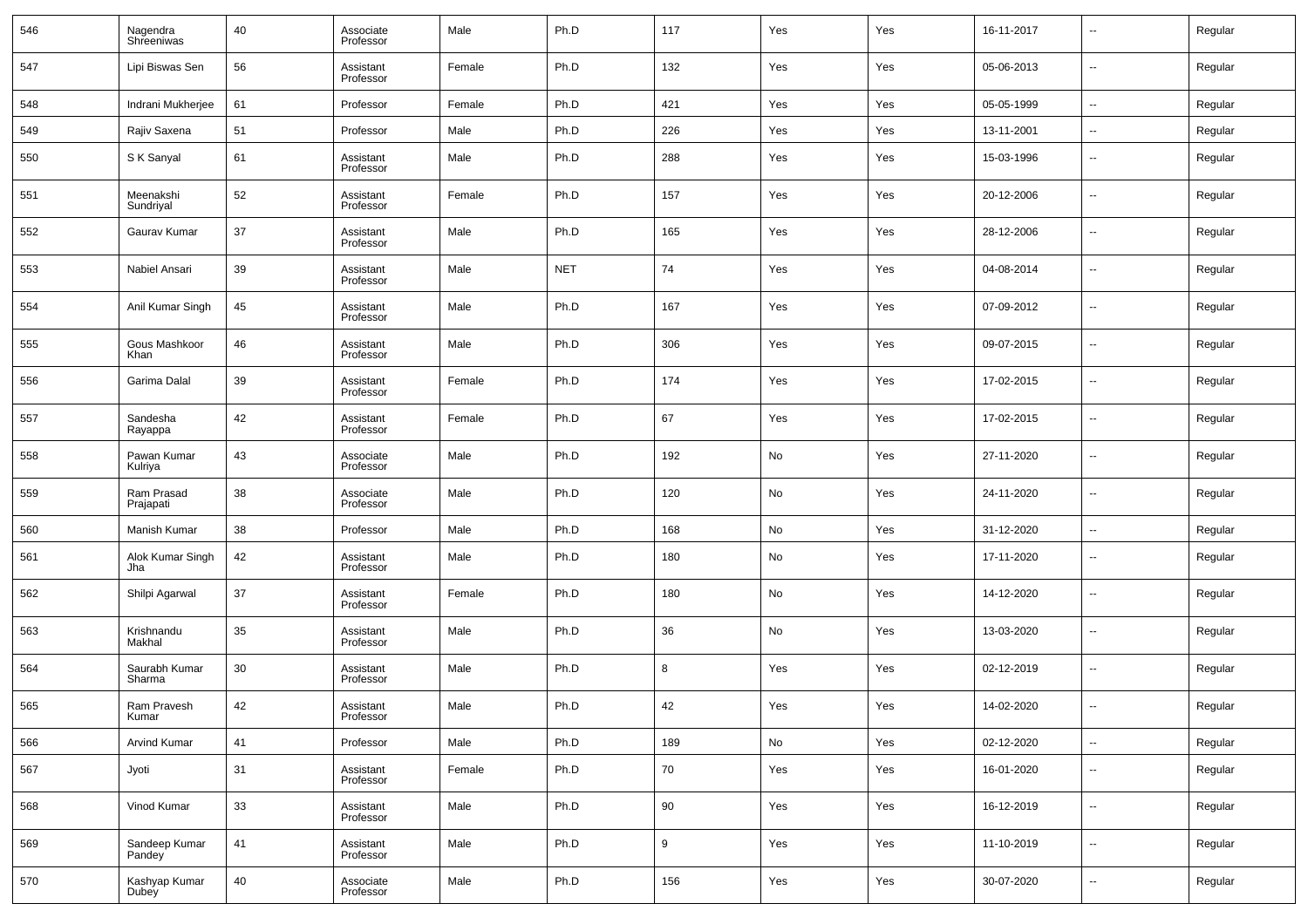| 571 | Prasanta Sahoo             | 41 | Associate<br>Professor | Male   | Ph.D | 123 | Yes | Yes | 25-11-2020 | $\overline{\phantom{a}}$ | Regular |
|-----|----------------------------|----|------------------------|--------|------|-----|-----|-----|------------|--------------------------|---------|
| 572 | Priya Gupta                | 40 | Associate<br>Professor | Female | Ph.D | 199 | Yes | Yes | 18-11-2020 | $\overline{\phantom{a}}$ | Regular |
| 573 | Ayushi Barthwal            | 32 | Assistant<br>Professor | Female | Ph.D | 84  | Yes | Yes | 24-12-2019 | $\overline{\phantom{a}}$ | Regular |
| 574 | Varun Saxena               | 38 | Assistant<br>Professor | Male   | Ph.D | 130 | Yes | Yes | 26-12-2019 | $\overline{\phantom{a}}$ | Regular |
| 575 | Rajeev Sijariya            | 45 | Professor              | Male   | Ph.D | 270 | Yes | Yes | 05-12-2020 | $\overline{\phantom{a}}$ | Regular |
| 576 | Ran Vijay                  | 44 | Associate<br>Professor | Male   | Ph.D | 132 | No  | Yes | 19-11-2020 | --                       | Regular |
| 577 | Anamika                    | 37 | Assistant<br>Professor | Female | Ph.D | 157 | Yes | Yes | 25-03-2020 | --                       | Regular |
| 578 | Amit Rai                   | 41 | Associate<br>Professor | Male   | Ph.D | 108 | Yes | Yes | 24-11-2020 | ш,                       | Regular |
| 579 | Sakti Prasad<br>Srichandan | 38 | Assistant<br>Professor | Male   | Ph.D | 97  | Yes | Yes | 01-07-2020 | --                       | Regular |
| 580 | Lokesh Jindal              | 41 | Associate<br>Professor | Male   | Ph.D | 204 | Yes | Yes | 19-11-2020 | --                       | Regular |
| 581 | Ankur Yadav                | 34 | Assistant<br>Professor | Male   | Ph.D | 42  | Yes | Yes | 08-10-2020 | --                       | Regular |
| 582 | <b>Ruchir Gupta</b>        | 41 | Professor              | Male   | Ph.D | 219 | Yes | Yes | 18-11-2020 | ш,                       | Regular |
| 583 | <b>Arvind Kumar</b>        | 54 | Professor              | Male   | Ph.D | 192 | No  | Yes | 11-12-2020 | $\overline{\phantom{a}}$ | Regular |
| 584 | Gaurav Tyagi               | 29 | Assistant<br>Professor | Male   | Ph.D | 37  | Yes | Yes | 23-09-2020 | --                       | Regular |
| 585 | Laxman Kumar<br>Behera     | 42 | Associate<br>Professor | Male   | Ph.D | 168 | No  | Yes | 21-09-2020 | --                       | Regular |
| 586 | Naresh Kumar<br>Verma      | 37 | Assistant<br>Professor | Male   | Ph.D | 84  | No  | Yes | 16-09-2020 | --                       | Regular |
| 587 | Ayushi Ketkar              | 45 | Assistant<br>Professor | Female | Ph.D | 66  | Yes | Yes | 24-09-2020 | --                       | Regular |
| 588 | Umesh Chand<br>Singh Yadav | 46 | Professor              | Male   | Ph.D | 186 | Yes | Yes | 19-08-2020 | --                       | Regular |
| 589 | Manukonda<br>Rabindranath  | 55 | Professor              | Male   | Ph.D | 276 | Yes | Yes | 07-10-2020 | --                       | Regular |
| 590 | Vinay Kumar Rao            | 48 | Professor              | Male   | Ph.D | 252 | Yes | Yes | 19-11-2020 | --                       | Regular |
| 591 | Geetanjali Batra           | 39 | Associate<br>Professor | Female | Ph.D | 158 | Yes | Yes | 20-11-2020 | ш,                       | Regular |
| 592 | Vijender Singh             | 38 | Assistant<br>Professor | Male   | Ph.D | 114 | Yes | Yes | 24-01-2020 | $\sim$                   | Regular |
| 593 | Abhijeet Dwivedi           | 31 | Assistant<br>Professor | Male   | Ph.D | 8   | Yes | Yes | 28-11-2019 | $\overline{\phantom{a}}$ | Regular |
| 594 | Shahbaz Amil               | 48 | Assistant<br>Professor | Male   | Ph.D | 195 | Yes | Yes | 16-01-2020 | $\overline{\phantom{a}}$ | Regular |
| 595 | Md Akhlaque Azad           | 44 | Assistant<br>Professor | Male   | Ph.D | 150 | Yes | Yes | 23-01-2020 | $\overline{\phantom{a}}$ | Regular |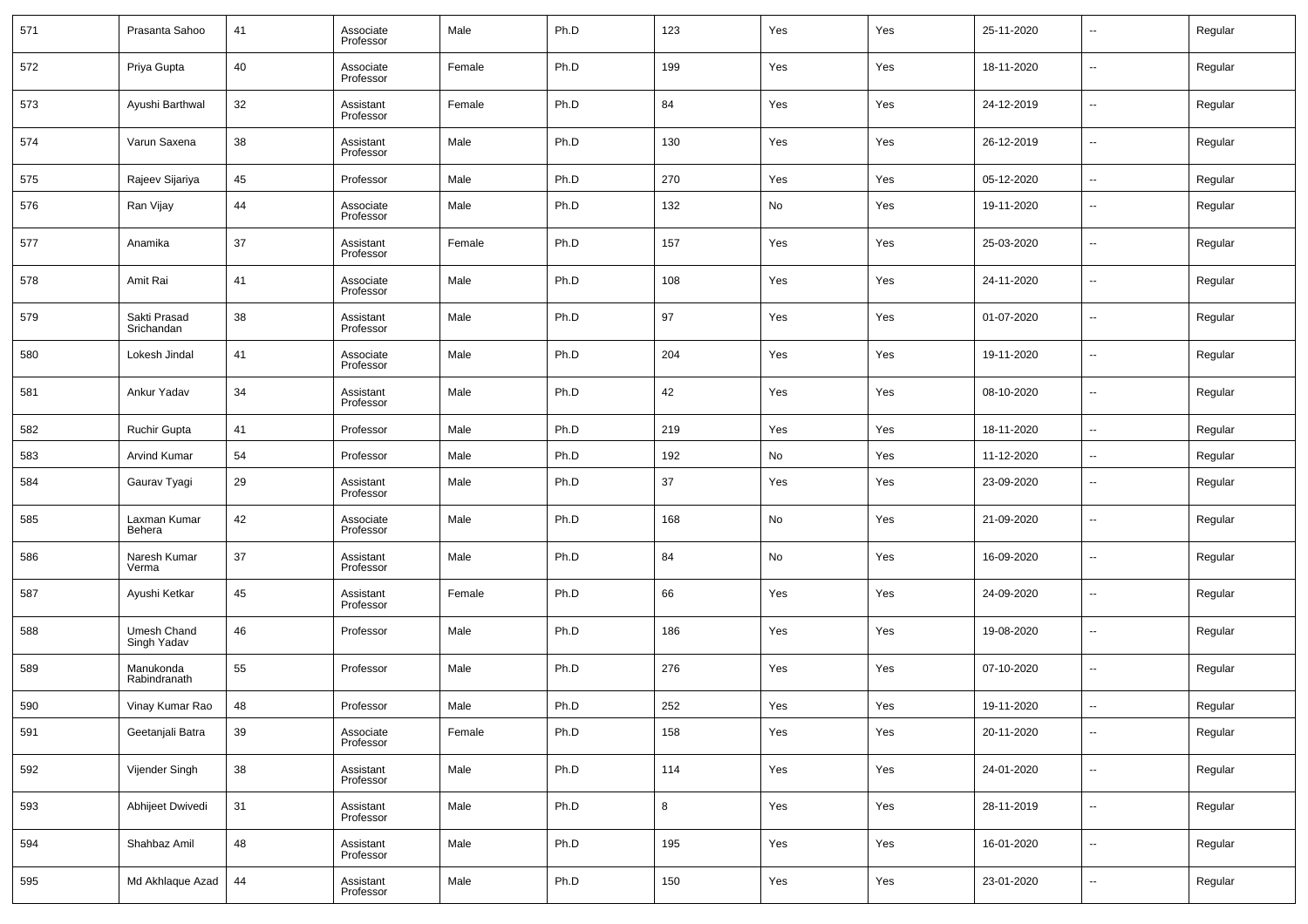| 596 | Deep Narayan<br>Pandey     | 40 | Assistant<br>Professor | Male   | Ph.D | 102 | Yes | Yes | 03-12-2019 | $\overline{\phantom{a}}$ | Regular |
|-----|----------------------------|----|------------------------|--------|------|-----|-----|-----|------------|--------------------------|---------|
| 597 | Piyush Pratap<br>Singh     | 39 | Associate<br>Professor | Male   | Ph.D | 55  | No  | Yes | 08-12-2020 | $\overline{\phantom{a}}$ | Regular |
| 598 | <b>B</b> R Panda           | 47 | Professor              | Male   | Ph.D | 204 | Yes | Yes | 20-07-2020 | $\overline{\phantom{a}}$ | Regular |
| 599 | Virendra Singh             | 39 | Assistant<br>Professor | Male   | Ph.D | 90  | Yes | Yes | 30-01-2020 | ۰.                       | Regular |
| 600 | Ashwani Kumar<br>Tiwari    | 34 | Assistant<br>Professor | Male   | Ph.D | 42  | Yes | Yes | 06-03-2020 | $\overline{\phantom{a}}$ | Regular |
| 601 | Pramod Kumar<br>Sharma     | 46 | Professor              | Male   | Ph.D | 180 | No  | Yes | 23-11-2020 | $\overline{\phantom{a}}$ | Regular |
| 602 | Praveen Kumar<br>Verma     | 53 | Professor              | Male   | Ph.D | 222 | No  | Yes | 07-12-2020 | $\overline{\phantom{a}}$ | Regular |
| 603 | Vikas Yadav                | 43 | Assistant<br>Professor | Male   | Ph.D | 156 | Yes | Yes | 25-02-2020 | $\overline{\phantom{a}}$ | Regular |
| 604 | Pankaj Thakur              | 41 | Associate<br>Professor | Male   | Ph.D | 126 | Yes | Yes | 10-12-2020 | ۰.                       | Regular |
| 605 | Renu Sain                  | 35 | Assistant<br>Professor | Female | Ph.D | 54  | Yes | Yes | 21-02-2020 | $\overline{\phantom{a}}$ | Regular |
| 606 | Phirmi Bodo                | 37 | Assistant<br>Professor | Female | Ph.D | 76  | Yes | Yes | 16-03-2020 | ۰.                       | Regular |
| 607 | Gayettri Dixit             | 38 | Assistant<br>Professor | Female | Ph.D | 96  | Yes | Yes | 06-02-2020 | --                       | Regular |
| 608 | Shuchi Yadav               | 45 | Associate<br>Professor | Female | Ph.D | 264 | Yes | Yes | 23-07-2020 | ۰.                       | Regular |
| 609 | Shruti Agnihotri           | 29 | Assistant<br>Professor | Female | Ph.D | 10  | Yes | Yes | 16-01-2020 | ۰.                       | Regular |
| 610 | Mukesh Kumar               | 33 | Assistant<br>Professor | Male   | Ph.D | 60  | Yes | Yes | 16-01-2020 | $\overline{\phantom{a}}$ | Regular |
| 611 | Sandeep Saxena             | 48 | Professor              | Male   | Ph.D | 180 | Yes | Yes | 07-08-2020 | $\overline{\phantom{a}}$ | Regular |
| 612 | Rashmini Anil<br>Koparkar  | 33 | Assistant<br>Professor | Female | Ph.D | 78  | Yes | Yes | 24-02-2020 | −−                       | Regular |
| 613 | Vaishali Krishna           | 46 | Assistant<br>Professor | Female | Ph.D | 72  | Yes | Yes | 24-02-2020 | --                       | Regular |
| 614 | Gyanendra Kumar<br>Santosh | 42 | Assistant<br>Professor | Male   | Ph.D | 120 | Yes | Yes | 17-01-2020 | --                       | Regular |
| 615 | Unnat P Pandit             | 43 | Professor              | Male   | Ph.D | 198 | Yes | Yes | 27-05-2020 | $\sim$                   | Regular |
| 616 | Abhishek<br>Srivastava     | 35 | Assistant<br>Professor | Male   | Ph.D | 84  | Yes | Yes | 17-02-2020 | Щ,                       | Regular |
| 617 | Atul Kumar                 | 43 | Professor              | Male   | Ph.D | 136 | No  | Yes | 10-12-2020 | Щ,                       | Regular |
| 618 | Mukesh Kumar<br>Khandelwal | 31 | Assistant<br>Professor | Male   | Ph.D | 96  | Yes | Yes | 31-12-2019 | $\overline{\phantom{a}}$ | Regular |
| 619 | Ananda Kumar<br>Sarkar     | 47 | Professor              | Male   | Ph.D | 168 | No  | Yes | 09-12-2020 | $\overline{\phantom{a}}$ | Regular |
| 620 | Mukesh Kumar<br>Giluka     | 36 | Assistant<br>Professor | Male   | Ph.D | 18  | Yes | Yes | 24-12-2019 | ۰.                       | Regular |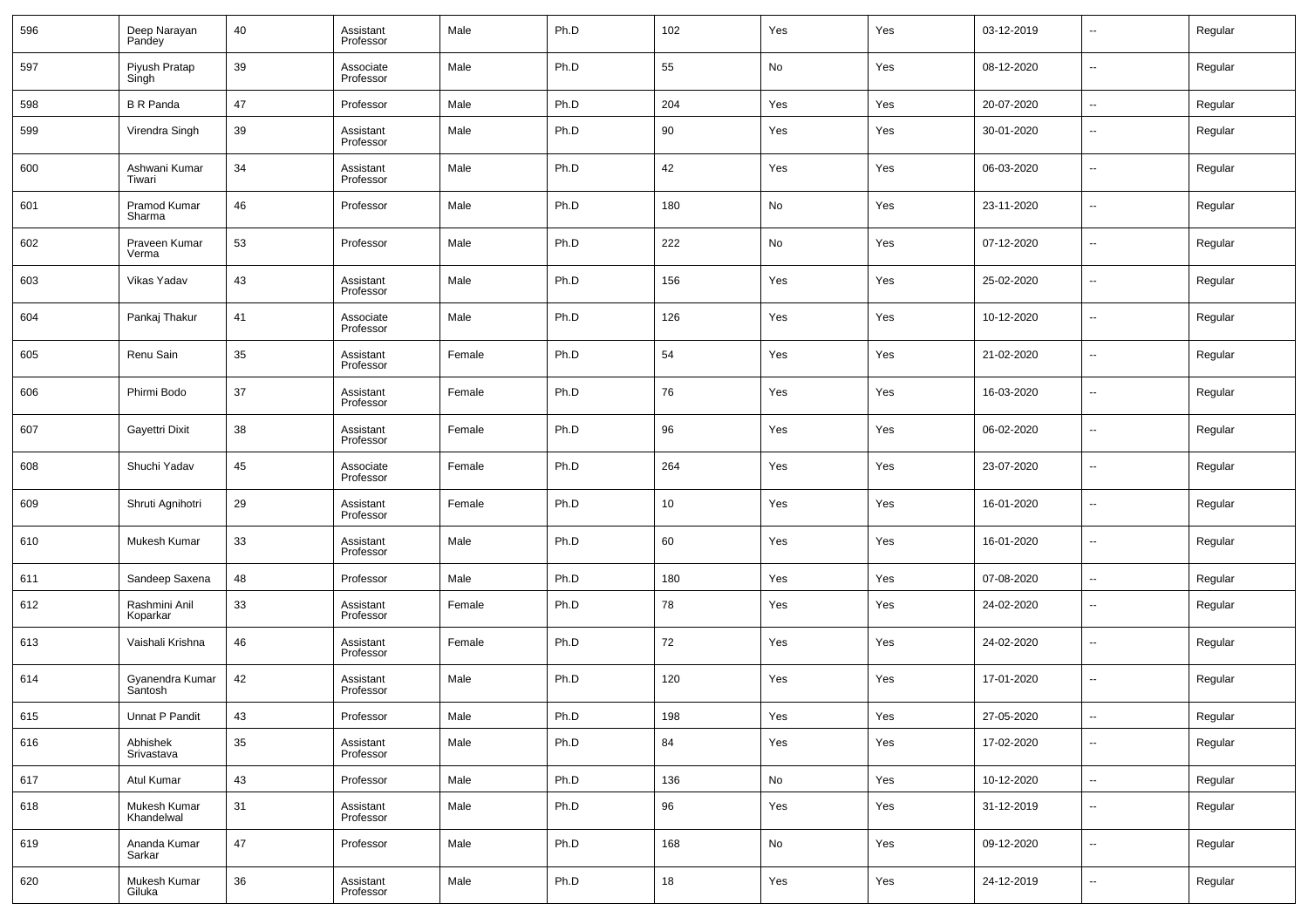| 621 | Prerana<br>Mukherjee      | 30 | Assistant<br>Professor | Female | Ph.D                  | 20  | Yes           | Yes | 01-04-2020 | $\overline{\phantom{a}}$ | Regular                |
|-----|---------------------------|----|------------------------|--------|-----------------------|-----|---------------|-----|------------|--------------------------|------------------------|
| 622 | Ankit Chaudhary           | 35 | Associate<br>Professor | Male   | Ph.D                  | 72  | Yes           | Yes | 01-10-2020 | $\overline{\phantom{a}}$ | Regular                |
| 623 | Brajesh Kumar<br>Tlwari   | 38 | Associate<br>Professor | Male   | Ph.D                  | 132 | Yes           | Yes | 23-12-2020 | $\overline{\phantom{a}}$ | Regular                |
| 624 | Ashwani Kumar             | 41 | Assistant<br>Professor | Male   | Ph.D                  | 60  | Yes           | Yes | 24-12-2019 | $\overline{\phantom{a}}$ | Regular                |
| 625 | Sanjay Kumar Jha          | 41 | Assistant<br>Professor | Male   | M.A                   | 86  | Yes           | Yes | 10-10-2019 | $\overline{\phantom{a}}$ | Regular                |
| 626 | Vikram Bansal             | 35 | Assistant<br>Professor | Male   | Ph.D                  | 100 | Yes           | Yes | 28-11-2019 | $\overline{\phantom{a}}$ | Regular                |
| 627 | <b>Arvind Arahant</b>     | 37 | Associate<br>Professor | Male   | Ph.D                  | 149 | Yes           | Yes | 24-11-2020 | $\overline{\phantom{a}}$ | Regular                |
| 628 | Vaniki Joshi<br>Lohani    | 34 | Assistant<br>Professor | Female | Ph.D                  | 119 | Yes           | Yes | 29-11-2019 | $\overline{\phantom{a}}$ | Regular                |
| 629 | Sakshi Sharma             | 35 | Assistant<br>Professor | Female | Ph.D                  | 155 | Yes           | Yes | 27-11-2019 | $\overline{\phantom{a}}$ | Regular                |
| 630 | Krishnan<br>Rajkumar      | 44 | Assistant<br>Professor | Male   | Ph.D                  | 211 | Yes           | Yes | 03-10-2017 | $\overline{\phantom{a}}$ | Regular                |
| 631 | Nikunj Makwana            | 31 | Assistant<br>Professor | Male   | MPH(Public<br>Health) | 74  | Yes           | Yes | 28-11-2019 | $\overline{\phantom{a}}$ | Regular                |
| 632 | Yogesh Kumar Rai          | 35 | Assistant<br>Professor | Male   | Ph.D                  | 108 | Yes           | Yes | 11-10-2019 | $\overline{\phantom{a}}$ | Regular                |
| 633 | Radha Mohan<br>Meena      | 34 | Assistant<br>Professor | Male   | Ph.D                  | 122 | Yes           | Yes | 01-11-2019 | $\overline{\phantom{a}}$ | Regular                |
| 634 | Sudhakar Vaddi            | 40 | Assistant<br>Professor | Male   | Ph.D                  | 72  | Yes           | Yes | 17-01-2020 | $\overline{\phantom{a}}$ | Regular                |
| 635 | Veeragoni<br>Shirisha     | 45 | Assistant<br>Professor | Female | Ph.D                  | 120 | Yes           | Yes | 07-02-2020 | $\overline{\phantom{a}}$ | Regular                |
| 636 | Abhimanyu Kumar<br>Sharma | 33 | Assistant<br>Professor | Male   | Ph.D                  | 6   | Yes           | Yes | 29-11-2019 | $\overline{\phantom{a}}$ | Regular                |
| 637 | Deepak Sharma             | 31 | Assistant<br>Professor | Male   | Ph.D                  | 24  | Yes           | Yes | 02-09-2020 | $\overline{\phantom{a}}$ | Regular                |
| 638 | Pallavi Somvanshi         | 40 | Associate<br>Professor | Female | Ph.D                  | 144 | No            | Yes | 07-12-2020 | $\overline{\phantom{a}}$ | Regular                |
| 639 | Shachi Yadav              | 39 | Assistant<br>Professor | Female | Ph.D                  | 120 | Yes           | Yes | 03-07-2019 | $\overline{\phantom{a}}$ | Adhoc /<br>Contractual |
| 640 | Vishwanatha               | 58 | Professor              | Male   | Ph.D                  | 312 | $\mathsf{No}$ | Yes | 01-10-2020 | $\overline{\phantom{a}}$ | Adhoc /<br>Contractual |
| 641 | Udayanath Sahoo           | 64 | Professor              | Male   | Ph.D                  | 468 | Yes           | Yes | 26-12-2017 | $\overline{\phantom{a}}$ | Adhoc /<br>Contractual |
| 642 | Manoj K Sharma            | 44 | Assistant<br>Professor | Male   | Ph.D                  | 79  | Yes           | Yes | 28-05-2014 | $\overline{\phantom{a}}$ | Regular                |
| 643 | Rita Sharma               | 39 | Assistant<br>Professor | Female | Ph.D                  | 65  | Yes           | Yes | 16-02-2015 | ۰.                       | Regular                |